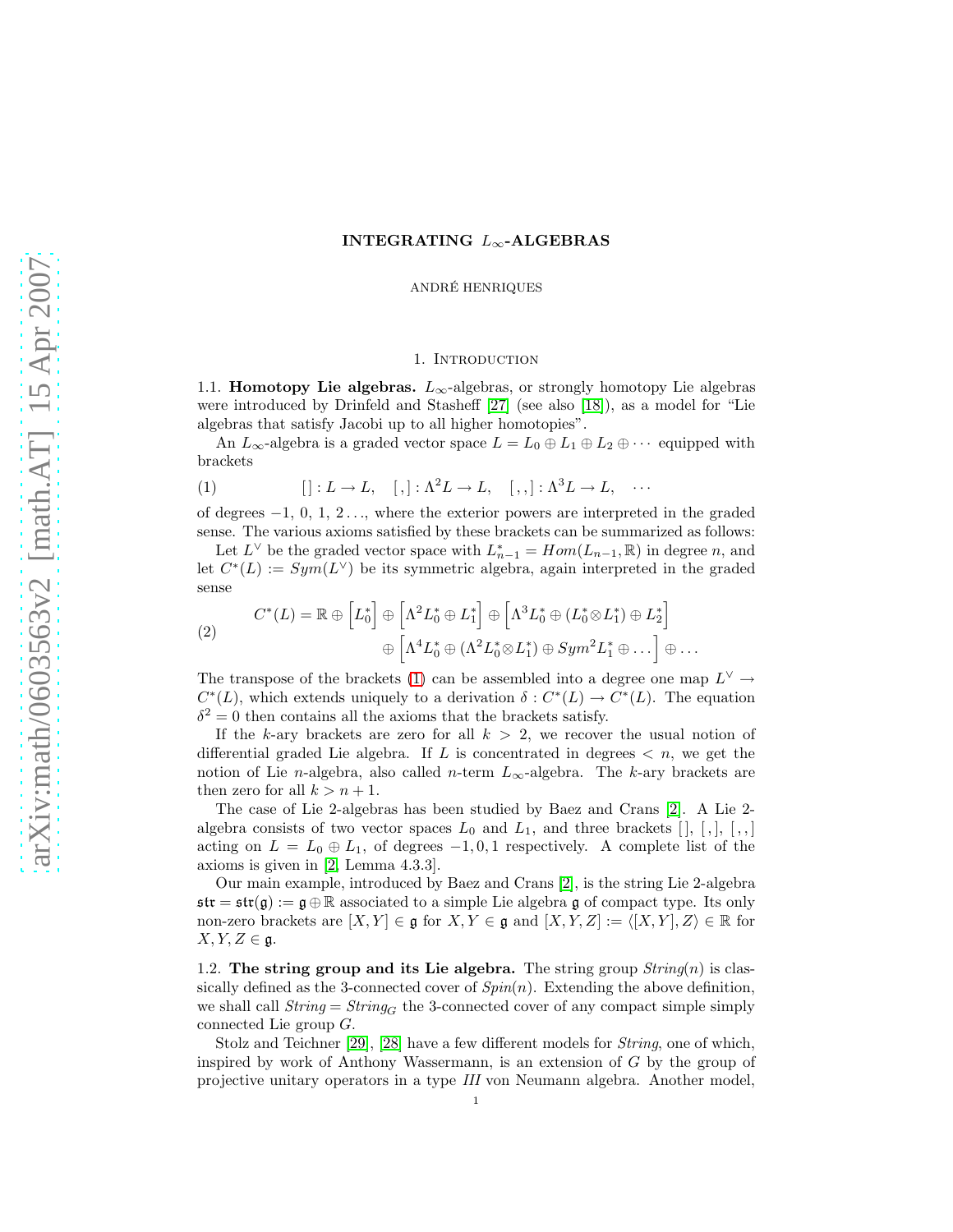### 2 ANDRE HENRIQUES ´

due to Brylinski and McLaughlin [\[7\]](#page-30-2), consists of a  $U(1)$ -gerbe with connection over G. More recently, John Baez et al [\[3\]](#page-30-3) came up with a model of *String* in their quest for a Lie 2-group integrating the Lie 2-algebra str. Their model is a strict Lie 2-group, constructed using the loop group of  $G$  and its basic central extension by  $S^1.$ 

Strict 2-groups, i.e. group objects in the category of groupoids, are equivalent to crossed modules [\[4\]](#page-30-4), [\[10\]](#page-30-5). A crossed module consists of two groups  $H_0$ ,  $H_1$ , a homomorphism  $\partial : H_1 \to H_0$ , and an action  $H_0 \mathcal{C} H_1$  satisfying

$$
\partial(a \cdot b) = a\partial(b)a^{-1}
$$
 and  $\partial(b) \cdot b' = bb'b^{-1}$ ,  $a \in H_0$ ,  $b, b' \in H_1$ .

In the language of crossed modules, the Lie 2-group constructed in [\[3\]](#page-30-3) is given by  $String_0 := Path_*(G)$  and  $String_1 := \Omega G$ , where  $Path_*(G)$  denotes the based path space of G, and  $\Omega G$  the universal central extension of  $\Omega G$ . The homomorphism  $\partial$  is obtained by composing the projection  $\Omega \overline{G} \to \Omega \overline{G}$  with the inclusion  $\Omega G \hookrightarrow Path_*(G)$ , while the action  $Path_*(G) \subset \Omega G$  is given by lifting the pointwise conjugation action  $Path_*(G) \subset \Omega G$ .

It should be noted that the authors of [\[3\]](#page-30-3) did not provide a recipe for integrating Lie 2-algebras. They simply constructed *String*, and observed that the corresponding (infinite dimensional) strict Lie 2-algebra is equivalent to str. The present paper fills this gap by providing the desired integrating procedure.

To compare our results with those of [\[3\]](#page-30-3), one replaces the crossed module *String* by its simplicial nerve

$$
NString = \left[ * \rightleftarrows Path_*(G) \stackrel{\leftarrow}{\leftarrows} Map_*(\widetilde{\partial \Delta^2}, G) \stackrel{\leftarrow}{\leftarrows} Map_*(\widetilde{sk_1 \Delta^3}, G) \cdots \right]
$$

.

That simplicial manifold agrees with our Lie 2-group [\(57\)](#page-27-0) integrating str. Here, the tilde over  $Map_*(sk_1\Delta^m, G)$  indicates the total space of an  $(S^1)^{(\overline{n})}$ -principal bundle.

1.3. Homotopy Lie groups. Let  $\Delta$  be the category whose objects are the sets  $[m] := \{0, \ldots, m\}, m \geq 0$ , and whose morphisms are the non-decreasing maps. It is generated by  $d^i : [m-1] \to [m]$  and  $s^i : [m+1] \to [m]$  given by

(3) 
$$
\begin{array}{rcl}\nd^i(j) = j & \text{if } j < i \\
d^i(j) = j + 1 & \text{if } j \ge i\n\end{array}\n\quad\n\begin{array}{rcl}\ns^i(j) = j & \text{if } j \le i \\
s^i(j) = j - 1 & \text{if } j > i.\n\end{array}
$$

Definition 1.1. *A simplicial manifold* X *is a contravariant functor from* ∆ *to the category of manifolds.* We write  $X_m$  for  $X([m])$ , and call  $d_i := X(d^i) : X_m \to$  $X_{m-1}$  and  $s_i := X(s^i) : X_m \to X_{m+1}$  the face and degeneracy maps respectively. *We represent a simplicial manifold* X *by a diagram*

$$
X_0 \leftarrow X_1 \leftarrow X_2 \leftarrow X_3 \cdots
$$

*in which the arrows stand for the face maps. A simplicial manifold is called reduced if*  $X_0 = pt$ .

<span id="page-1-0"></span>Kan simplicial sets [\[24,](#page-31-3) Section 1.3], an important special class of simplicial sets, are the simplicial sets X such that any map  $\Lambda[m, j] \to X$  extends to a map  $\Delta[m] \to$ X. Here  $\Delta[m]$  denotes the simplicial m-simplex, and its jth horn  $\Lambda[m, j] \subset \Delta[m]$ is the union of all its facets containing the jth vertex. Similarly to the case of simplicial sets, we shall restrict our class of simplicial manifolds by imposing a version of the Kan condition.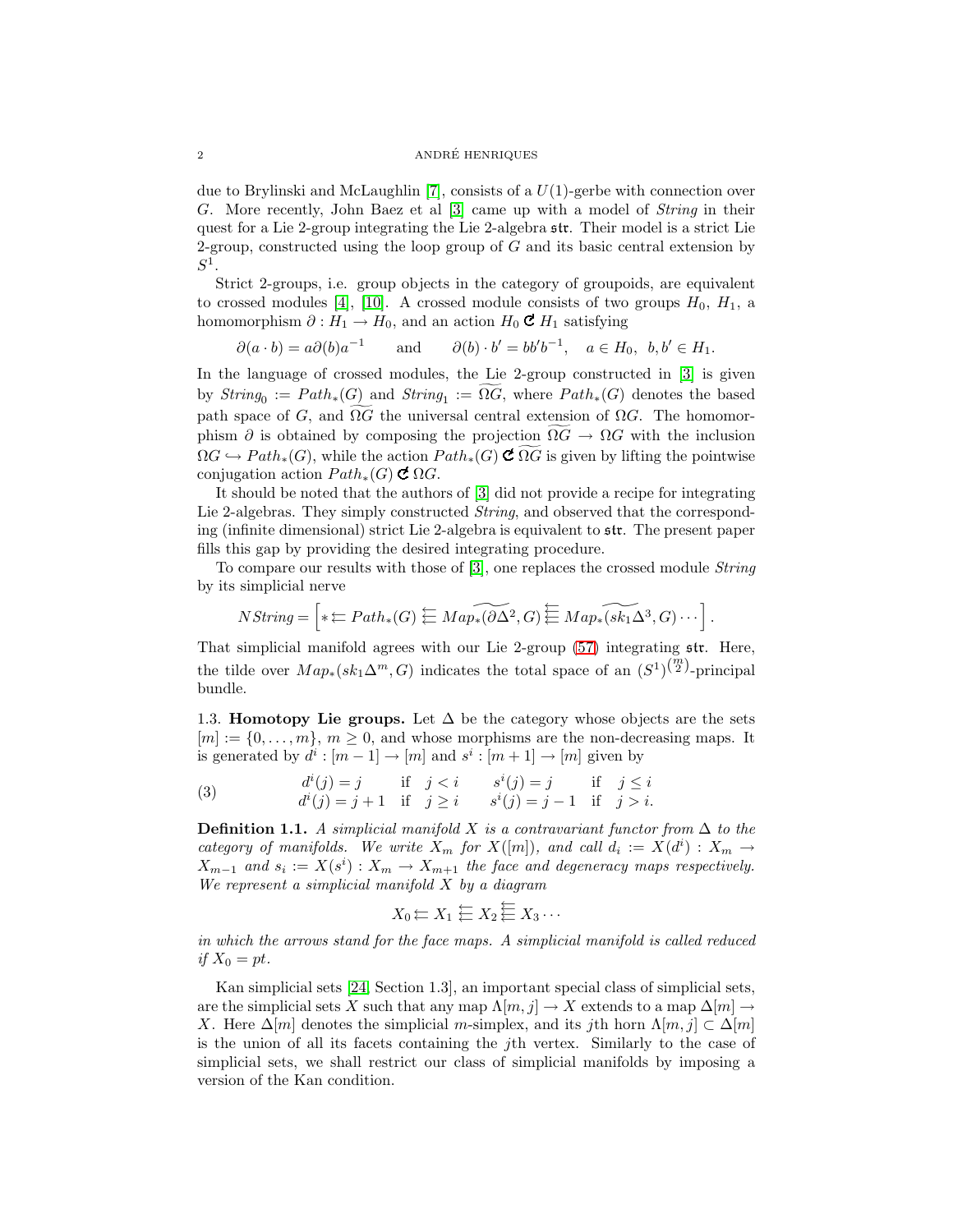Definition 1.2. *A simplicial manifold* X *satisfies the Kan condition if the restriction maps*

<span id="page-2-0"></span>(4) 
$$
X_m = Hom(\Delta[m], X) \to Hom(\Lambda[m, j], X)
$$

*are surjective submersions for all* m*,* j*.*

*Remark* 1.3*.* The above generalization of the Kan condition is different from that of Seymour [\[25\]](#page-31-4), in that he requires the map [\(4\)](#page-2-0) to have a *global* section, where as the condition we impose on it only implies the existence of local sections.

It is well known that the category of groups can be embedded in the category of pointed spaces via the functor  $G \mapsto K(G, 1)$ . If G is a Lie group, then  $K(G, 1)$  can be interpreted as a simplicial manifold

(5) 
$$
K(G,1):=\big(* \leftleftarrows G \stackrel{\leftarrow}{\leftarrow} G^2 \stackrel{\leftarrow}{\leftarrow} G^3 \cdots\big),\right.
$$

where the faces and degeneracies are given by the well known formulas

<span id="page-2-1"></span>
$$
d_0(g_1, \ldots, g_m) = (g_2, \ldots, g_m) \qquad d_i(g_1, \ldots, g_m) = (g_1, \ldots, g_i g_{i+1}, \ldots, g_m)
$$
  

$$
d_n(g_1, \ldots, g_m) = (g_1, \ldots, g_{m-1}) \qquad s_i(g_1, \ldots, g_m) = (g_1, \ldots, g_i, e, g_{i+1}, \ldots, g_m).
$$

One can then characterize the reduced Kan simplicial manifolds [\(5\)](#page-2-1) coming from Lie groups as those such that the maps [\(4\)](#page-2-0) are diffeomorphisms for all  $m > 1$ . This justifies the following definition, which is a manifold analog of Duskin's notion of  $n\text{-group}(\text{oid})$  [\[9\]](#page-30-6) (see also Glenn [\[14\]](#page-30-7)).

<span id="page-2-3"></span>Definition 1.4. *A reduced simplicial manifold* X *is called a Lie* n*-group if in addition to the Kan condition, the map*  $(4)$  *is a diffeomorphism for all*  $m > n$ .

The category of Lie 1-groups is equivalent to the usual category of Lie groups. In an appendix, we relate our Lie 2-groups to those of Baez and Lauda [\[4\]](#page-30-4): there is a functor from their category to ours, which is fully faithful, but not essentially surjective. We then provide a modification of their definition which fixes that lack of essential surjectivity. For  $n > 2$ , the notion of Lie *n*-group having not been defined in the literature, we don't need to further justify our definition.

1.4. Integrating  $L_{\infty}$ -algebras. The goal of this paper is to give a procedure that takes an  $L_{\infty}$ -algebra (a homotopy Lie algebra) and produces a reduced Kan simplicial manifold (a homotopy Lie group). It assigns to  $L$ , the simplicial manifold  $\int L$  given by

<span id="page-2-2"></span>(6) 
$$
\left(\int L\right)_m := Hom_{DGA}\left(C^*(L), \Omega^*(\Delta^m)\right),
$$

where  $C^*(L)$  denotes the Chevalley-Eilenberg complex [\(2\)](#page-0-1), and  $\Omega^*(\Delta^m)$  the differential graded algebra of de Rham differential forms on the m-simplex. This is essentially the spatial realization construction of rational homotopy theory (see [\[6\]](#page-30-8), [\[30\]](#page-31-5)) applied to  $C^*(L)$ , used by Hinich in the case of differential graded Lie algebras [\[17\]](#page-30-9), and by Getzler in the case of  $L_{\infty}$ -algebras [\[13\]](#page-30-10). If the  $L_{\infty}$ -algebra is nilpotent, Getzler then uses a gauge condition to cut down [\(6\)](#page-2-2) to an equivalent sub-simplicial space, which is finite dimensional in each degree.

In the absence of the nilpotence condition, we prefer not to modify [\(6\)](#page-2-2) and rather to address the analysis inherent to the infinite dimensionality of these spaces. More precisely, we concentrate on their manifold structure. Provided we interpret  $\Omega^*(\Delta^m)$  to mean

$$
\Omega^*(\Delta^m):=\big\{\alpha\,\big|\,\text{both }\alpha\text{ and }d\alpha\text{ are of class }C^r\big\},
$$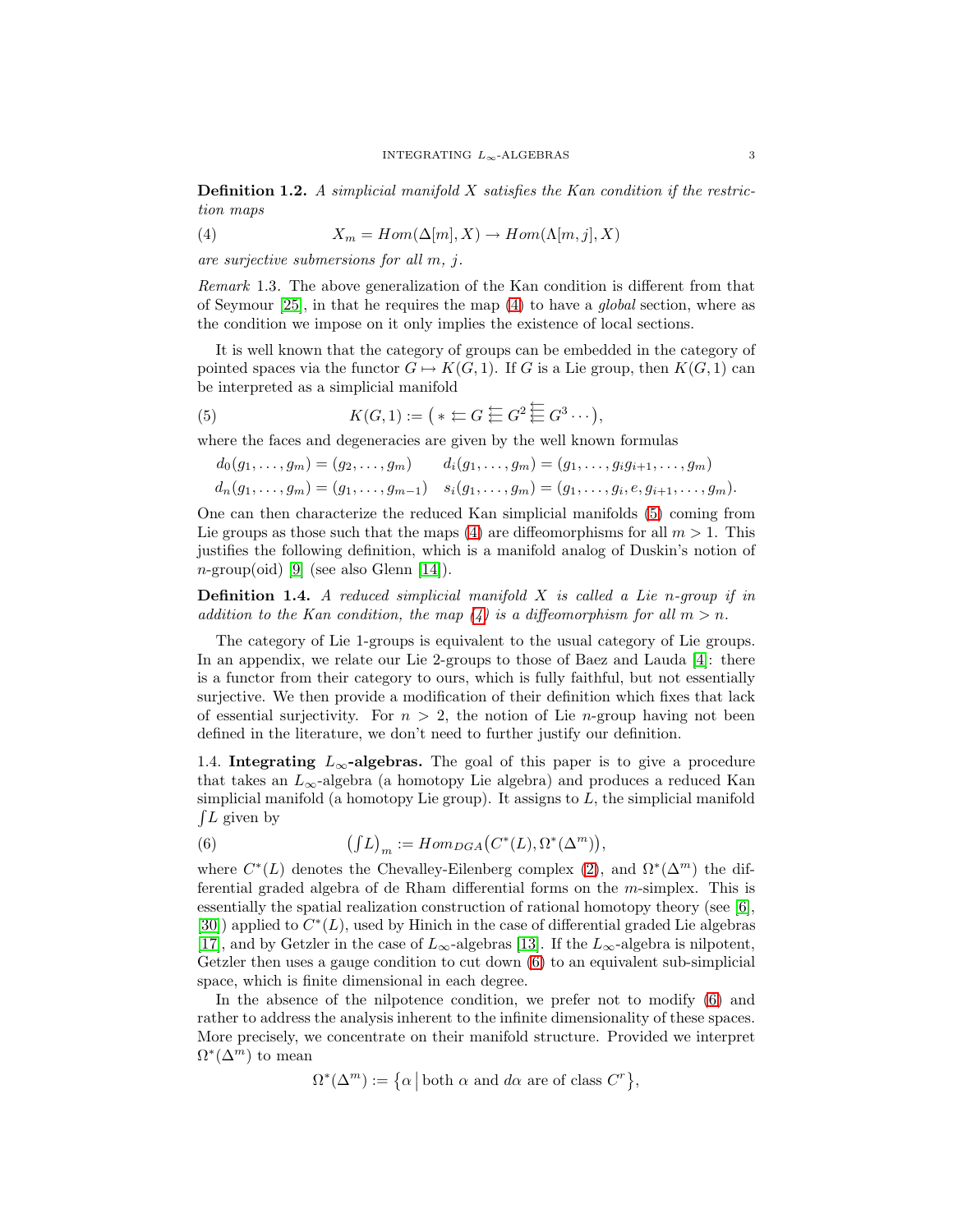### 4 ANDRE HENRIQUES ´

we prove that the spaces [\(6\)](#page-2-2) are Banach manifolds, and that  $\int L$  satisfies the Kan condition (Theorem [5.10\)](#page-15-0). We then set up a long exact sequence for computing the simplicial homotopy groups  $\pi_n^{\text{spl}}(fL)$  (Theorem [6.4\)](#page-18-0), and show that the Lie algebra of  $\pi_n^{\text{spl}}(fL)$  is canonically isomorphic to  $H_{n-1}(L)$ .

If L is a Lie *n*-algebra, we also provide a modification  $\tau_{\leq n} \int L$  of  $\int L$  which satisfies the condition in Definition [1.4.](#page-2-3) It is not always a simplicial manifold, but we give a simple criterion which is equivalent to the spaces  $(\tau_{\leq n} f L)_m$  being manifolds (Theorem [7.5\)](#page-21-0).

1.5. Acknowledgments. I would like to thank Allen Knutson for telling me first about the String group, Jacob Lurie for explaining to me what  $n$ -groupoids are, Michael Hopkins for showing me simplicial sheaves, Ezra Getzler for a pleasant stay at Northwestern University and for a careful reading of this paper, Dmitry Roytenberg for conversations at an early stage of this work, and Walter Paravicini for his help with Banach manifolds.

# 2. Kan simplicial objects

In this sections, we fix a category C equipped with a *Grothendieck pretopology* and consider simplicial objects in that category. We introduce the concepts of Kan simplicial objects, and of Kan fibrations for maps between simplicial objects. Finally, we introduce the simplicial homotopy groups of a Kan simplicial object, and develop the theory of Postnikov towers. Our formalism is closely related to Jardine's simplicial sheaves [\[20\]](#page-30-11).

We shall assume that  $\mathcal C$  has all coproducts, and use a slightly non-standard definition of Grothendieck pretopology.

Definition 2.1. *A Grothendieck pretopology on* C *is a collection of morphisms, called covers, subject the following three axioms:*

*Isomorphisms are covers. The composition of two covers is a cover. If*  $U \rightarrow X$ *is a cover and*  $Y \to X$  *is a morphism, then the pullback*  $Y \times_X U$  *exists, and the natural morphism*  $Y \times_X U \to Y$  *is a cover.* 

According to Grothendieck's original definition  $[16, Ex$  pose II], a cover should rather be a collection of morphisms  $\{U_i \to X\}$ . Given a pretopology in our sense, one recovers a pretopology in Grothendieck's sense by declaring  $\{U_i \to X\}$  to be a cover if  $\prod_i U_i \to X$  is a cover. See [\[21,](#page-30-13) Section 0.3], [\[23,](#page-30-14) Chapter III] for other discussions of Grothendieck pretopologies.

<span id="page-3-0"></span>We make the following assumptions on our Grothendieck pretopology:

Assumptions 2.2. *The category* C *has a terminal object* ∗*, and for any object*  $X \in \mathcal{C}$ , the map  $X \to *$  *is a cover.* 

*The category* C *is Cauchy complete, which means that for any idempotent morphism*  $e: X \to X$ ,  $e^2 = e$ , there exists a subobject  $i: A \to X$  and a retraction  $r: X \to A$ ,  $ri = 1_A$ , such that  $ir = e$ .

<span id="page-3-1"></span>*The retract of a cover is a cover. Namely, if we have a commutative diagram*

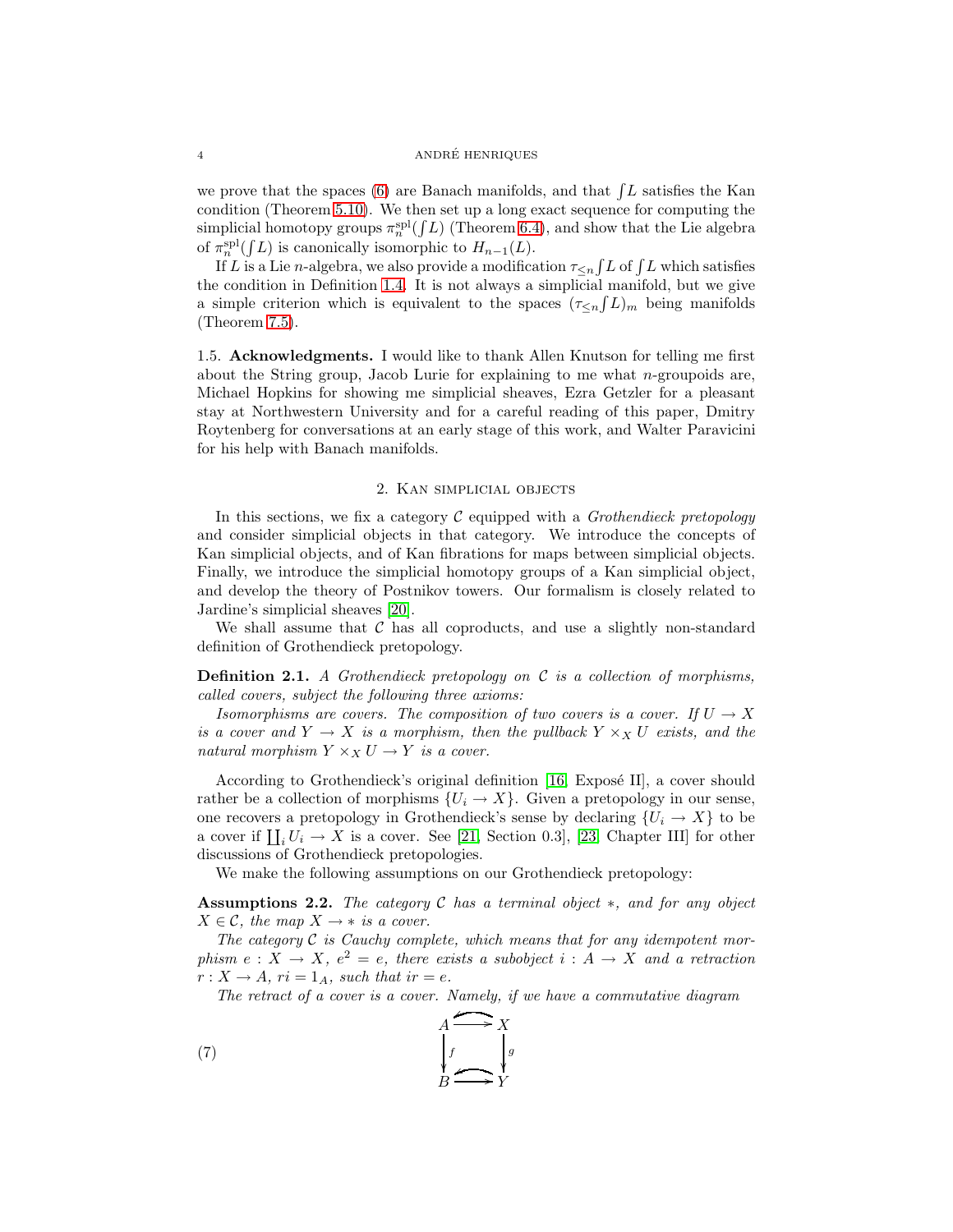*where the composites*  $A \to X \to A$  *and*  $B \to Y \to B$  *are identities, then* q *being a cover implies that* f *is also a cover.*

*Our pretopology is subcanonical, which means that all the representable functors*  $T \mapsto Hom(T, X)$  *are sheaves.* 

We'll sometimes want to talk about the limit of a diagram in  $C$ , before knowing that it actually exists. For this purpose, we use the Yoneda functor

$$
\mathbf{y}: \mathcal{C} \to \{\text{Sheaves on } \mathcal{C}\}\
$$

$$
X \mapsto (T \mapsto hom(T, X))
$$

to embed  $\mathcal C$  in the category of sheaves on  $\mathcal C$ . Using y, a limit of objects of  $\mathcal C$  can always be interpreted as the limit of the corresponding representable sheaves. The limit sheaf is then itself representable if and only if the original diagram had a limit in C.

Given a set S, and an object  $X \in \mathcal{C}$ , we write  $Hom(S, X)$  for the product  $\prod_S X$ , i.e. the object  $X \times \ldots \times X$ , where the copies of X are indexed by S. If S is now a simplicial set, and X a simplicial object, we denote by  $Hom(S, X)$  the obvious equalizer

<span id="page-4-1"></span>(8) 
$$
Hom(S, X) \to \prod_{m \geq 0} Hom(S_m, X_m) \implies \prod_{[m] \to [n]} Hom(S_n, X_m),
$$

which, as explained above, is a priori only a sheaf. The sheaf  $Hom(S, X)$  can also be described by giving its values on the various objects of C. Namely, for  $T \in \mathcal{C}$  we have

<span id="page-4-3"></span>(9) 
$$
(Hom(S, X))(T) := hom(T \times S, X),
$$

where  $T \times S$  denotes the simplicial object with  $\prod_{S_m} T$  in degree m.

<span id="page-4-2"></span>Recall the Kan condition from Definition [1.2.](#page-1-0) The following generalizes it to other categories of simplicial objects.

Definition 2.3. *Let* C *be a category equipped with a Grothendieck pretopology. A map*  $f: X \to Y$  *between reduced simplicial objects of* C *is a Kan fibration if the obvious map from*  $X_m = Hom(\Delta[m], X)$  *to the object*  $Hom(\Lambda[m, j] \to \Delta[m], X \to Y)$ Y ) *of commutative squares*

<span id="page-4-0"></span>(10) 
$$
\Lambda[m,j] \longrightarrow X
$$

$$
\downarrow
$$

$$
\Delta[m] \longrightarrow Y
$$

*is a cover. A simplicial object* X *is called Kan if the map*  $X \to *$  *is a Kan fibration.* 

The object of squares [\(10\)](#page-4-0) is a certain equalizer, similar to [\(8\)](#page-4-1). It is best described in the language of sheaves by saying that its value at  $T$  is the set of commutative squares

<span id="page-4-4"></span>(11) 
$$
T \times \Lambda[m, j] \longrightarrow X
$$

$$
\downarrow \qquad \qquad \downarrow
$$

$$
T \times \Delta[m] \longrightarrow Y
$$

with given vertical arrows. The fact that the above sheaf is representable is not obvious from the definition. It relies on the following Lemma.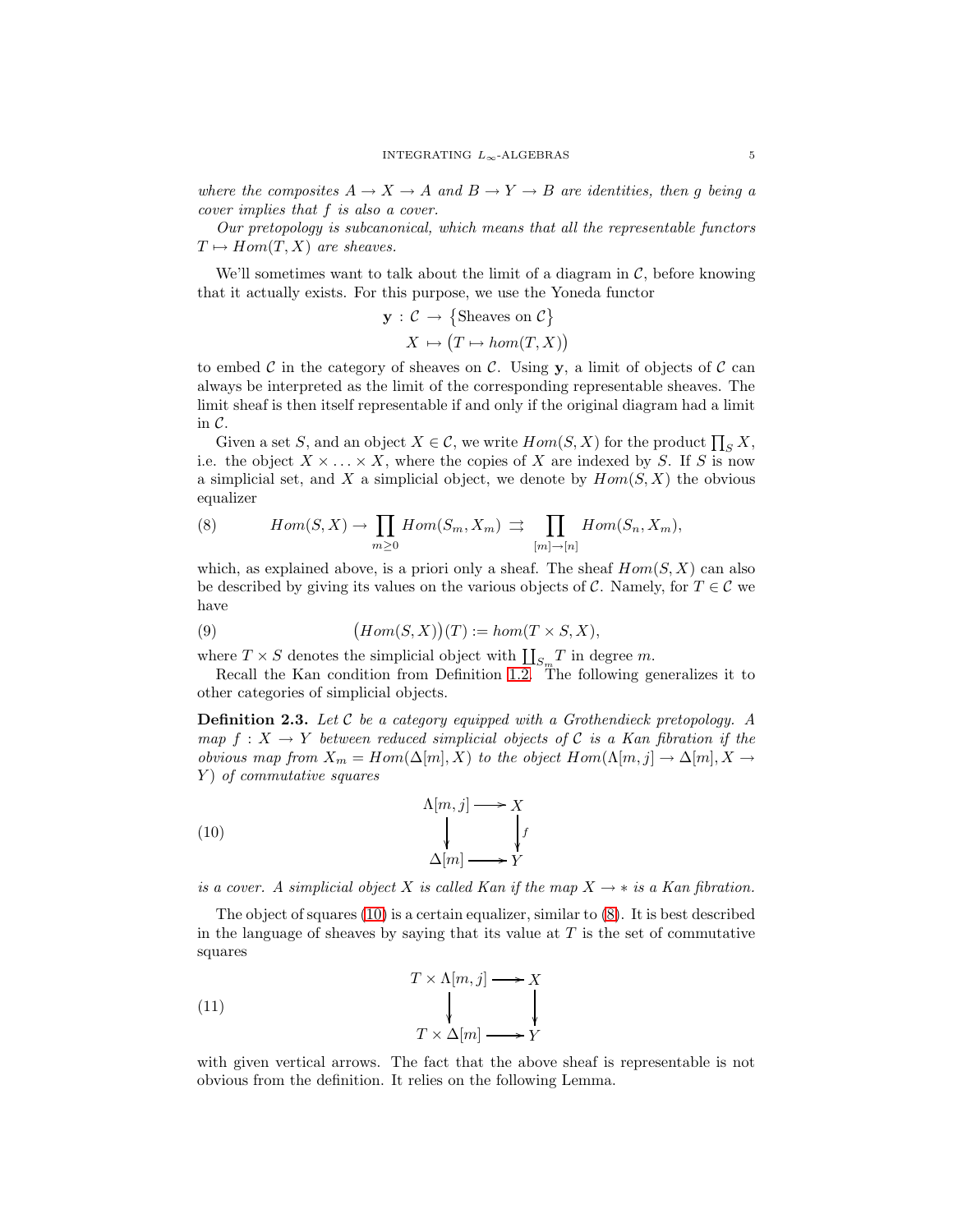#### 6 ANDRÉ HENRIQUES

<span id="page-5-0"></span>Recall that a simplicial set S is *collapsable* if it admits a filtration

$$
(12) \qquad \qquad * = S_0 \subset S_1 \subset \cdots \subset S_k = S
$$

<span id="page-5-1"></span>such that each  $S_i$  is obtained from the previous one by filling a horn, namely such that  $S_i$  can be written as  $S_i = S_{i-1} \times_{\Lambda[n_i,j_i]} \Delta[n_i]$  for some map  $\Lambda[n_i,j_i] \to S_{i-1}$ .

**Lemma 2.4.** Let  $S \subset \Delta[n]$  be a collapsable simplicial set. Let  $f : X \to Y$  be *a map between reduced simplicial objects that satisfies the conditions of Definition* [2.3](#page-4-2) for all  $m < n$  (this implicitly means that  $Hom(\Lambda[m,j] \to \Delta[m], X \to Y)$  is *representable). Then the object of commutative squares*  $Hom(S \to \Delta[n], X \to Y)$ *exists in* C*.*

*Proof.* Filter S as in [\(12\)](#page-5-0). We show by induction on i that  $Hom(S_i \to \Delta[n], X \to Y)$ exists in C. We begin the induction by noting that  $Hom(* \to \Delta[n], X \to Y) = Y_n$ is an object of  $\mathcal{C}$ .

We now assume that  $Hom(S_{i-1} \to \Delta[n], X \to Y)$  exists in C. The bottom row of the pullback diagram

$$
Hom(S_i \to \Delta[n], X \to Y) \longrightarrow Hom(S_{i-1} \to \Delta[n], X \to Y)
$$
  
\n
$$
\downarrow \qquad \qquad \downarrow \qquad \qquad \downarrow
$$
  
\n
$$
Hom(\Delta[n_i], X) \longrightarrow Hom(\Lambda[n_i, j_i] \to \Delta[n_i], X \to Y)
$$

<span id="page-5-4"></span>is a cover by hypothesis. It follows that  $Hom(S_i \to \Delta[n], X \to Y)$  exists in  $\mathcal{C}$ . Since the horns  $\Lambda[n, j]$  are collapsable, we have:

**Corollary 2.5.** Let  $f : X \to Y$  be a map satisfying the conditions of Definition [2.3](#page-4-2) for all  $m < n$ . Then the object  $Hom(\Lambda[n, j] \to \Delta[n], X \to Y)$  of commutative *squares [\(10\)](#page-4-0) exists in* C*.*

We now collect a few easy lemmas to be used in the future.

Lemma 2.6. *The category* C *has all finite products; the product of two covers is a cover.*

*Proof.* Since  $X \to *$  is a cover, the pullback  $X \times_* Y$  exists. The product of two covers  $X \to X'$ ,  $Y \to Y'$  can be factorized as  $X \times Y \to X \times Y' \to X' \times Y'$ . The first morphism is a cover because it is the pullback of  $Y \to Y'$  along the projection  $X \times Y' \rightarrow Y'$ , and similarly for the second morphism. The result follows since covers are closed under composition.

<span id="page-5-3"></span>Lemma 2.7. *The product of two Kan fibrations of simplicial objects is again a Kan fibration.*

*Proof.* This follows from the equality  $Hom(\Lambda[m,j] \to \Delta[m], X \times X' \to Y \times Y')$  $Hom(\Lambda[m,j] \to \Delta[m], X \to Y) \times Hom(\Lambda[m,j] \to \Delta[m], X' \to Y')$ , and the fact that the product of two covers is a cover.  $\Box$ 

<span id="page-5-2"></span>**Lemma 2.8.** The composite  $X \to Y \to Z$  of two Kan fibrations of simplicial *objects is again a Kan fibration.*

*Proof.* In the diagram below, the top left and the bottom horizontal arrows are covers. The square being a pullback, it follows that the top composite is also a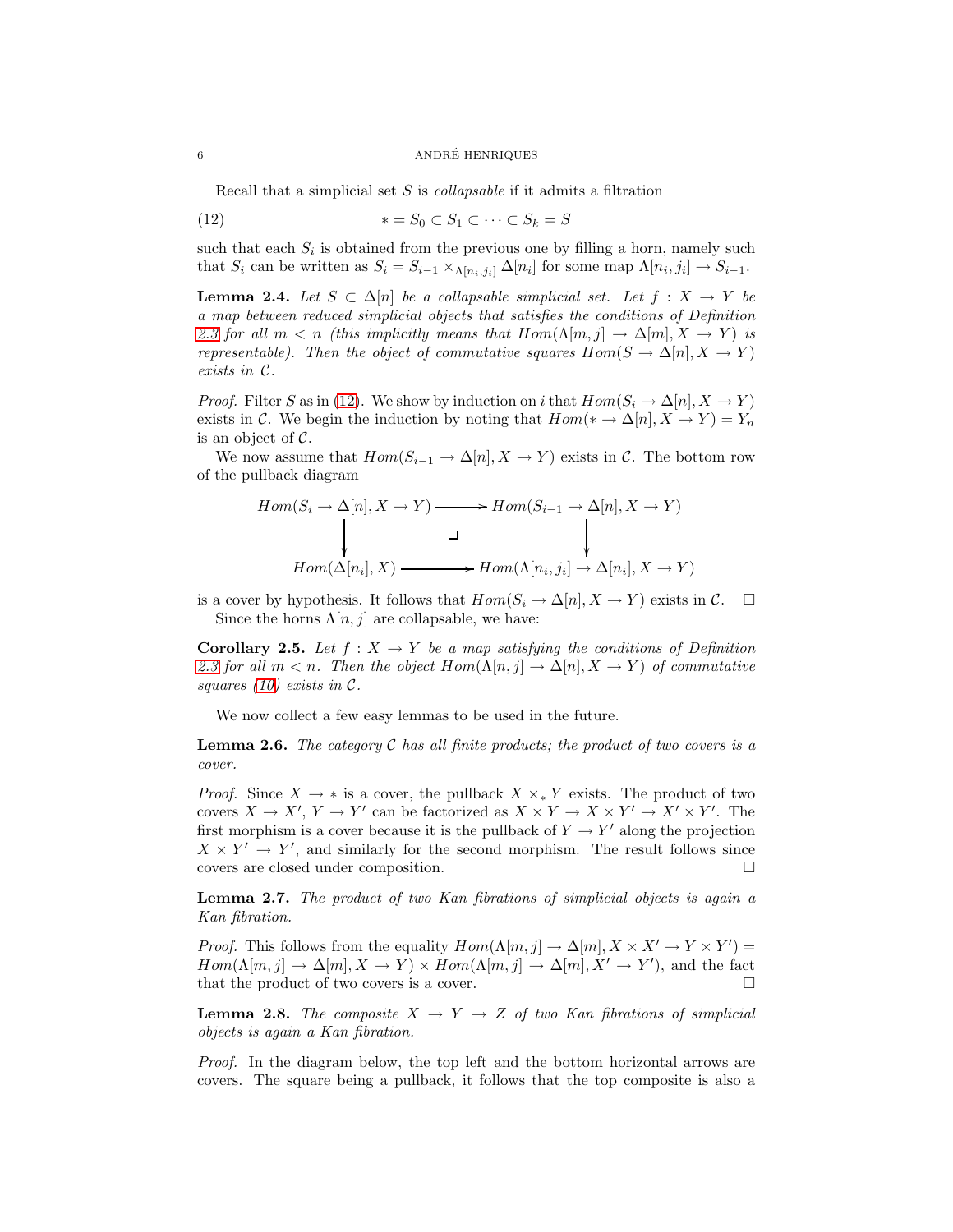$$
X_m \longrightarrow Hom(\Lambda[m,j] \to \Delta[m], X \to Y) \longrightarrow Hom(\Lambda[m,j] \to \Delta[m], X \to Z)
$$
  
\n
$$
\downarrow \qquad \qquad \downarrow
$$
  
\n
$$
Y_m \longrightarrow Hom(\Lambda[m,j] \to \Delta[m], Y \to Z)
$$

**Lemma 2.9.** Let  $A \rightarrow B$  be an acyclic cofibration between finite simplicial sets, *and let*  $X \to Y$  *be a Kan fibration of simplicial objects. Assume that the object of commutative squares*  $Hom(A \to B, X \to Y)$  *exists in* C. Then  $Hom(B, X)$  *exists in* C*, and the map*

<span id="page-6-0"></span>(13) 
$$
Hom(B, X) \rightarrow Hom(A \rightarrow B, X \rightarrow Y)
$$

*is a cover.*

cover.

*Proof.* By [\[12,](#page-30-15) Section IV.2] (see also [\[19,](#page-30-16) Corollary 2.1.15]), there exists a simplicial set S containing B such that B is a retract of S via maps  $j : B \to S$  and  $r : S \to B$ fixing A, and such that S admits a filtration  $A = S_0 \subset S_1 \subset \cdots \subset S_k = S$  with  $S_i = S_{i-1} \times_{\Lambda[n_i,j_i]} \Delta[n_i]$ . As in Lemma [2.4,](#page-5-1) we have pullback diagrams

$$
Hom(S_i \to B, X \to Y) \longrightarrow Hom(S_{i-1} \to B, X \to Y)
$$
  
\n
$$
\downarrow \qquad \qquad \downarrow
$$
  
\n
$$
Hom(\Delta[n_i], X) \longrightarrow Hom(\Lambda[n_i, j_i] \to \Delta[n_i], X \to Y)
$$

where the maps  $S_i \to B$  are given by  $r|_{S_i}$ . The bottom arrow is a cover, and therefore so is the top arrow. Composing all the above maps, we conclude that  $Hom(S \to B, X \to Y)$  exists in C and that

(14) 
$$
Hom(S \to B, X \to Y) \to Hom(A \to B, X \to Y)
$$

is a cover. The sheaf  $Hom(B, X)$  is a retract of  $Hom(S \to B, X \to Y)$  via maps

<span id="page-6-1"></span>
$$
\left(B\xrightarrow{f}X\right)\mapsto\begin{pmatrix}S\xrightarrow{for}X\\ r\downarrow & \downarrow \pi\\ B\xrightarrow{\pi\circ f}Y\end{pmatrix}\quad\text{and}\quad\begin{pmatrix}S\xrightarrow{\phi}X\\ r\downarrow & \downarrow \pi\\ B\xrightarrow{\psi}Y\end{pmatrix}\mapsto\Big(B\xrightarrow{\phi\circ j}X\Big),
$$

where for better readability, we have omitted all the " $T \times \cdots$ " that should be there as in [\(9\)](#page-4-3) and [\(11\)](#page-4-4). It follows that  $Hom(B, X)$  is representable in C. It is not hard to check that the above maps are compatible with the projections to  $Hom(A \to B, X \to Y)$ . The morphism [\(13\)](#page-6-0) is therefore a retract of [\(14\)](#page-6-1), and thus also a cover.  $\Box$ 

<span id="page-6-2"></span>Corollary 2.10. Let  $A \rightarrow B$  be an acyclic cofibration between finite simplicial sets, *and let* X *be a Kan simplicial object. Assume that* Hom(A, X) *exists in* C*. Then* Hom(B, X) *exists in* C*, and the map*

$$
Hom(B, X) \rightarrow Hom(A, X)
$$

*is a cover. In particular, if* B *be a finite contractible simplicial set and* X *a Kan simplicial object, then*  $Hom(B, X)$  *exists in*  $\mathcal{C}$ *.* 

<span id="page-6-3"></span>Without the assumption that the sheaf  $Hom(A, X)$  is representable in C, we still have the following analog of Corollary [2.10.](#page-6-2)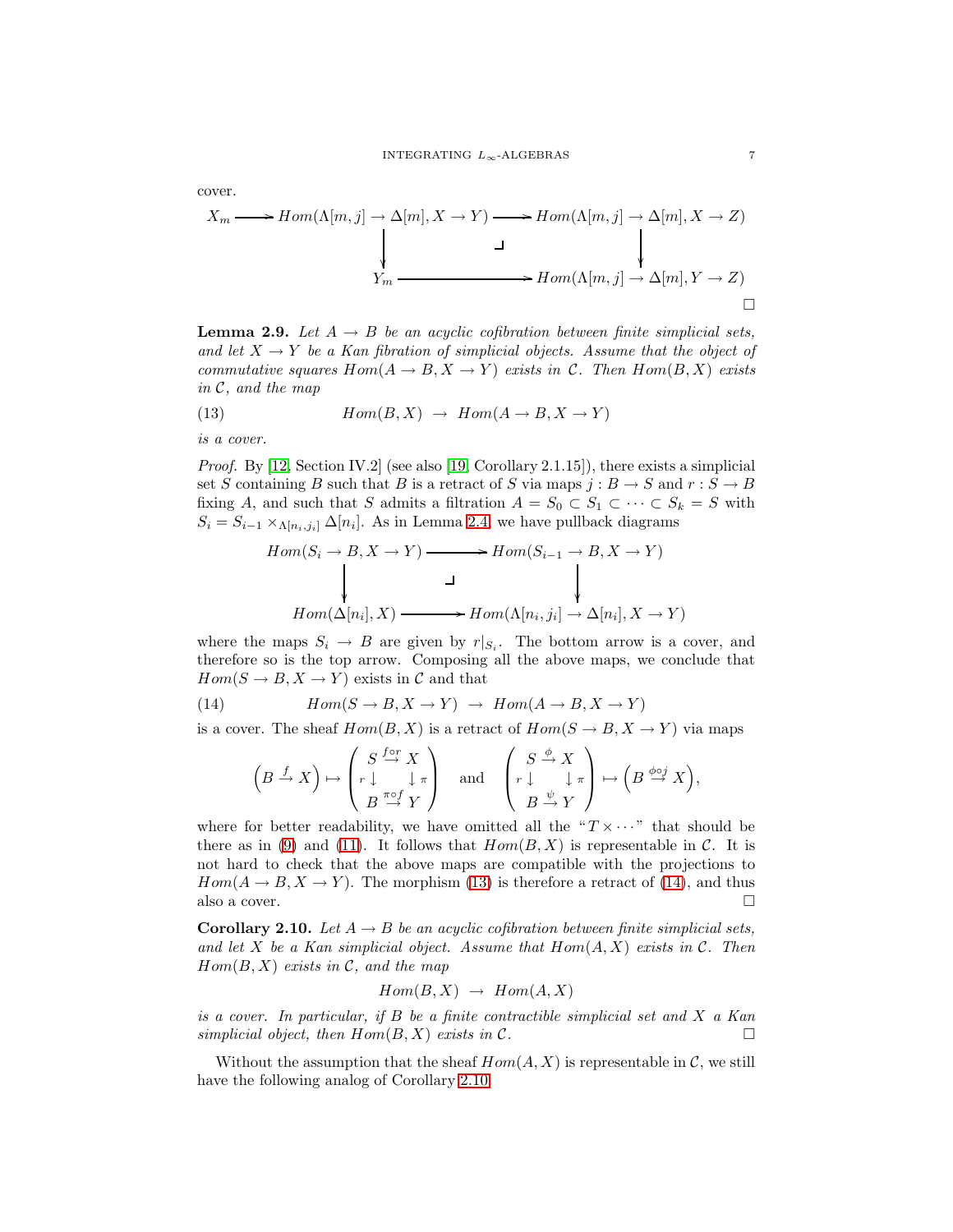**Lemma 2.11.** Let  $A \rightarrow B$  be an acyclic cofibration between finite simplicial sets, *and let* X *be a Kan simplicial object. Then the map*

$$
Hom(B, X) \rightarrow Hom(A, X)
$$

*is a surjective map of sheaves.*

*Proof.* In the statement of Corollary [2.10,](#page-6-2) replace  $\mathcal{C}$  by the category of sheaves on  $\mathcal{C}$ , and the notion of cover by the notion of surjective map of sheaves.

### <span id="page-7-0"></span>3. Simplicial homotopy groups

Recall  $[24, Section I.4]$  that given a reduced Kan simplicial set X, its homotopy groups are given by

(15) 
$$
\pi_n(X) := \{ x \in X_n \, | \, d_i(x) = * \text{ for all } i \} / \sim,
$$

where  $x \sim x'$  if there exists an element  $y \in X_{n+1}$  such that  $d_0(y) = x$ ,  $d_1(y) = x'$ , and  $d_i(y) = *$  for all  $i > 1$ .

More generally, let  $S$  be any simplicial set whose geometric realization is homotopy equivalent to the *n*-sphere. And let  $SI$  be any simplicial set equipped with an injective map  $S \vee S \rightarrow SI$  with the property that the two inclusion  $S \rightarrow SI$  are homotopy equivalences, and are homotopic to each other. Then  $\pi_n(X)$  is isomorphic to the coequalizer

<span id="page-7-1"></span>(16) 
$$
\text{coeq}\left(Hom(SI,X)\rightrightarrows Hom(S,X)\right).
$$

Definition [\(15\)](#page-7-0) is the special case of [\(16\)](#page-7-1) in which  $S = \Delta[n]/\partial \Delta[n]$ , and  $SI =$  $\Delta[n+1]/\left(\bigcup_{i=2}^{n} F^{i} \cup (F^{0} \cap F^{1})\right)$ , where  $F^{i}$  denotes the *i*-th facet of  $\Delta[n+1]$ .

<span id="page-7-2"></span>Homotopy groups in the category of simplicial sheaves were introduced in [\[20\]](#page-30-11). The following is essentially Jardine's definition.

Definition 3.1. *Let* X *be a reduced Kan simplicial object and let* S*,* SI *be as above.* The simplicial homotopy groups  $\pi_i^{\text{spl}}(X)$  are the sheaves

(17) 
$$
\pi_n^{\text{spl}}(X) := \text{coeq}\left(Hom(SI, X) \implies Hom(S, X)\right).
$$

*The fact that this is independent of the choice of* S *and* SI *is the content of Lemma [3.3.](#page-8-0)*

To make the above definition a little bit more concrete, we write down what it means for the simplest case  $S = \Delta[n]/\partial \Delta[n]$ ,  $SI = \Delta[n+1] / (\bigcup_{i=2}^{n} F^i \cup (F^0 \cap F^1))$ . In that case, we get

$$
\pi_n^{\text{spl}}(X)(T) = \begin{cases}\n-\text{ a cover } U \to T \\
-\text{ a morphism} \\
x: U \to X_n\n\end{cases}\n\left|\n\begin{array}{l}\n-d_i \circ x = * \text{ for all } i \\
-\text{ there exist } y: U \times_T U \to X_{n+1} \text{ such} \\
\text{ that } d_0 \circ y = x \circ \text{pr}_1, d_1 \circ y = x \circ \text{pr}_2, \\
\text{ and } d_i \circ y = * \text{ for all } i > 1.\n\end{array}\n\right| \Bigg/ \sim,
$$

where  $(U, x) \sim (U', x')$  if there exist a covering V of  $U \times_X U'$  and a map  $y' : V \to V'$  $X_{n+1}$  such that  $d_0 \circ y' = x \circ \text{pr}_1$ ,  $d_1 \circ y' = x' \circ \text{pr}_2$ , and  $d_i \circ y' = * \text{ for all } i > 1$ .

To show that  $\pi_n^{\text{spl}}(X)$  are groups in the category of sheaves, we let  $(U, x)$ ,  $(V, y)$ be two representatives of elements of  $\pi_n^{\text{spl}}(X)(T)$ . By lemma [2.11,](#page-6-3) the map

$$
Hom(\Delta[n+1], X) \to Hom(\Lambda[n+1, 1], X)
$$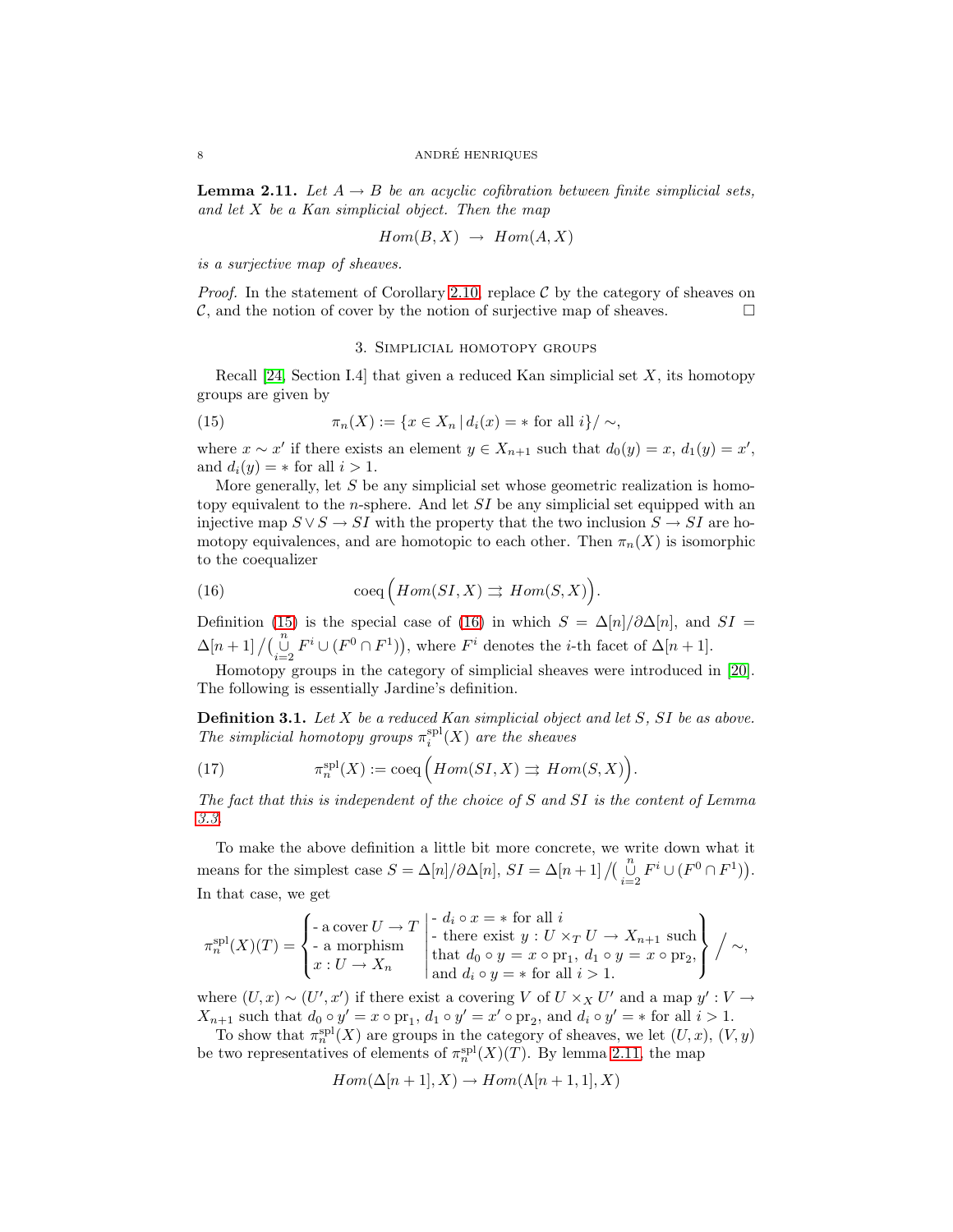is a surjective. So we may pick a common refinement  $U \leftarrow W \rightarrow V$ , and a map  $w: W \to X_{n+1}$  such that  $d_0 \circ w = x$ ,  $d_2 \circ w = y$  and  $d_i \circ w = *$  for  $i > 2$ . The product is then represented by  $(W, d_1 \circ w)$ .

*Example* 3.2. Let G be a group object of C, and let  $K(G, 1)$  be as in [\(5\)](#page-2-1). Then  $\pi_1^{\text{spl}}(K(G,1))$  is the sheaf represented by G, and  $\pi_n^{\text{spl}}(K(G,1)) = 0$  for  $n \geq 2$ .

<span id="page-8-0"></span>Lemma 3.3. Let S, S' be simplicial sets weakly equivalent to the n-sphere, and let  $S \vee S \to SI$ ,  $S' \vee S' \to SI'$  be monomorphisms with the property that the two inclu*sions*  $S \rightarrow SI$  *are homotopic homotopy equivalences, and similarly for the two in-* $\textit{clusions } S' \to SI'.$  Then the sheaves  $\pi^{\text{spl}}_n(X) := \text{coeq}(Hom(SI, X) \rightrightarrows Hom(S, X))$  $and \ \pi^{\mathrm{spl}}_n(X)' := \mathrm{coeq}(Hom(SI', X) \rightrightarrows Hom(S', X))$  *are canonically isomorphic.* 

*Proof.* Since S and S' are weakly equivalent, we may find a third simplicial set  $S''$ , and acyclic cofibrations  $S \hookrightarrow S'' \hookleftarrow S'$ . Similarly, we may find acyclic cofibrations  $SI \hookrightarrow SI'' \hookleftarrow SI'$  making the diagram



commute. Letting  $\pi_n^{\text{spl}}(X)'' := \text{coeq}(Hom(SI'', X) \rightrightarrows Hom(S'', X)),$  the above diagram induces maps  $\pi_n^{\text{spl}}(X) \to \pi_n^{\text{spl}}(X)'' \leftarrow \pi_n^{\text{spl}}(X)'$ . We just show that the first map is an isomorphism, the argument being the same for the second one.

The left and middle vertical maps in

$$
Hom(SI'', X) \longrightarrow Hom(S'', X) \longrightarrow \pi_n^{\text{spl}}(X)''
$$
  
\n
$$
\downarrow^{(a)} \qquad \qquad \downarrow^{(b)} \qquad \qquad \downarrow^{(c)}
$$
  
\n
$$
Hom(SI, X) \longrightarrow Hom(S, X) \longrightarrow \pi_n^{\text{spl}}(X)
$$

are surjective by Lemma [2.11.](#page-6-3) The surjectivity of  $(b)$  implies the surjectivity of  $(c)$ , and the surjectivity  $(a)$  implies the injectivity of  $(c)$ .

<span id="page-8-1"></span>All basic properties of homotopy groups of Kan simplicial sets go through to Kan simplicial objects. For example, we have:

**Proposition 3.4.** *Let*  $X \rightarrow Y$  *be a Kan fibration of Kan simplicial objects, and let* F *be its fiber. Then there is an associated long exact sequence*

(18) 
$$
\ldots \to \pi_{n+1}^{\text{spl}}(Y) \xrightarrow{\partial} \pi_n^{\text{spl}}(F) \to \pi_n^{\text{spl}}(X) \to \pi_n^{\text{spl}}(Y) \to \ldots
$$

*Proof.* At the level of points, the proof is standard and can be found in [\[24,](#page-31-3) Theorem 7.6]. At the level of sheaves, we just need to keep track of covers and refine them appropriately each time we use the Kan condition.

A more complete argument, including a precise construction of the connecting homomorphism  $\partial$ , can be found in [\[32,](#page-31-6) Section II].

We now introduce truncation functors that kill the simplicial homotopy groups outside of a given range. Recall that for Kan simplicial sets, one has two truncation functors  $\tau_{\leq n}$  and  $\tau_{\leq n}$  given by

$$
(\tau_{\leq n}X)_m = X_m / \sim \qquad (\tau_{\leq n}X)_m = X_m / \approx
$$

where  $x \sim x'$  if the corresponding maps  $\Delta[m] \to X$  are simplicially homotopic relatively to the  $(n-1)$ -skeleton of  $\Delta[m]$ , and  $x \approx x'$  if they are equal when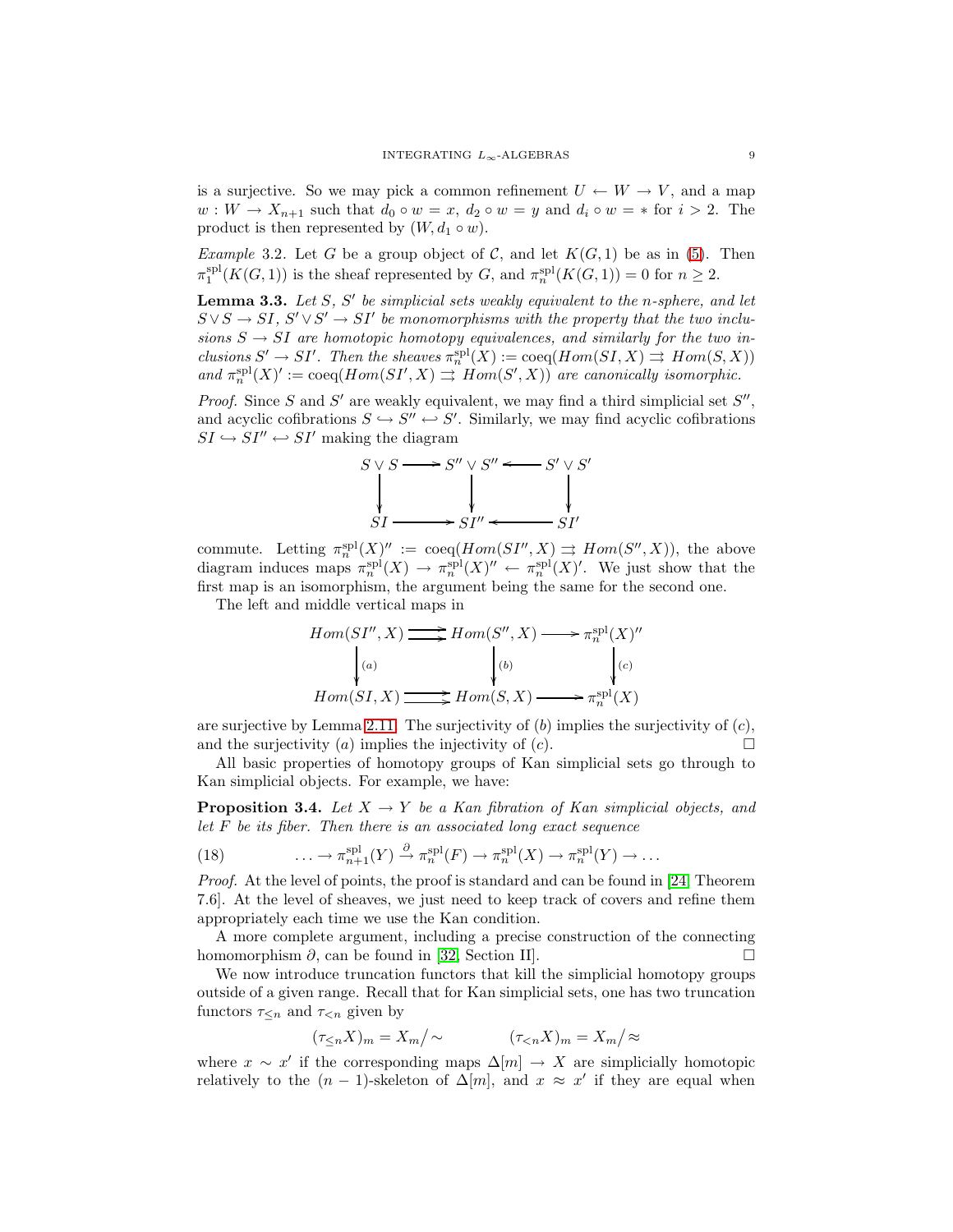#### 10 ANDRÉ HENRIQUES

restricted to the  $(n-1)$ -skeleton of  $\Delta[m]$ . The *i*th simplicial homotopy group of  $\tau_{\leq n}X$  (of  $\tau_{\leq n}X$ ) is equal to  $\pi_i^{\text{spl}}(X)$  for  $i < n$  (respectively  $i \leq n$ ) and zero otherwise. In particular,  $\tau_{\leq n+1}X \to \tau_{\leq n}X$  is a weak equivalence.

The functor  $\tau_{\leq n}$  is due to Moore and is by now classical [\[24\]](#page-31-3) [\[15\]](#page-30-17). The functor  $\tau$ <n is apparently due to Duskin and is less frequent in the literature. We refer the reader to [\[14,](#page-30-7) Section 3.1], [\[5,](#page-30-18) Proposition 1.5], [\[13,](#page-30-10) Section 2] for further discussions about it.

<span id="page-9-1"></span>If one is willing to leave the category of simplicial objects of  $C$  and allow simplicial sheaves, then one has analogs of the above truncations functors.

Definition 3.5. *Let* X *be a reduced Kan simplicial object. Then the Postnikov pieces*  $\tau_{\leq n}X$  *and*  $\tau_{\leq n}X$  *are the simplicial sheaves given by* 

$$
(\tau_{\leq n}X)_m = \text{coeq}\Big(Hom(P, X) \implies Hom(\Delta[m], X)\Big),
$$
  

$$
(\tau_{\leq n}X)_m = \text{im}\Big(Hom(\Delta[m], X) \to Hom(\text{sk}_{n-1}\Delta[m], X)\Big),
$$

*where* P *is the pushout simplicial set*

$$
\Delta[1] \times sk_{n-1} \Delta[m] \longrightarrow sk_{n-1} \Delta[m]
$$
  
\n
$$
\downarrow \qquad \qquad \Gamma \qquad \qquad \downarrow
$$
  
\n
$$
\Delta[1] \times \Delta[m] \longrightarrow P.
$$

<span id="page-9-2"></span>We then have a tower

(19) 
$$
\ldots \to \tau_{\leq n+1} X \to \tau_{\leq n} X \to \tau_{\leq n} X \to \ldots \to \tau_{\leq 1} X \to *
$$

whose inverse limit is X. As before, the *i*th simplicial homotopy group of  $\tau_{\leq n} X$  (of  $\tau_{\leq n}X$ ) is equal to  $\pi_i^{\text{spl}}(X)$  for  $i < n$  (respectively  $i \leq n$ ), and zero otherwise.

The truncation functor  $\tau_{\leq n}$  will later be used to construct Lie *n*-groups integrating Lie n-algebras. We can already check that  $\tau_{\leq n} X$  satisfies one of the conditions in Definition [1.4.](#page-2-3)

<span id="page-9-0"></span>**Lemma 3.6.** *Let* X *be a Kan simplicial object, and let*  $\tau_{\leq n}X$  *be as above. Then* 

$$
(\tau_{\leq n}X)_m \to Hom(\Lambda[m,j], \tau_{\leq n}X)
$$

*is an isomorphism for all*  $m > n$ .

*Proof.* We only prove the lemma in the case when the topos of sheaves on  $\mathcal C$  has enough points [\[23,](#page-30-14) Section IX.11]. Since stalks of Kan simplicial objects are Kan simplicial sets, and since  $\tau_{\leq n}$  commutes with taking stalks, it is enough to prove the lemma for the case of simplicial sets.

So let X be a Kan simplicial set. Let S be the union of all n-faces of  $\Delta[m]$ containing its j-th vertex. Since S is weakly homotopy equivalent to  $\Delta[m]$  as simplicial set under sk<sub>n−1</sub> $\Delta[m]$ , and since X is fibrant, the restriction map

$$
(\tau_{\leq n}X)_m = \{ \text{maps } \Delta[m] \to X \text{ modulo homotopy fixing } \text{sk}_{n-1}\Delta[m] \}
$$

$$
\to \{ \text{maps } S \to X \text{ modulo homotopy fixing } \text{sk}_{n-1}\Delta[m] \}
$$

is a bijection. An element of  $(\tau_{\leq n}X)_m$  can thus be described as a map f :  $sk_{n-1}\Delta[m] \to X$ , along with a collection of homotopy classes of nullhomotopies, one for each restriction  $f|_{\partial F}$  to an n-face F of S.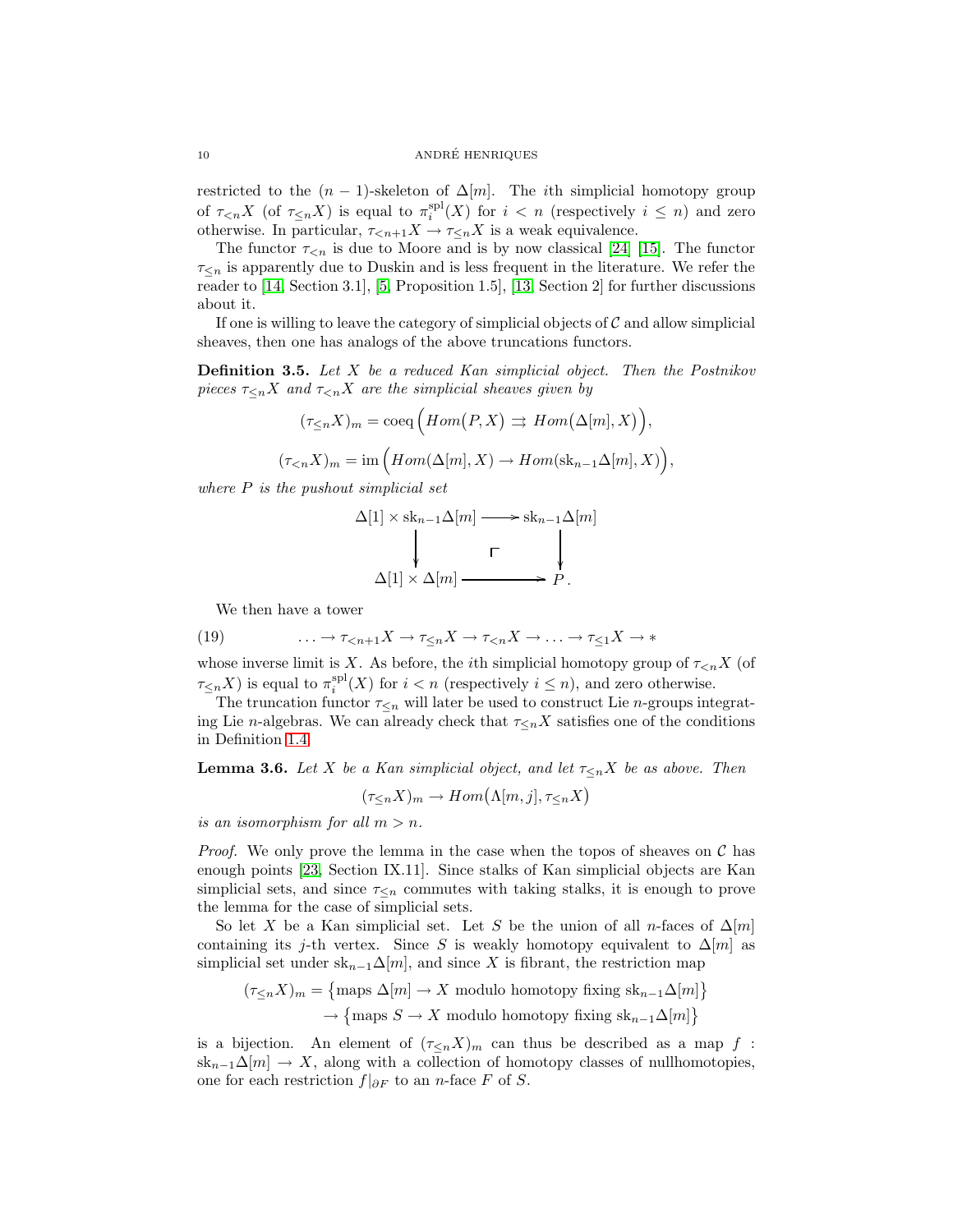A map  $\Lambda[m,j] \to \tau \lt_{n} X$  is therefore the same thing as a map  $sk_{n-1}\Lambda[m,j] \to$ X, along with a collection of homotopy classes of nullhomotopies, one for each restriction  $f|_{\partial F}$  to an n-face F of  $\Lambda[m, j]$  containing the jth vertex. The result follows since  $sk_{n-1}\Lambda[m, j] = sk_{n-1}\Delta[m]$  and since every n-face F of  $\Delta[m]$  containing its jth vertex is also contained in  $\Lambda[m, j]$ .

*Remark* 3.7*.* For the standard argument that shows how to reduce the proof of Lemma [3.6](#page-9-0) to the case of simplicial sets, even if the topos does not have enough points, see [\[5,](#page-30-18) Section "For logical reasons"].

Since  $(\tau_{\leq n}X)_m$  and  $(\tau_{\leq n}X)_m$  might fail to be representable sheaves, we can't make sense of our Kan condition, and thus can't say much about them at this level of generality. But in our situation of interest  $\mathcal{C} = \{\text{Banach manifolds}\}\,$ , we will nevertheless be able to analyze the structure of  $\tau \leq_n X$  and  $\tau \leq_n X$ . Our arguments are not completely formal, so we defer them to section [7.](#page-20-0)

#### 4. BANACH MANIFOLDS

<span id="page-10-1"></span>From now on, we work with the category of manifolds, by which we mean Banach manifolds, and infinitely differentiable maps in the sense of Fréchet  $[22, Section I.3]$ . Given two manifolds  $M, N$ , a map  $f : M \to N$  is called a *submersion* if the induced maps on tangent spaces is split surjective. This condition implies that  $f$  is locally diffeomorphic to a projection  $V \oplus W \rightarrow V$  [\[22,](#page-30-19) Corollary I.5.2]. Our working definition will be the following:

**Definition 4.1.** *A map*  $f : M \to N$  *is a submersion if for every point*  $x \in M$ , *there exists a neighborhood* U of  $f(x)$  and a section  $U \rightarrow M$  *sending*  $f(x)$  *to* x.

In this section, we shall prove that the category of Banach manifold, equipped with the Grothendieck pretopology in which the covers are the surjective submersions, satisfies Assumptions [2.2.](#page-3-0)

*Remark* 4.2*.* For the constructions of sections [5,](#page-12-0) [6,](#page-17-0) [7,](#page-20-0) it might seem more natural to use Fréchet instead of Banach manifolds. But the implicit function theorem fails to be true for Fréchet manifolds, and we don't know whether surjective submersions form a Grothendieck pretopology in that context.

<span id="page-10-0"></span>We recall a couple basic facts about transversality in Banach manifolds (see [\[22,](#page-30-19) Section I.5], [\[1,](#page-30-20) Section 3.5] for these and other related results).

**Lemma 4.3.** Let  $f : M \to N$  be a submersion and  $y \in N$  be a point. Then  $f^{-1}(y)$ *is a manifold.*

*Proof.* Let  $x \in f^{-1}(y)$  be a point, and let us identify M locally with its tangent space  $V := T_x M$ . Let  $s : N \to V$  be a local section of f. We then have a direct sum decomposition  $V = \ker(T_x f) \oplus \text{im}(T_y s)$ . Let  $p : V \to \ker(T_x f)$  denote the projection.

The derivative of  $\phi := (s \circ f) + p$  is the identity of V, so by the inverse function theorem [\[22,](#page-30-19) Theorem I.5.1]  $\phi$  a local diffeomorphism. The result follows since  $f^{-1}(y) = \phi^{-1}(\ker(T_x f)).$ 

**Lemma 4.4.** Let  $f : M \to N$  be a (surjective) submersion and let  $g : Q \to N$  be an arbitrary map. Then the pullback  $P := M \times_N Q$  is a manifold and its map to Q *is a (surjective) submersion.*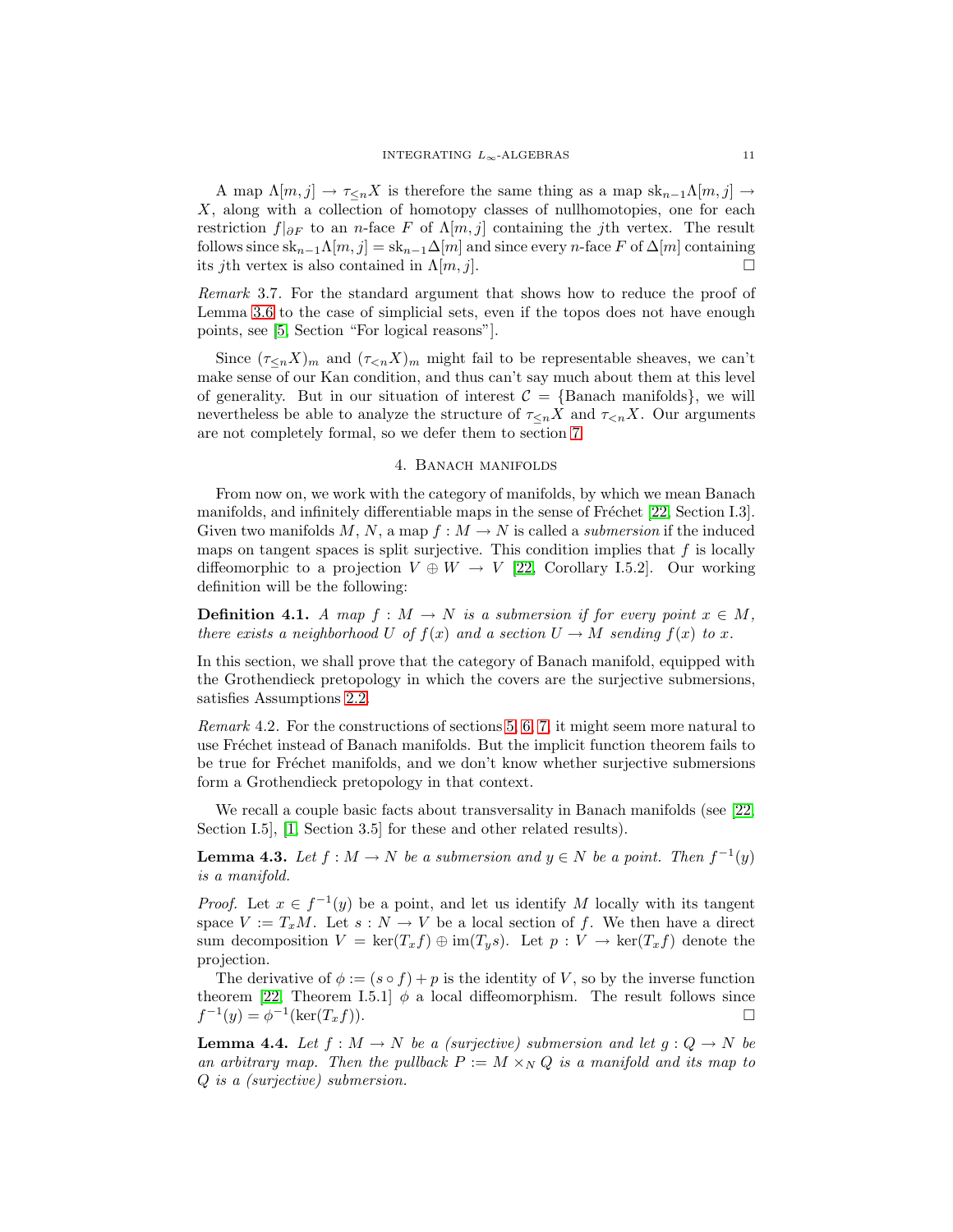*Proof.* The question being local, we may assume that N is a vector space. The space P is then the preimage of the origin under the submersion  $(f, -q): M \times Q \to N$ and is a manifold by Lemma [4.3.](#page-10-0) The fact that  $P \to Q$  is a (surjective) submersion is easy and left to the reader.

Corollary 4.5. *Surjective submersions form a Grothendieck pretopology on the category of Banach manifolds.*

We now show that the category of Banach manifolds satisfies the Assumptions [2.2.](#page-3-0) The first of those assumptions is trivial. The fact that the category of Banach manifolds is Cauchy complete is the content of the following lemma:

<span id="page-11-0"></span>**Lemma 4.6.** Let M be a manifold and  $p : M \to M$  be an idempotent map, then p(M) *is a manifold.*

*Proof.* Let  $x \in p(M)$  be a point, and let us identify M locally with the tangent space  $V := T_xM$ . The linear map  $T_xp : V \to V$  being idempotent, the vector space V splits as

$$
V = \operatorname{im}(T_x p) \oplus \ker(T_x p).
$$

Let q denote the linear projection  $q: V \to \text{ker}(T_x p)$ , with kernel im $(T_x p)$ . The map  $\phi := p + q$  is smooth and satisfies  $T_x \phi = 1_V$ . So by the inverse function theorem, we conclude that  $\phi$  is a diffeomorphism in a neighborhood of x. The claim follows since locally  $p(M) = \phi(\text{im}(T_x p))$ , and  $\text{im}(T_x p)$  is a vector space.

Lemma 4.7. *The retract of a surjective submersion is a surjective submersion.*

*Proof.* The retract of a surjective map is clearly surjective. So we consider a commutative diagram like [\(7\)](#page-3-1)



and assume that g is a submersion. Let  $a \in A$  be a point. Since g is a submersion, we can find a neighborhood  $U \subset Y$  of  $y := gi(a)$ , and a local section  $s : U \to X$  of g sending y to  $i(a)$ . The preimage  $V := r^{-1}(U)$  is then a neighborhood of  $b := f(a)$ and  $r \circ s \circ i : V \to A$  is a local section of f sending b to a. This shows that f is a submersion.  $\Box$ 

Finally, the last of Assumptions [2.2](#page-3-0) follows from the fact that surjective submersions can be refined by usual open covers, and that the 'open covers' Grothendieck pretopology is subcanonical.

*Remark* 4.8*.* An open cover being a special case of a surjective submersion, it follows that each one of the 'surjective submersions' and the 'open covers' Grothendieck pretopologies refines the other one. A functor  $\{Banach\ manifold\}^{op} \to \{Sets\}$  is therefore a sheaf for one of the two pretopologies if and only if it is a sheaf for the other.

<span id="page-11-1"></span>We finish this section with an easy lemma that will be needed in Section [7.](#page-20-0)

**Lemma 4.9.** *Let*  $f : M \to N$ ,  $g : N \to Q$  *be maps between Banach manifolds, with the properties that* f *is surjective, and* g ◦ f *is a surjective submersion. Then* g *is a surjective submersion.*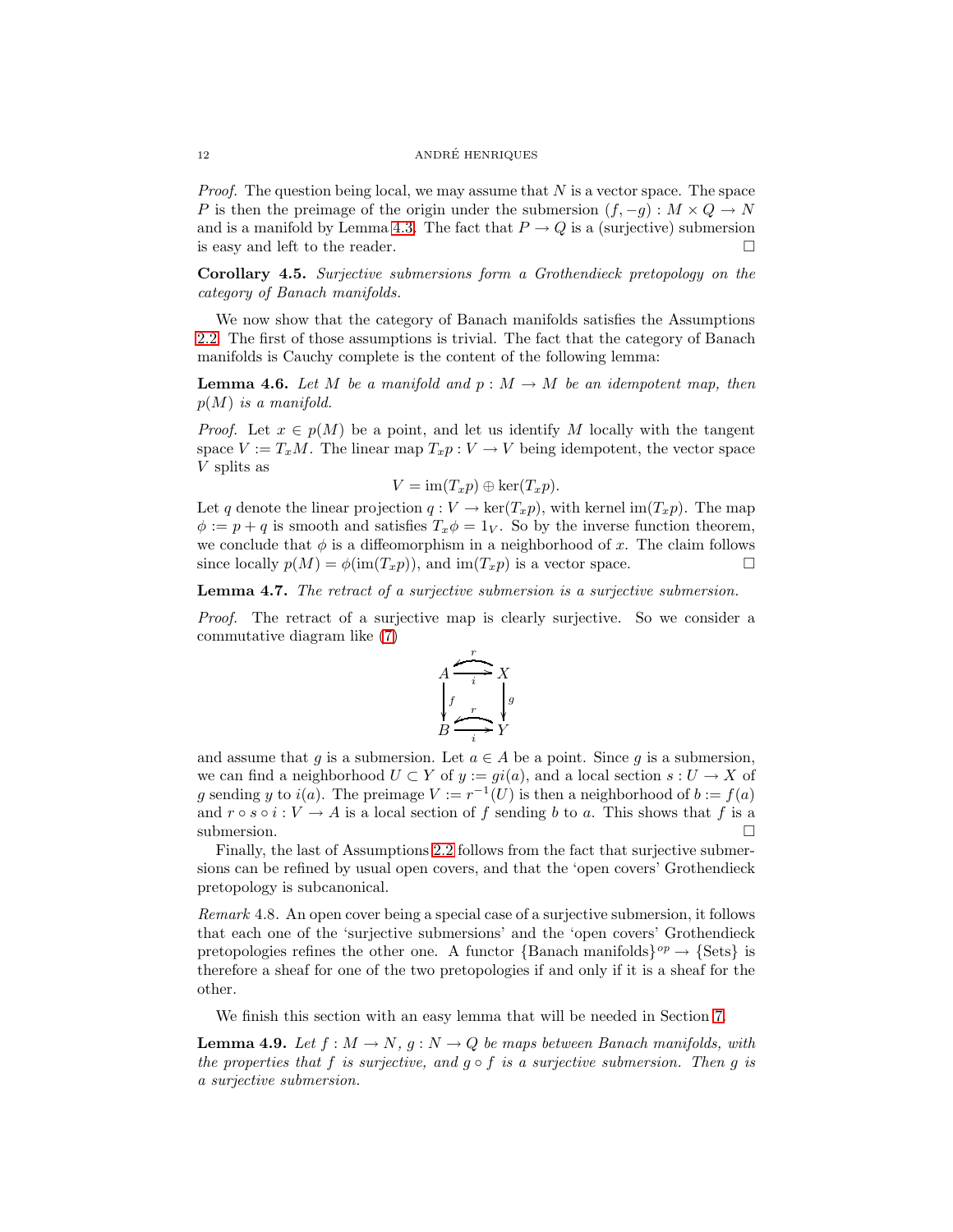*Proof.* The surjectivity of g is clear. To show that g is a submersion, we pick a point  $n \in N$  and construct a local section  $Q \supset U \to N$ , sending  $g(n)$  to n. Letting  $m \in M$  be any preimage of n, we may pick a section  $s: U \to M$  of g  $\circ f$  sending  $gf(m) = g(n)$  to m. The map  $f \circ s$  is the desired section of g.

# 5. INTEGRATING  $L_{\infty}$ -ALGEBRAS

<span id="page-12-0"></span>In the coming sections, all  $L_{\infty}$ -algebras will be assumed to be non-negatively graded, and finite dimensional in each degree.

Given a nilpotent<sup>[1](#page-12-1)</sup> differential graded algebra A over  $\mathbb Q$ , Sullivan [\[30\]](#page-31-5) introduced its spatial realization  $\langle A \rangle$  (see also Bousfield-Guggenheim [\[6\]](#page-30-8), in which  $\langle A \rangle$  is called FA). It is a simplicial set with uniquely divisible homotopy groups, and nilpotent  $\pi_1$ . The n-simplices of  $\langle A \rangle$  are given by the set of DGA homomorphisms from A to the algebra  $\Omega_{pol}^*(\Delta^n; \mathbb{Q})$  of polynomial de Rham forms on the *n*-simplex with rational coefficients. The idea of applying the above construction to the Chevalley-Eilenberg complex of an  $L_{\infty}$ -algebra is due to Getzler [\[13\]](#page-30-10), who was inspired by Hinich [\[17\]](#page-30-9).

We shall be working with algebras over  $\mathbb{R}$ , and without any nilpotence assump-tion. As suggested in [\[30\]](#page-31-5), we use an algebra which is bigger than  $\Omega_{pol}^*$ , and more suitable for this analytical context. One of our results (Theorem [5.10\)](#page-15-0) states the existence of natural manifold structures on the above sets of algebra homomorphisms.

As explained in Section [4,](#page-10-1) the failure of the implicit function theorem for Fréchet manifolds forces us to work with Banach manifolds instead. This leads us to the following slightly inelegant convention. Fix an integer  $r \geq 1$ . Given a compact finite dimensional manifold M, possibly with boundary and corners, let  $\Omega_{C}^*(M)$ be the differential graded algebra given by

 $\Omega_{C}^{n}(M) := \{ \alpha \in \Gamma_{C^{r}}(M; \Lambda^{n}T^{*}M) \mid d\alpha \in \Gamma_{C^{r}}(M; \Lambda^{n+1}T^{*}M) \},$ 

where  $\Gamma_{C_r}(M,\xi)$  denotes the space of r times continuously differentiable sections of a smooth vector bundle  $\xi$ . The choice of r is immaterial, and will often be suppressed from the notation.

<span id="page-12-2"></span>*Convention* 5.1. Thereafter,  $\Omega^n$  will always mean  $\Omega^n_{C^r}$ .

The only properties of  $\Omega_{C}^* (M)$  that we shall use are that it is a differential graded Banach algebra, and that it behaves well under restriction. Any other completion of  $\Omega_{C^{\infty}}^{*}(M)$  with the above properties could be used instead.

**Definition 5.2.** Let L be an  $L_{\infty}$ -algebra, and let  $C^*(L)$  be its Chevalley-Eilenberg *complex* [\(2\)](#page-0-1). The integrating simplicial manifold  $\int L$  is then given by

<span id="page-12-4"></span>(20) 
$$
\left(\int L\right)_m := Hom_{DGA}\left(C^*(L), \Omega^*(\Delta^m)\right),
$$

where  $\Omega^*(\Delta^m)$  *denotes the differential graded algebra of de Rham forms on the* m*-simplex, following Convention [5.1.](#page-12-2)*

*Given a morphism*  $f : [m] \to [n]$  *in*  $\Delta$ *, the corresponding map*  $(fL)_n \to (fL)_m$ *is induced by the restriction*  $\Omega^*(\Delta^n) \to \Omega^*(\Delta^m)$  *along*  $f_* : \Delta^m \to \Delta^n$ .

<span id="page-12-3"></span>*Example* 5.3. Let  $L = L_{n-1}$  be an  $L_{\infty}$ -algebra concentrated in degree  $n-1$ , and with all brackets vanishing. Then  $(\int L)_m = \Omega^n_{closed}(\Delta^m; L_{n-1})$ .

<span id="page-12-1"></span><sup>1</sup> We use 'nilpotent' as in [\[30,](#page-31-5) Section 2]; it should not to be confused with the usual use of the term in commutative algebra.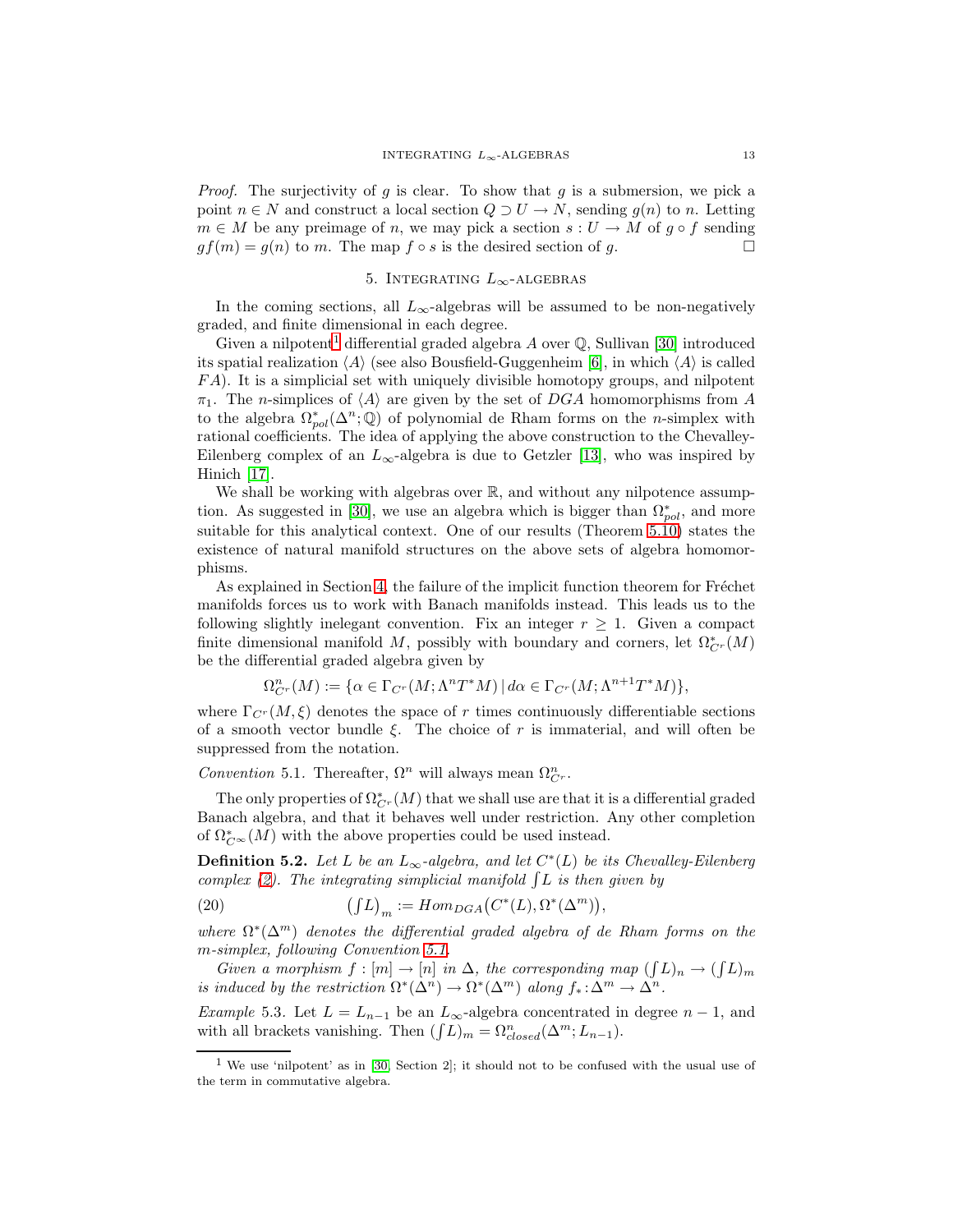<span id="page-13-2"></span>*Example* 5.4*.* Let  $L = L_n \oplus L_{n-1}$  be a contractible  $L_{\infty}$ -algebra concentrated in degrees n and  $n-1$ . All its brackets are zero except  $[] : L_n \to L_{n-1}$ , which is an isomorphism. Then  $(\int L)_m = \Omega^n(\Delta^m; L_n)$ .

<span id="page-13-3"></span>*Example* 5.5. [\[30,](#page-31-5) "Theorem"(8.1)'] Let  $\mathfrak g$  be a Lie algebra, viewed as  $L_{\infty}$ -algebra concentrated in degree 0, and let G be a Lie group with Lie algebra  $\mathfrak{g}$ . A homomorphism of graded algebras  $C^*(\mathfrak{g}) \to \Omega^*(\Delta^m)$  is uniquely determined by a linear map  $\mathfrak{g}^* \to \Omega^1(\Delta^m)$ . This is the same as a g-valued 1-form  $\alpha \in \Omega^1(\Delta^m; \mathfrak{g})$ , which can then be interpreted as a connection on the trivial G-bundle  $G \times \Delta^m \to \Delta^m$ . This graded algebra homomorphism respects the differentials if and only if  $\alpha$  satisfies the Maurer-Cartan<sup>[2](#page-13-0)</sup> equation

<span id="page-13-4"></span>(21) 
$$
d\alpha = \frac{1}{2} [\alpha \wedge \alpha],
$$

where  $\alpha \wedge \alpha$  denotes the image under the bracket map of the  $(\mathfrak{g} \otimes \mathfrak{g})$ -valued 2-form  $\alpha \wedge \alpha$ . Such  $\alpha$ 's correspond to flat connections on  $G \times \Delta^m \to \Delta^m$ . Assigning to such a connection the set of all its horizontal sections establishes an isomorphism between the space of flat connections, and the space of maps  $\Delta^m \to G$ , modulo translation. Note that  $\alpha$  being in  $\Omega^1_{C^r}(\Delta^m; \mathfrak{g})$  is equivalent to that map being of class  $C^{r+1}$ . So we get that

<span id="page-13-6"></span>(22) 
$$
\left(\int \mathfrak{g}\right)_m = Map\left(\Delta^m, G\right)/G.
$$

where  $Map$  denote  $C^{r+1}$  maps.

The main goal of this section is to prove Theorem [5.10,](#page-15-0) which states that  $\int L$  is a Kan simplicial manifold. For this purpose, we introduce a filtration [\(23\)](#page-13-1) whose associated graded pieces are the  $L_{\infty}$ -algebras of Examples [5.3,](#page-12-3) [5.4,](#page-13-2) and [5.5.](#page-13-3)

Given an  $L_{\infty}$ -algebra L, let  $\partial_n: L_n \to L_{n-1}$  denote the components of the 1-ary bracket  $\partial = []$ . The homology groups  $H_n(L) = \text{ker}(\partial_n)/\text{im}(\partial_{n+1})$  behave very much like homotopy groups, with  $H_{n-1}$  playing the role of  $\pi_n$ . This justifies our following terminology:

**Definition 5.6.** *The Postnikov pieces*  $\tau \leq nL$  *and*  $\tau \leq nL$  *of an*  $L_{\infty}$ *-algebra L are given by*

$$
(\tau_{\leq n}L)_i = \begin{cases} L_i & \text{if } i < n \\ \operatorname{coker}(\partial_{n+1}) & \text{if } i = n \\ 0 & \text{if } i > n \end{cases} \qquad (\tau_{\leq n}L)_i = \begin{cases} L_i & \text{if } i < n \\ \operatorname{im}(\partial_n) & \text{if } i = n \\ 0 & \text{if } i > n \end{cases}
$$

*will all the brackets inherited from* L*.*

<span id="page-13-1"></span>We then have a tower of projections

(23)  $\cdots \rightarrow \tau_{\leq n+1}L \rightarrow \tau_{\leq n}L \rightarrow \tau_{\leq n}L \rightarrow \cdots \rightarrow \tau_{\leq 1}L \rightarrow 0$ 

whose inverse limit is L. The *i*th homology group of  $\tau_{\leq n}L$  ( $\tau_{\leq n}L$ ) is that of L for  $i < n$  ( $i \le n$ ) and zero otherwise, and the maps  $\tau_{\le n}L \to \tau_{\le n-1}L$  are isomorphisms on homology.

<span id="page-13-5"></span>Denote by  $\Lambda^{m,j} \subset \Delta^m$  the geometric realization of  $\Lambda[m,j] \subset \Delta[m]$ .

<span id="page-13-0"></span><sup>&</sup>lt;sup>2</sup> The usual Maurer-Cartan equation is  $d\alpha + \frac{1}{2}[\alpha \wedge \alpha] = 0$ . One can bring [\(21\)](#page-13-4) in that form by replacing  $\alpha$  by  $-\alpha$ .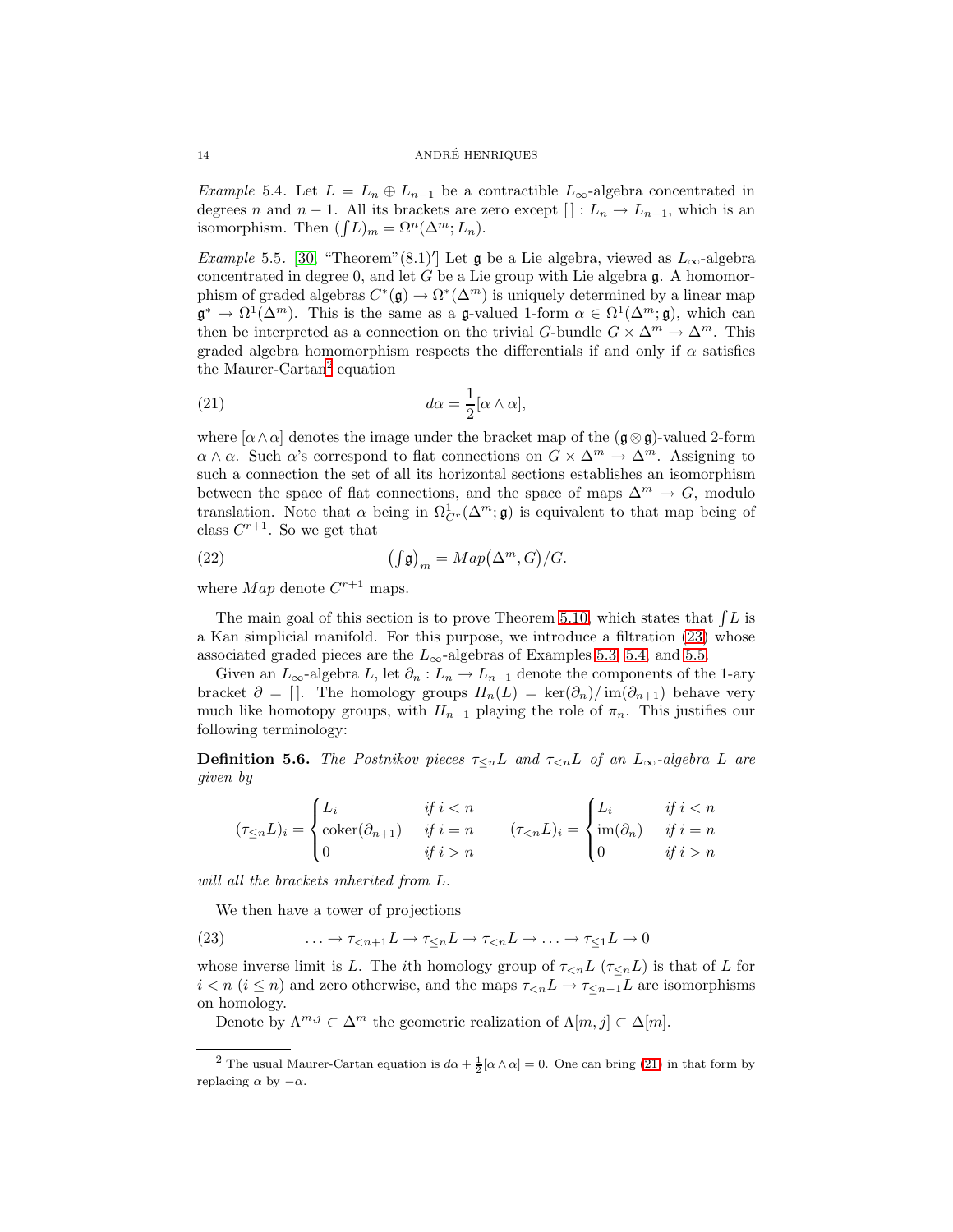Lemma 5.7. *Let* M *be a smooth finite dimensional manifold, and* X *be the simplicial manifold given by*  $X_m = Map(\Delta^m, M)$ *, where* Map *denotes*  $C^{r+1}$  *maps. Then* X *satisfies the Kan condition.*

*Proof.* A map  $\Lambda[m, j] \to X$  is the same thing as a map  $\Lambda^{m, j} \to M$  which is  $C^{r+1}$ when restricted to each face of  $\Lambda^{m,j}$ .

To show that [\(4\)](#page-2-0) is surjective, we must show that every such map  $f: \Lambda^{m,j} \to M$ extends to  $\Delta^m$ . Pick a closed embedding  $\iota: M \hookrightarrow \mathbb{R}^N$ , let  $\nu(M) \subset \mathbb{R}^N$  be a tubular neighborhood of M, and let  $\pi : \nu(M) \to M$  be the normal projection. As before, let  $[m] = \{0, 1, \ldots, m\}$ . For  $\{j\} \subsetneq I \subset [m]$ , let  $p_I : \Delta^m \to \Lambda^{m, j}$  denote the affine projection given on vertices by

<span id="page-14-5"></span>(24) 
$$
p_I(e_i) := \begin{cases} e_j & \text{if } i \in I \\ e_i & \text{if } i \notin I. \end{cases}
$$

For  $f: \Lambda^{m,j} \to M$ , let  $\tilde{f}: \Delta \to \mathbb{R}^N$  be the sum

(25) 
$$
\tilde{f} := \sum_{\{j\} \subsetneq I \subset [m]} (-1)^{|I|} \iota \circ f \circ p_I.
$$

One easily checks that  $\tilde{f}|_{\Lambda^{m,j}} = \iota \circ f$ . Given  $\epsilon > 0$ , let  $\Lambda_{\epsilon}^{m,j} \subset \Delta^m$  be the  $\epsilon$ neighborhood of  $\Lambda^{m,j}$ , and let  $\epsilon(f) := \inf \{ \epsilon : \tilde{f}|_{\Lambda_{\epsilon}^{m,j}} \subset \nu(M) \}$ . Pick smooth maps  $r_{\epsilon}: \Delta^m \to \Lambda_{\epsilon}^{m,j}$  fixing  $\Lambda^{m,j}$  and depending smoothly on  $\epsilon$ . An extension  $\bar{f}: \Delta^m \to M$  is then given by the formula

<span id="page-14-0"></span>
$$
\bar{f} := \pi \circ \tilde{f} \circ r_{\epsilon(f)}.
$$

This provides a global lift of [\(4\)](#page-2-0).

To show that [\(4\)](#page-2-0) is submersive, we modify the above construction so that the image  $\bar{f}_0$  of a chosen map  $f_0$  is specified. Instead of [\(25\)](#page-14-0), we set

<span id="page-14-2"></span>(26) 
$$
\tilde{f}' := \sum (-1)^{|I|} \iota \circ f \circ p_I + (\iota \circ \bar{f}_0 - \sum (-1)^{|I|} \iota \circ f_0 \circ p_I).
$$

Let us now further assume that  $r_{\epsilon}$  has been chosen so that  $r_{\epsilon} = 1$  if  $\Lambda_{\epsilon}^{m,j} = \Delta^m$ . Letting  $\epsilon'(f) := \inf \{ \epsilon : \tilde{f}'|_{\Lambda_{\epsilon}^{m,j}} \subset \nu(M) \},$  we now have a new extension

$$
\bar{f}' := \pi \circ \tilde{f}' \circ r_{\epsilon'(f)},
$$

<span id="page-14-3"></span>which is compatible with our initial choice  $\bar{f}_0$ .

Lemma 5.8. *The quotient of a Kan simplicial manifold* X *by the proper free action of a Lie group* G *is again a Kan simplicial manifold.*

*Proof.* Since  $\Lambda[m, j]$  is simply connected, we have

<span id="page-14-1"></span> $Hom(\Lambda[m,j], X/G) = Hom(\Lambda[m,j], X)/G.$ 

<span id="page-14-4"></span>The result then follows since the quotient of a surjective submersion by a proper free action is again a surjective submersion.

**Lemma 5.9.** *The simplicial manifold* X *given by*  $X_m = \Omega^n(\Delta^m)$  *is Kan, and so is the one given by*  $X_m = \Omega^n_{closed}(\Delta^m)$ .

*Proof.* Given a (closed) form  $\alpha$  on  $\Lambda^{m,j}$ , we can extend it to  $\Delta^m$  by the formula

(27) 
$$
\bar{\alpha} := \sum_{\{j\} \subsetneq I \subset [m]} (-1)^{|I|} p_I^* \alpha.
$$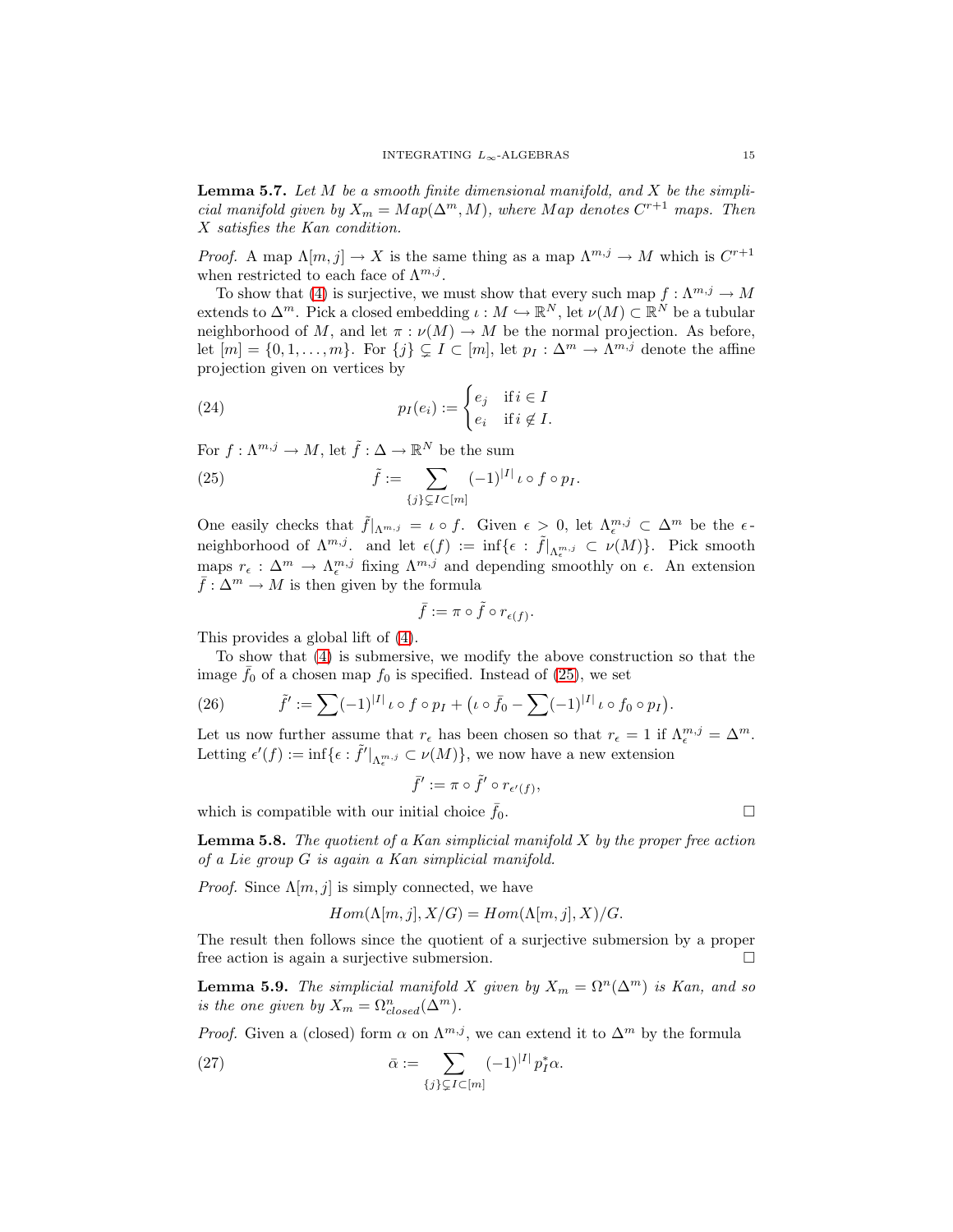where  $p_I$  are the projections introduced in the proof of Lemma [5.7.](#page-13-5) This shows that [\(4\)](#page-2-0) is surjective. If we have a chosen extension  $\bar{\alpha}_0 \in \Omega^n(\Delta^m)$  of a form  $\alpha_0 \in \Omega^n(\Lambda^{m,j})$ , we can modify [\(27\)](#page-14-1) in a way similar to [\(26\)](#page-14-2)

<span id="page-15-1"></span>
$$
\bar{\alpha}' := \sum (-1)^{|I|} p_I^* \alpha + (\bar{\alpha}_0 - \sum (-1)^{|I|} p_I^* \alpha_0)
$$

so that the extension of  $\alpha_0$  is exactly  $\bar{\alpha}_0$ . This shows that [\(4\)](#page-2-0) is a submersion.  $\Box$ 

<span id="page-15-0"></span>We are now in position to prove our main theorem.

**Theorem 5.10.** *Let L be an*  $L_{\infty}$ -algebra. Then each  $(\int L)_{m}$  *is a smooth manifold,* and  $\int L$  satisfies the Kan condition  $(4)$ *. Moreover, all the maps* 

(28) 
$$
\dots \to \int \tau_{\leq 1} L \to \int \tau_{< 1} L \to \int \tau_{\leq 0} L \to *
$$

*are Kan fibrations.*

*Proof.* By Lemma [2.8,](#page-5-2) the maps [\(28\)](#page-15-1) being Kan fibrations implies that each  $\int \tau_{\leq n} L$ is Kan. Since  $(\int L)_m = (\int \tau_{\le n} L)_m$  for  $n \ge m$ , this also implies the Kan condition for  $\int L$ .

We first note that  $\int \tau_{\leq 0} L$  is Kan. Indeed,  $\tau_{\leq 0} L$  is an ordinary Lie algebra. Its integrating simplicial manifold has been computed in Example [5.5](#page-13-3) and it is Kan by Lemmas [5.7](#page-13-5) and [5.8.](#page-14-3)

To see that  $\int \tau_{\leq n} L \to \int \tau_{\leq n-1} L$  is a Kan fibration, note that  $C^*(\tau_{\leq n} L)$  is freely generated as a differential graded algebra over  $C^*(\tau_{\leq n-1}L)$  by the vector space  $im(\partial_n)^*$ , put in degree n. It follows that  $\int \tau_{\leq n} L$  is the product of  $\int \tau_{\leq n-1} L$  with the simplicial manifold of Example [5.4.](#page-13-2) Assuming by induction that the sheaves  $(\int \tau_{\leq n} L)_m$  are manifolds, it follows that so are the sheaves  $(\int \tau_{\leq n-1} L)_m$ . By Lem-mas [2.7](#page-5-3) and [5.9,](#page-14-4) we also deduce that  $\int \tau_{\leq n} L \to \int \tau_{\leq n-1} L$  is a Kan fibration.

<span id="page-15-3"></span>We now show that

(29) 
$$
\int \tau_{\leq n-1} L \longrightarrow \int \tau_{\leq n-1} L
$$

is a Kan fibration. Let us use the shorthand notations  $H := H_{n-1}(L)$  and  $\mathfrak{g} :=$  $H_0(L)$ . Pick a splitting of the inclusion  $H \to (\tau \zeta_{n-1}L)_{n-1}$ . The graded algebra  $C^*(\tau_{\leq n-1}L)$  is freely generated over  $C^*(\tau_{\leq n-1}L)$  by the vector space  $H^*$ . A graded algebra homomorphism  $\varphi: C^*(\tau_{\leq n-1}L) \to \Omega^*(\Delta^k)$  is therefore the same thing as a homomorphism  $\psi: C^*(\tau_{\leq n-1}L) \to \Omega^*(\Delta^k)$  along with a H-valued n-form  $\beta$ . We now characterize the pairs  $(\psi, \beta)$  such that  $\varphi = \varphi(\psi, \beta)$  respects the differential. Clearly,  $\psi$  needs to respect the differential, so we assume that this is the case and investigate the condition on  $\beta$ . By the Leibnitz rule, it is enough to verify on  $H^*$ whether  $d \circ \varphi = \varphi \circ \delta$ .

Let us write  $\delta|_{H^*}$  as  $\delta_0 + \delta_1$ , where  $\delta_0$  lands in  $L_0^* \otimes H^*$  and  $\delta_1$  lands in  $C^*(\tau_{\leq n-1}L)$ . Since  $\partial = []$  is a derivation of [,] the component of [,] that maps  $im(\partial_1) \otimes H$  to H vanishes. It follows that  $\delta_0$  only lands in  $\mathfrak{g}^* \otimes H^*$ . Let  $\alpha \in \Omega^1(\Delta^k; \mathfrak{g})$  be the restriction of  $\varphi$  to  $\mathfrak{g}^*$ , and  $\gamma \in \Omega^{n+1}(\Delta^k; H)$  be the composite  $\varphi \circ \delta_1$ . We then have  $d \circ \varphi|_{H^*} = d\beta$  and  $\varphi \circ \delta|_{H^*} = \varphi \circ \delta_0 + \varphi \circ \delta_1 = [\alpha \wedge \beta] + \gamma$ . It follows that  $\varphi(\psi, \beta)$ respects the differentials iff  $\beta$  satisfies

<span id="page-15-2"></span>(30) 
$$
d\beta = [\alpha \wedge \beta] + \gamma.
$$

Let G be the simply connected Lie group integrating  $\mathfrak g$ . Since H is a  $\mathfrak g$ -module, we can integrate it to a G-module. The 1-form  $\alpha$  satisfies the Maurer-Cartan equation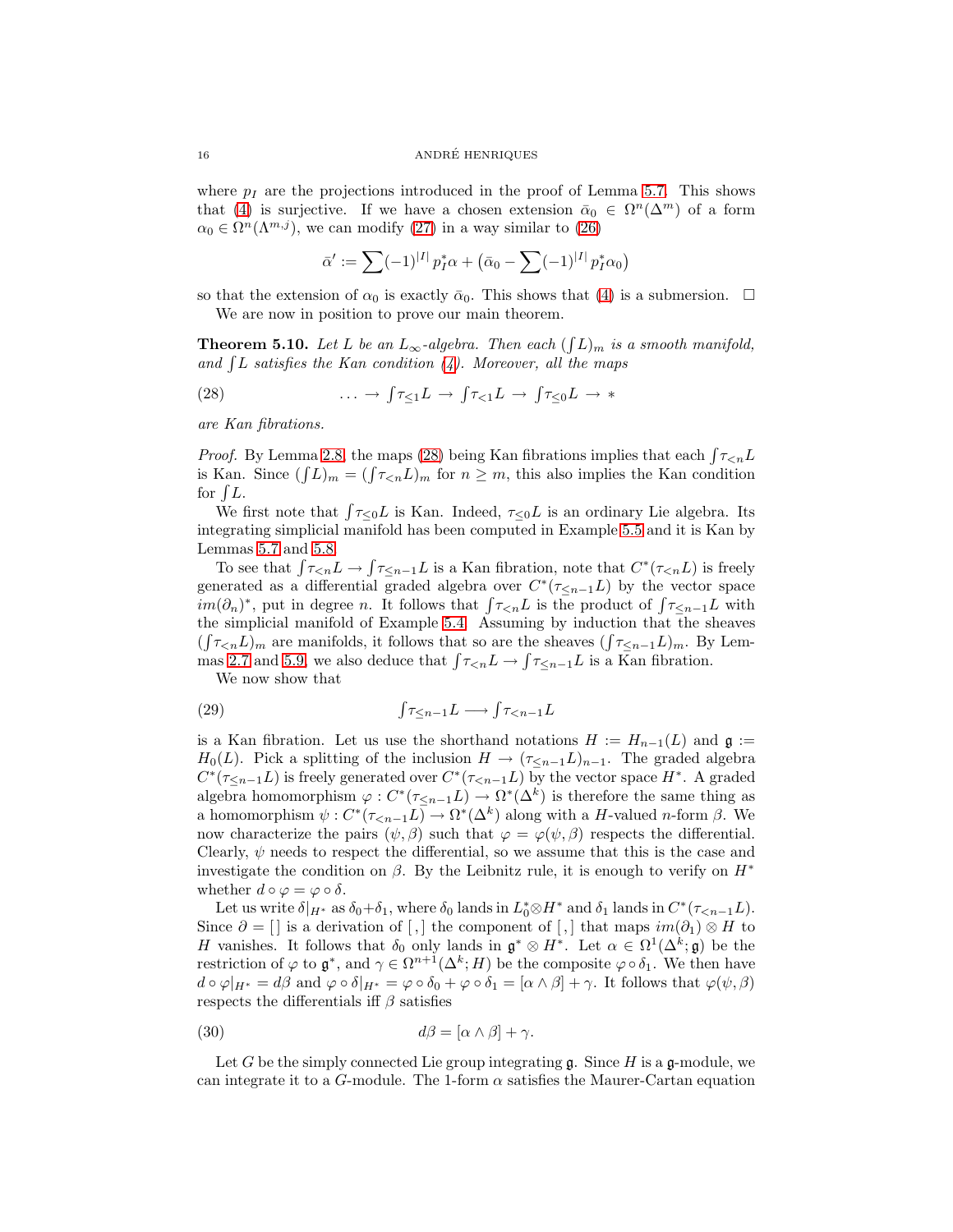$d\alpha = \frac{1}{2}[\alpha, \alpha]$  so we can integrate it to a map  $f : \Delta^k \to G$  satisfying  $-\alpha = f^{-1}df$ . Let's also fix the image of some vertex, so as to make  $f$  uniquely defined. Let now

(31) 
$$
\beta' := f\beta \qquad \gamma' := f\gamma.
$$

Clearly, once  $\psi$  is fixed, the data of  $\beta$  and  $\beta'$  are equivalent to each other. But in terms of  $\beta'$ , equation [\(30\)](#page-15-2) becomes much simpler:

$$
d\beta' = \gamma'.
$$

We want to solve [\(32\)](#page-16-0) for  $\beta'$ , so we first check that  $\gamma'$  is closed. Indeed, we have

<span id="page-16-2"></span>
$$
d\gamma' = [df f^{-1} \wedge f\gamma] + f d\gamma = -[f\alpha \wedge f\gamma] + f d\gamma = f (d\gamma - [\alpha \wedge \gamma]) = 0
$$

since

<span id="page-16-0"></span>
$$
d\gamma = d(d\beta - [\alpha \wedge \beta]) = [\alpha \wedge d\beta] - [d\alpha \wedge \beta]
$$
  
=  $[\alpha \wedge \gamma] + [\alpha \wedge [\alpha \wedge \beta]] - \frac{1}{2}[[\alpha \wedge \alpha] \wedge \beta] = [\alpha \wedge \gamma],$ 

where the last equality holds because  $[,]: \mathfrak{g} \otimes H \to H$  is a Lie algebra action.

Going back to our problem of showing that [\(29\)](#page-15-3) is a Kan fibration, we must show that

<span id="page-16-1"></span>(33) 
$$
(\int \tau_{\leq n-1} L)_m \longrightarrow Hom(\Lambda[m, j] \to \Delta[m], \int \tau_{\leq n-1} L \to \int \tau_{\leq n-1} L)
$$

is a surjective submersion. An element in the RHS of [\(33\)](#page-16-1) consists of two compatible homomorphisms  $\psi: C^*(\tau_{\leq n-1}L) \to \Omega^*(\Delta^m)$  and  $\varphi: C^*(\tau_{\leq n-1}L) \to \Omega^*(\Lambda^{m,j})$ . Let P be the pullback of

$$
\Omega^n(\Lambda^{m,j}) \xrightarrow{d} \Omega^{n+1}_{closed}(\Lambda^{m,j}) \longleftarrow \Omega^{n+1}_{closed}(\Delta^m),
$$

and let  $\Omega^n(\Delta^m) \to P$  be the obvious map. We then have a commutative square

<span id="page-16-3"></span>(34)  
\n
$$
\left(\int \tau_{\leq n-1} L\right)_m \xrightarrow{\longrightarrow} \Omega^n(\Delta^m)
$$
\n
$$
\downarrow
$$
\n
$$
Hom(\Lambda[m,j] \to \Delta[m], \int \tau_{\leq n-1} L \to \int \tau_{\leq n-1} L) \xrightarrow{\longrightarrow} P.
$$

The bottom map assigns to a pair  $(\varphi, \psi)$  the forms  $\beta' \in \Omega^n(\Lambda^{m,j}), \gamma' \in \Omega^{n+1}_{closed}(\Delta^m)$ defined in [\(31\)](#page-16-2). And the top map assigns to  $\overline{\varphi}: C^*(\tau_{\leq n-1}L) \to \Omega^*(\Delta^m)$  the corresponding form  $\bar{\beta}' \in \Omega^n(\Delta^m)$ . By the previous discussion, an extension  $\bar{\varphi}$  of  $\varphi$ compatible with a given  $\psi$ , is equivalent to an extension  $\bar{\beta}'$  of  $\beta'$  compatible with a given  $\gamma'$ . In other words, [\(34\)](#page-16-3) is a pullback square. The right vertical map is a surjective submersion by Lemma [5.11,](#page-16-4) therefore so is the left vertical map.

Lastly, we show by induction on m that  $(\int \tau_{\leq n-1}L)_m$  is a manifold. The space on the lower left corner of [\(34\)](#page-16-3) is a manifold by Corollary [2.5.](#page-5-4) The result then follows from Lemma [5.11.](#page-16-4)

<span id="page-16-4"></span>Lemma 5.11. *Let* P *be the pullback of*

$$
\Omega^n(\Lambda^{m,j}) \stackrel{d}{\longrightarrow} \Omega^{n+1}_{closed}(\Lambda^{m,j}) \longleftarrow \Omega^{n+1}_{closed}(\Delta^m).
$$

*Then the natural map*  $\Omega^n(\Delta^m) \to P$  *is a surjective submersion.* 

*Proof.* We first show surjectivity. Let  $\alpha \in \Omega^n(\Lambda^{m,j})$ ,  $\beta \in \Omega^{n+1}_{closed}(\Delta^m)$  be forms satisfying  $d\alpha = \beta|_{\Lambda^{m,j}}$ . We must find an extension  $\bar{\alpha} \in \Omega^n(\Delta^m)$  of  $\alpha$  satisfying  $d\bar{\alpha}=\beta$ .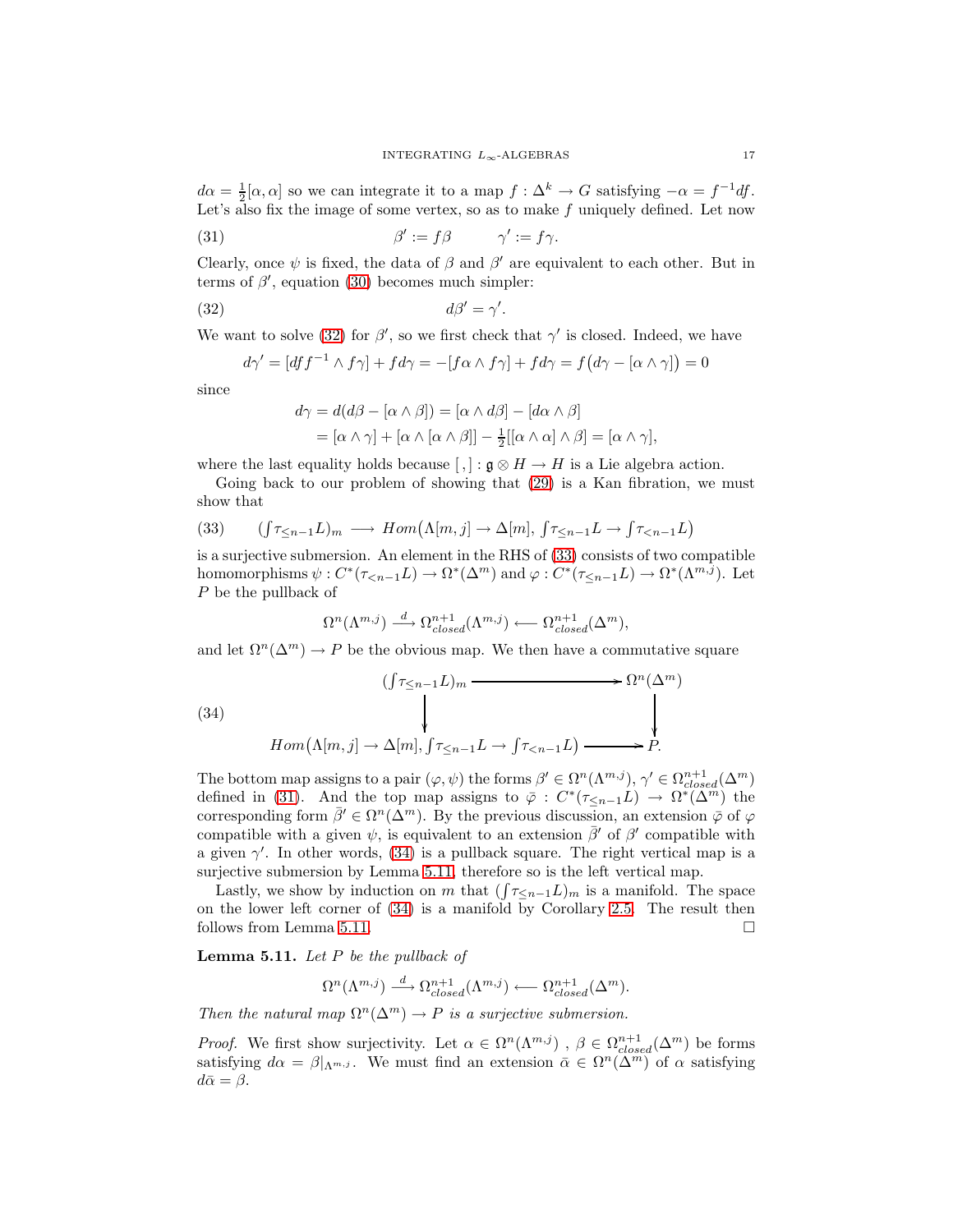Let  $p_I: \Delta^m \to \Lambda^{m,j}$  be as in [\(24\)](#page-14-5). For  $s \in [0,1]$ , let  $p_I^s := s \cdot Id + (1-s)p_I$ , and let  $v_I$  be the vector field given by  $(v_I)_x = x - p_I(x)$ . The form

(35) 
$$
\bar{\alpha}_I := p_I^* \alpha + \int_{s=0}^1 (p_I^s)^* \iota_{v_I} \beta \, ds
$$

then satisfies  $\bar{\alpha}_I|_{p_I(\Delta^m)} = \alpha$ , and

<span id="page-17-1"></span>
$$
\bar{\alpha}_J\big|_{p_I(\Delta^m)} = \bar{\alpha}_{J'}\big|_{p_I(\Delta^m)}
$$

when  $p_I(\Delta^m) \cap p_J(\Delta^m) = p_I(\Delta^m) \cap p_{J'}(\Delta^m)$ . Its differential is given by

(36) 
$$
d\bar{\alpha}_I = p_I^* d\alpha + \int_{s=0}^1 (p_I^s)^* \mathcal{L}_{v_I} \beta ds.
$$

where  $\mathcal L$  denotes the Lie derivative. Since  $\beta$  is closed and  $p_I^s$  is the flow generated by  $v_I$ , this becomes

(37) 
$$
d\bar{\alpha}_I = p_I^* d\alpha + (p_I^1)^* \beta - (p_I^0)^* \beta = \beta.
$$

Now let  $\bar{\alpha}$  be given by

(38) 
$$
\bar{\alpha} = \sum_{\{j\} \subsetneq I \subset [m]} (-1)^{|I|} \bar{\alpha}_I.
$$

By inclusion exclusion, we have  $\bar{\alpha}|_{\Lambda^{m,j}} = \alpha$ , and by [\(37\)](#page-17-1) it satisfies  $d\bar{\alpha} = \beta$ .

We now show that  $\Omega^n(\Delta^m) \to P$  is a submersion. Let  $(\alpha^0, \beta^0) \in P$ , and let  $\bar{\alpha}^0 \in \Omega^n(\Delta^m)$  be a preimage. We modify [\(38\)](#page-17-2) to produce a section  $P \to \Omega^n(\Delta^m)$ sending  $(\alpha^0, \beta^0)$  to  $\bar{\alpha}^0$ . This can again be done by an explicit formula:

<span id="page-17-2"></span>
$$
(\alpha, \beta) \mapsto \bar{\alpha}^0 + \sum (-1)^{|I|} (\bar{\alpha}_I - \bar{\alpha}_I^0).
$$

# 6. THE HOMOTOPY GROUPS OF  $\int L$

<span id="page-17-0"></span>From a purely homotopy theoretic point of view, the simplicial manifold  $\int L$  is not very interesting. Each manifold  $(\bar{f}L)_m$  is contractible, and so is the geometric realization of  $\int L$ . Indeed, a nullhomotopy  $h_t : \Delta^m \to \Delta^m$ ,  $t \in [0,1]$ , induces nullhomotopies  $h_t^* : \Omega^*(\Delta^m) \to \Omega^*(\Delta^m)$ , and

$$
h_t^* \circ - : Hom_{DGA}(C^*(L), \Omega^*(\Delta^m)) \to Hom_{DGA}(C^*(L), \Omega^*(\Delta^m)),
$$

proving that each  $(\int L)_m$  is contractible.

The simplicial homotopy groups of  $\int L$  carry much more information. In general, these simplicial homotopy groups can fail to be representable sheaves (see Example [7.10\)](#page-23-0). But the worse that can happen is that  $\pi_n^{\text{spl}}(\tilde{f}L)$  is the quotient of a Lie group by a non-discrete finitely generated subgroup (Theorem [6.4\)](#page-18-0). In that sense, it is never very far from being a Lie group.

<span id="page-17-3"></span>If  $X$  is a simplicial manifold, then the space

(39) 
$$
\{x \in X_n \mid d_i(x) = * \forall i\} / \sim \qquad (\sim \text{ as in (15)})
$$

is the best possible approximation of  $\pi_n^{\text{spl}}(X)$  by a topological space. If we assume that  $\{x \in X_n | d_i(x) = * \forall i\}$  is a submanifold of  $X_n$ , that  $\sim$  is a Hausdorff equivalence relation given by a foliation, and that the space

$$
\{x_1, x_2 \in X_n \, \big| \, d_i(x_1) = d_i(x_2) = *, \, x_1 \sim x_2 \}
$$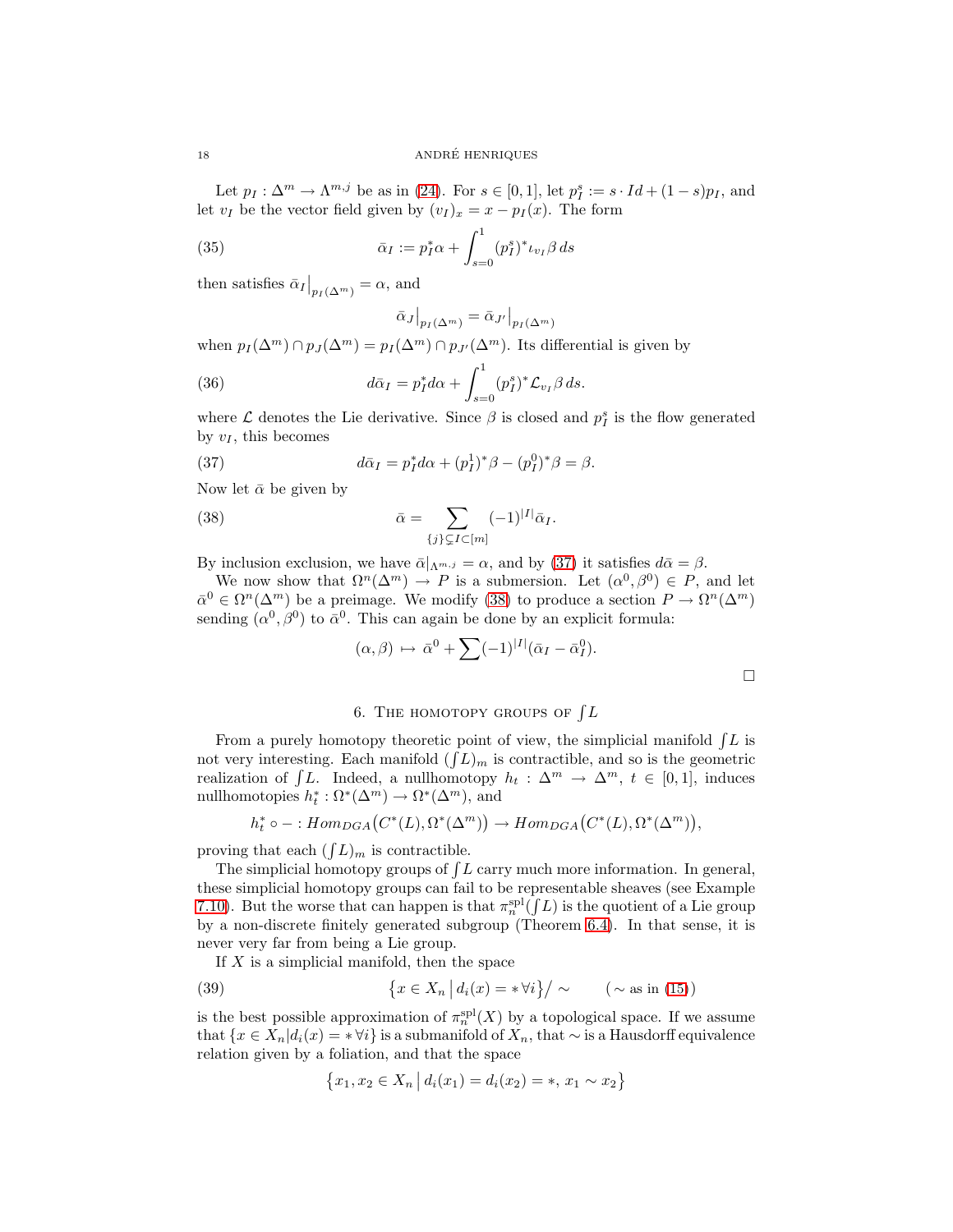admits local lifts into  $X_{n+1}$ , then [\(39\)](#page-17-3) is actually a manifold, and that manifold represents  $\pi_n^{\text{spl}}(X)$ .

<span id="page-18-2"></span>Below are some examples of simplicial manifolds whose simplicial homotopy groups are representable. We just check that the spaces [\(39\)](#page-17-3) are Lie groups.

*Example* 6.1. Let G be a Lie group with Lie algebra  $\mathfrak{g}$ . Then  $\pi_1^{\text{spl}}(\int \mathfrak{g})$  is the universal cover of G, while  $\pi_n^{\text{spl}}(\int \mathfrak{g}) = \pi_n(G)$  for  $n \geq 2$ .

Indeed, an element of  $\pi_n^{\text{spl}}(f\mathfrak{g})$  is represented by a map  $f: \Delta^n \to G$ , which is constant on each facet of  $\Delta^n$ . Two maps are identified if one is a translate of the other, or if they are homotopic relatively to  $\partial \Delta^n$ . For  $n \geq 2$ , the above condition means that  $f|_{\partial \Delta^n}$  is constant. There's a unique translate of f sending  $\partial \Delta^n$  to  $e \in G$ , and we recover the usual definition of  $\pi_n(G)$ . For  $n = 1$ , there's no condition on f. Again, there's a unique translate sending a given vertex to e. The group  $\pi_1^{\text{spl}}(\int \mathfrak{g})$ is then the based paths space of  $G$  modulo homotopy fixing the endpoints, i.e. the universal cover of G.

<span id="page-18-4"></span>*Example* 6.2. Let L be as in Example [5.3.](#page-12-3) Then  $\pi_n^{\text{spl}}(f) = L_{n-1}$ , and all other homotopy groups vanish.

An element of  $\pi_m^{\text{spl}}(fL)$  is represented by a closed  $L_{n-1}$ -valued n-form  $\omega$  on  $\Delta^m$ that vanishes when restricted to  $\partial \Delta^m$ . Two forms  $\omega$ ,  $\omega'$  are then equivalent if  $\omega \sqcup \omega'$ , defined on the *m*-sphere  $S^m = \Delta^m \sqcup_{\partial \Delta^m} \Delta^m$ , extends to a closed form  $\bar{\omega}$ on the  $(m + 1)$ -disk.

If  $m \neq n$ , then any two forms are equivalent. Indeed, since  $\omega \sqcup \omega'$  is zero in  $H<sup>n</sup>(S<sup>m</sup>; L<sub>n-1</sub>)$ , we may pick a form  $\alpha$  such that  $d\alpha = \omega$ . Using formulas like [\(27\)](#page-14-1) and partitions of unity, we can extend  $\alpha$  to a form  $\bar{\alpha}$  on the  $(m + 1)$ -disk. The desired extension is then given by  $\bar{\omega} = d\bar{\alpha}$ . This shows that  $\pi_m(\hat{f}_L) = 0$  for  $m \neq n$ .

<span id="page-18-1"></span>If  $m = n$ , then by Stokes' theorem any extension  $\bar{\omega}$  must satisfy

(40) 
$$
\int_{D^{n+1}} d\bar{\omega} = \int_{\Delta^n} \omega - \int_{\Delta^n} \omega'.
$$

A necessary condition for the existence of a closed extension  $\bar{\omega}$  is for the right hand side of [\(40\)](#page-18-1) to vanish. If it does vanish, then the same argument as above shows that  $\omega$  and  $\omega'$  are equivalent. We conclude that  $\omega \sim \omega'$  iff theirs integrals agree, and hence that  $\pi_n(\bar{f}_L) = L_{n-1}$ .

<span id="page-18-3"></span>*Example* 6.3*.* Let L be as in Example [5.4.](#page-13-2) Then all the simplicial homotopy groups of  $\int L$  vanish.

As above, an element of  $\pi_m^{\text{spl}}(fL)$  is given by a form  $\omega$  on  $\Delta^m$ , and two forms  $\omega$ ,  $ω'$  are equivalent if  $ω ⊔ ω'$  extends to the  $(m + 1)$ -disk. There are no obstructions to finding such an extension, and thus any two forms are equivalent.

Even though  $\pi_n^{\text{spl}}(fL)$  might fail to be a Lie group, it still belongs to a class of group sheaves for which it makes sense to take the Lie algebra. These are quotient sheaves of the form  $G/A$ , where G is a finite dimensional Lie group, and A is a finitely generated subgroup of  $G$ , possibly non-discrete. We shall call them *finite dimensional diffeological groups*. The universal cover of a finite dimensional diffeological group being a Lie group [\[26\]](#page-31-7), we can define its Lie algebra to be that of its universal cover.

<span id="page-18-0"></span>**Theorem 6.4.** Let L be an  $L_{\infty}$ -algebra, and let G be the simply connected Lie *group integrating*  $H_0(L)$ . Then the simplicial homotopy groups  $\pi_n^{\text{spl}}(\int L)$  are finite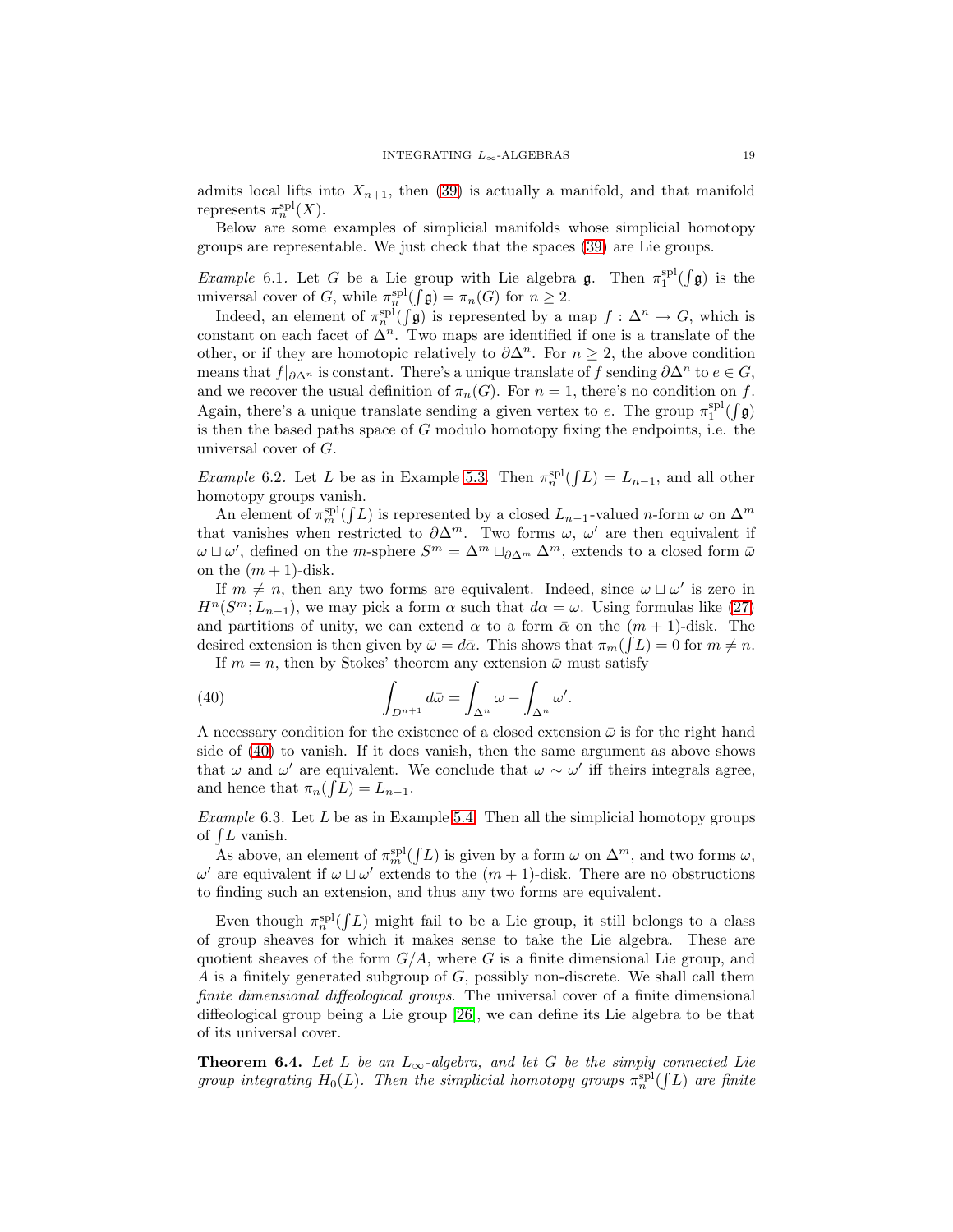dimensional diffeological groups. We have  $\pi_1^{\text{spl}}(fL) = G$ , and a long exact sequence

<span id="page-19-0"></span>(41) 
$$
\ldots \to \pi_{n+1}^{\text{spl}}(fL) \to \pi_{n+1}(G) \to H_{n-1}(L) \to \pi_n^{\text{spl}}(fL) \to \pi_n(G) \to \ldots
$$

*for*  $n \geq 2$ *.* 

*Proof.* We work by induction on the tower [\(28\)](#page-15-1). The initial case  $L = \tau \lt 0$  is the computation done in Example [6.1.](#page-18-2)

Assuming that the theorem holds for  $\tau \leq n-1$ , we show that it also holds for  $\tau \leq n$ L. Indeed, the fiber of  $\int \tau_{\leq n} L \to \int \tau_{\leq n-1} L$  is the simplicial manifold of Example [5.4.](#page-13-2) Its homotopy groups being zero by Example [6.3,](#page-18-3) we conclude by Proposition [3.4](#page-8-1) that  $\pi_m^{\text{spl}}(\int \! \tau_{\leq n} L) = \pi_m^{\text{spl}}(\int \! \tau_{\leq n-1} L)$ . Similarly, we have  $\pi_m(\tau_{\leq n} L) = \pi_m(\tau_{\leq n-1} L)$ . The sequence [\(41\)](#page-19-0) is therefore the same as that for  $\tau_{\leq n-1}L$ .

Now, we assume that the result holds for  $\tau_{\leq n-1}L$  and show that it also holds for  $\tau_{\leq n-1}L$ . The fiber of  $\int \tau_{\leq n-1}L \to \int \tau_{\leq n-1}L$  is as in Example [5.3,](#page-12-3) but with  $H_{n-1}(L)$ instead of  $L_{n-1}$ . By Example [6.2,](#page-18-4) its unique homotopy group is then  $H_{n-1}(L)$  in dimension *n*. It follows from Proposition [3.4](#page-8-1) that  $\pi_m^{\text{spl}}(\int \tau_{\leq n-1}L) = \pi_m^{\text{spl}}(\int \tau_{\leq n-1}L)$ for  $m \neq n, n + 1$ , and that we have an exact sequence

$$
0 \to \pi_{n+1}^{\text{spl}}(\int \tau_{\leq n-1}L) \to \pi_{n+1}^{\text{spl}}(\int \tau_{\leq n-1}L) \\
 \to H_{n-1}(L) \to \pi_n^{\text{spl}}(\int \tau_{\leq n-1}L) \to \pi_n^{\text{spl}}(\int \tau_{\leq n-1}L) \to 0.
$$

By assumption, we also have  $\pi_{n+1}^{\text{spl}}(f_{\tau(n-1)}L) = \pi_{n+1}(G)$ . A diagram chase shows the exactness of [\(41\)](#page-19-0).

To see that  $\pi_n^{\text{spl}}(\hat{f}_L)$  is a finite dimensional diffeological group, consider the exact sequence

$$
0 \to C \to H_{n-1}(L) \to \pi_n^{\rm spl}(fL) \to K \to 0,
$$

where C and K are the finitely generated groups  $\mathrm{coker}(\pi_{n+1}^{\mathrm{spl}}(fL) \to \pi_{n+1}(G))$  and  $\ker(\pi_n(G) \to H_{n-2}(L))$  respectively. The sheaf  $\pi_n^{\text{spl}}(fL)$  is an extension of the discrete group K by the finite dimensional diffeological group  $H_{n-1}(L)/C$ , and is thus itself a finite dimensional diffeological group.

An alternative, more conceptual proof of Theorem [6.4](#page-18-0) can be given using the language of spectral sequences. The Postnikov tower of L induces a filtration of  $\int L$ . The associated spectral sequence is then

$$
E_{m,n}^1 = \pi_m^{\text{spl}}(f\tau_{=n-1}L) \Rightarrow \pi_{m+n}^{\text{spl}}(fL),
$$

where  $\tau_{=n-1}L$  denotes the  $L_{\infty}$ -algebra with only  $H_{n-1}(L)$  in degree  $n-1$ . By the computations done in Examples [6.1](#page-18-2) and [6.2,](#page-18-4) the spectral sequence looks like this:



Being very sparce, it can be reinterpreted as a long exact sequence.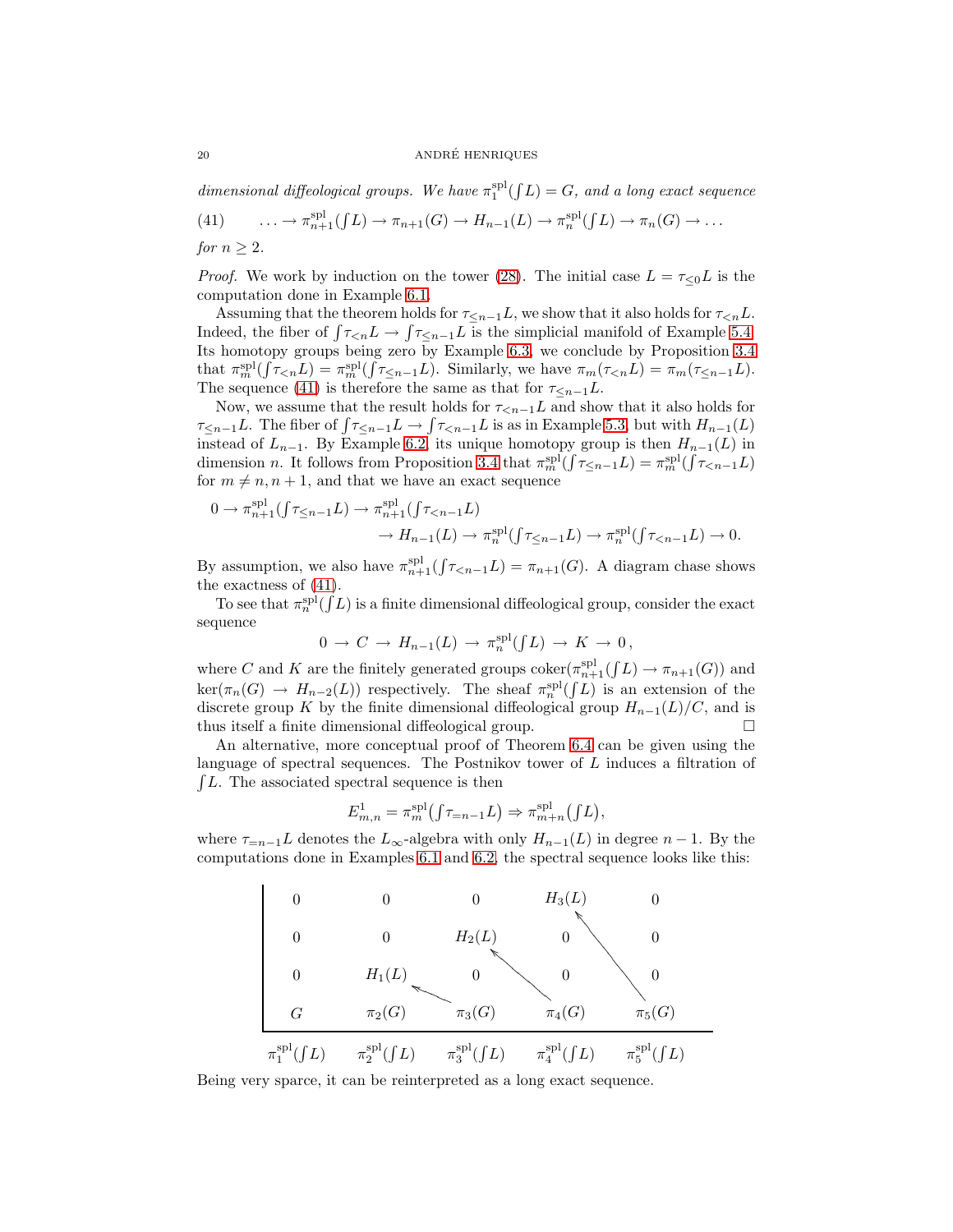**Corollary 6.5.** *The Lie algebra of*  $\pi_n^{\text{spl}}(fL)$  *is canonically isomorphic to*  $H_{n-1}(L)$ *.* 

<span id="page-20-0"></span>*Proof.* Apply the Lie algebra functor to the sequence [\(41\)](#page-19-0).  $\Box$ 

# 7. Integrating Lie n-algebras

A Lie *n*-algebra is an  $L_{\infty}$ -algebra concentrated in degrees  $\{0, \ldots, n-1\}$ . As explained before, the geometric realization of  $\int L$  is contractible. However, if L is an Lie n-algebra, there is a modification of  $\int L$  which has a more interesting homotopy type. It is obtained by applying to  $\check{f}L$  the truncation functor  $\tau_{\leq n}$  of Definition [3.5.](#page-9-1)

Following our previous convention, our Lie  $n$ -algebras will all be finite dimensional.

Definition 7.1. *Let* L *be a Lie* n*-algebra. Its integrating Lie* n*-group is then given by*  $\tau \leq n \int L$ .

It can happen that  $(\tau_{\leq n}(L)_m)$  fails to be a manifold (Example [7.10\)](#page-23-0), in which case calling  $\tau \leq n/L$  a Lie n-group is an abuse of terminology. But we know from Lemma [3.6](#page-9-0) that the condition in Definition [1.4](#page-2-3) is at least satisfied.

*Example* 7.2*.* Let g be a Lie algebra, viewed as Lie 1-algebra, and let G be the simply connected Lie group with Lie algebra g. Then its integrating Lie 1-group  $\tau_{\leq 1} \int \mathfrak{g}$  is the simplicial manifold  $K(G, 1)$  described in [\(5\)](#page-2-1).

We just check it at the level of points; it is not much harder to check it at the level of sheaves. We know from [\(22\)](#page-13-6) that  $(\int \mathfrak{g})_m = Map(\Delta^m, G)/G$ . Two points of  $(\int \mathfrak{g})_m$  are identified in  $(\tau \leq 1)$   $\int \mathfrak{g})_m$  if they are simplicially homotopic relatively to sk<sub>0</sub> $\Delta^m$ . The group G being simply connected, this happens if any only if their restrictions to sk<sub>0</sub> $\Delta^m$  agree. We thus get

$$
(\tau_{\leq 1} \int \mathfrak{g})_m = Map\big(\text{sk}_0 \Delta^m, G\big)/G,
$$

which is just another notation for the  $m$ -th manifold in  $(5)$ .

*Remark* 7.3. For  $n = 1$ , we may generalize the above definition to Lie algebroids. The Lie groupoid corresponding to  $\tau_{\leq 1} f L$  is then exactly the same as the one constructed by Crainic and Fernandez in [\[8\]](#page-30-21). In that same context, a variant of  $\tau_{\leq 2} f L$  has been studied by Tseng and Zhu [\[31\]](#page-31-8) using the formalism of (weak) groupoid objects in the category of smooth étale stacks.

<span id="page-20-1"></span>To better work with simplicial sheaves, we extend the Grothendieck pretopology of section [4](#page-10-1) to the category of sheaves on manifolds.

Definition 7.4. *Let* X*,* Y *be sheaves on the category of Banach manifolds. A map*  $X \to Y$  *is called a submersion if for every Banach manifold* U, point  $u \in U$ , *element*  $y \in Y(U)$ *, and lift*  $q \in X(\lbrace u \rbrace)$  *of*  $y|_{\lbrace u \rbrace}$ *, there exists a neighborhood*  $U' \subset U$ *of* u, and a lift  $x \in X(U')$  *of*  $y|_{U'}$  *such that*  $x|_{\{u\}} = q$ .



*A map is called a surjective submersion if it is surjective, and it is a submersion.*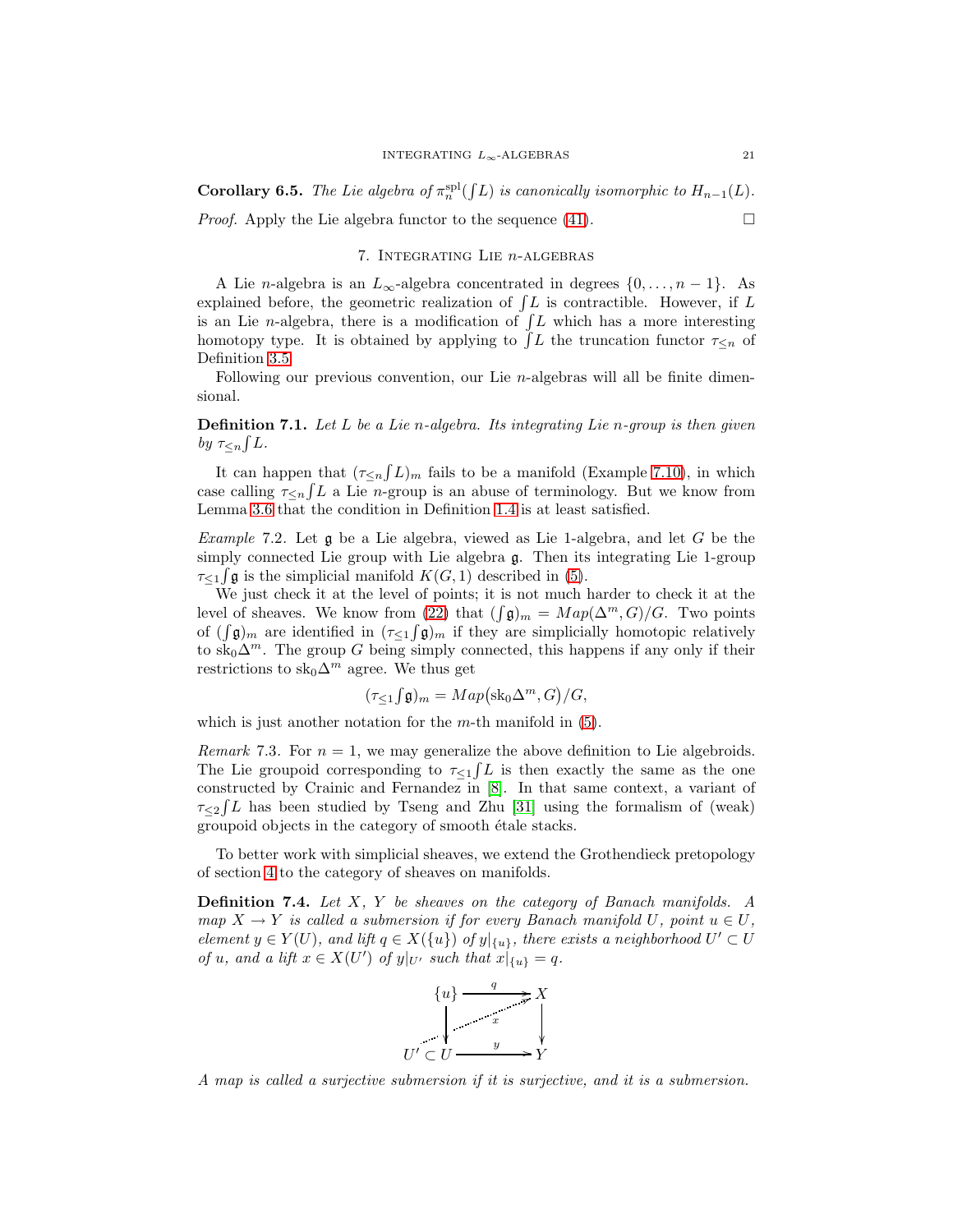<span id="page-21-0"></span>Our next goal is the following result.

**Theorem 7.5.** If L is a Lie n-algebra, then the sheaf  $(\tau_{\leq n} \int L)_{m}$  is a manifold for  $every \ m < n.$ 

Let  $\partial_n : \pi_{n+1}(G) \to H_{n-1}(L)$  *denote the boundary map appearing in the long exact sequence* [\(41\)](#page-19-0). Then  $(\tau_{\leq n} f_L)_n$  *is a manifold if and only if*  $\partial_n$  *has discrete image.*

*Moreover, if*  $\partial_n$  *has discrete image, then*  $(\tau_{\leq n} f_L)_m$  *is a manifold for every* m, and the simplicial manifold  $\tau \leq_n \int L$  satisfies the Kan condition.

Given a simplicial manifold X let us denote by  $Z_n$  the sheaf  $Hom(\partial \Delta[n+1], X)$ , and by  $B_n$  the image sheaf  $B_n := \text{im}(X_{n+1} \to Z_n)$ . Letting  $S = \partial \Delta[n+1]$  in Definition [3.1,](#page-7-2) we get an obvious surjection  $p: Z_n \to \pi^{\text{spl}}_n(X)$ .

<span id="page-21-2"></span>Lemma 7.6. *Let* X *be a reduced Kan simplicial manifold whose simplicial homotopy groups*  $\pi_m^{\text{spl}}(X)$  *are finite dimensional diffeological groups for all*  $m \leq n$ . Then  $Z_n$  and  $B_n$  are manifolds, and the map  $p: Z_n \to \pi^{\text{spl}}_n(X)$  is a surjective submersion.

*Proof.* We prove the lemma by induction on n. For  $n = 0$ , the result is trivial. So let  $n \geq 1$ , and let us assume that  $B_{n-1}$  is known to be a manifold. Let  $D[n]$  be the disk

(42) 
$$
D[n] := \Delta[n] \cup (\partial \Delta[n] \times \Delta[1]),
$$

and note that  $\partial D[n] = \partial \Delta[n]$ . By Lemma [7.7,](#page-22-0) the bottom arrow in the pullback

<span id="page-21-1"></span>
$$
Hom(D[n]/\partial D[n], X) \longrightarrow \{*\}
$$
  

$$
\downarrow \qquad \qquad \downarrow
$$
  

$$
Hom(D[n], X) \longrightarrow B_{n-1}
$$

is a submersion. The sheaf  $Hom(D[n], X)$  being a manifold by Corollary [2.10,](#page-6-2) it follows that  $Hom(D[n]/\partial D[n], X)$  is a manifold.

Let  $f : D[n]/\partial D[n] \to \partial \Delta[n+1]$  be the obvious weak equivalence, and let  $C_f$  be its mapping cylinder. Applying Corollary [2.10](#page-6-2) to the inclusion  $D[n]/\partial D[n] \hookrightarrow C_f$ , we deduce that  $Hom(C_f, X)$  is a manifold. Since  $\partial \Delta[n+1]$  is a retract of  $C_f$ ,  $Hom(\partial \Delta[n+1], X)$  is a retract of  $Hom(C_f, X)$ , and so by Lemma [4.6,](#page-11-0) it follows that  $Z_n = Hom(\partial \Delta[n+1], X)$  is a manifold.

Let us use  $\pi_n$  as shorthand notation for  $\pi_n^{\text{spl}}(X)$ . We now show that  $p: Z_n \to \pi_n$ satisfies the condition in Definition [7.4.](#page-20-1) Let U be a manifold,  $u \in U$  be a point, and let us consider  $\gamma \in \pi_n(U)$ ,  $z \in Z_n$  satisfying  $p(z) = \gamma|_{\{u\}}$ . Since p is surjective,  $\gamma$ lifts to an element  $\tilde{\gamma} \in Z_n(U')$  for some neighborhood  $\tilde{U}' \subset U$  of u. The two maps

$$
z,\tilde{\gamma}|_{\{u\}}:\partial\Delta[n+1]\to X
$$

represent the same element in  $\pi_n({u})$ , so there exists a simplicial homotopy h:  $\partial \Delta[n+1] \times \Delta[1] \rightarrow X$  between them. Let H be the manifold  $Hom(\partial \Delta[n+1] \times$  $\Delta[1], X$ ) and let  $r_0, r_1 : H \to Z_n$  be the two restrictions, which are submersions by Corollary [2.10.](#page-6-2) The element  $h \in H$  maps to  $\tilde{\gamma}|_{\{u\}}$  under  $r_0$  and thus extends to a map  $\theta: U'' \to H$  satisfying  $\theta(u) = h$ ,  $r_0 \circ \theta = \tilde{\gamma}|_{U''}$ , for some neighborhood  $U'' \subset U'$  of u. The element

$$
\delta := r_1 \circ \theta \in Map(U'', Z_n) = Z_n(U'')
$$

then satisfies  $\delta|_{\{u\}} = z$  and  $p(\delta) = \gamma|_{U''}$ .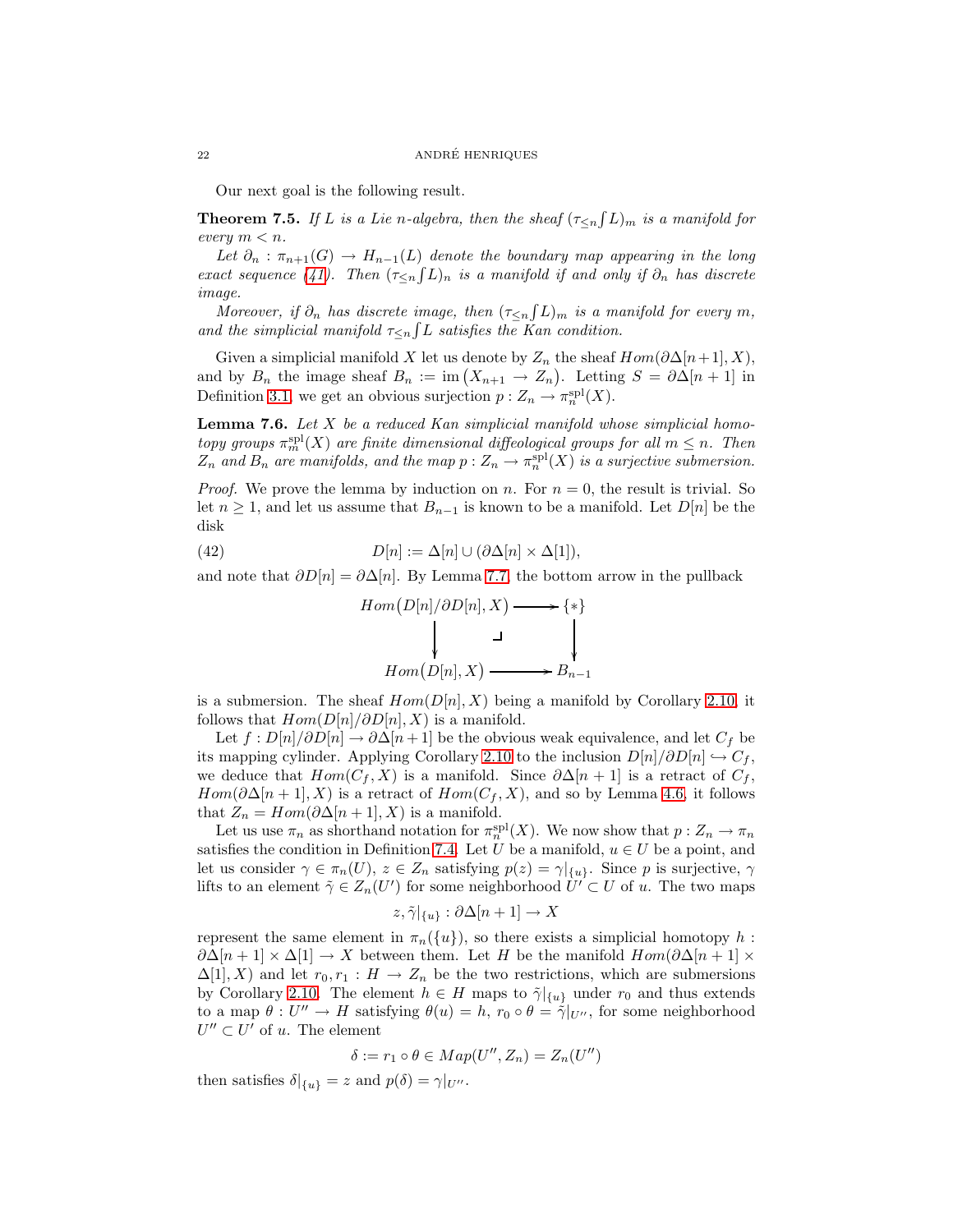We now show that  $B_n$  is a manifold. By assumption,  $\pi_n^{\text{spl}}(X)$  is of the form  $\widetilde{\pi^{\mathrm{spl}}_n(X)}/A$ , with  $\widetilde{\pi^{\mathrm{spl}}_n(X)}$  a Lie group, and A a finitely generated subgroup. Consider the following pullback squares



The map  $\widetilde{Z_n} \to Z_n$  is an A-principal bundle whose base is a manifold. It follows that  $\widetilde{Z_n}$  is a manifold. The map p is a submersion, and therefore so is  $\widetilde{p}$ . By transversality, it follows that  $B_n$  is a manifold. transversality, it follows that  $B_n$  is a manifold.

<span id="page-22-0"></span>Lemma 7.7. *Let* D[n] *be as in [\(42\)](#page-21-1). Then the restriction map*

$$
r: Hom(D[n], X) \to B_{n-1}
$$

*is a submersion.*

*Proof.* We will prove that for each map  $\gamma: U \to B_{n-1}$  and pair  $x \in Hom(D[n], X)$ ,  $u \in U$  such that  $r(x) = \gamma(u)$ , there exists a local lift of  $\gamma$  around u, that is, an open neighborhood  $V \subset U$  of u, and a map  $\delta : V \to Hom(D[n], X)$  such that  $r \circ \delta = \gamma$ .

Since  $r' : Hom(\Delta[n], X) \to B_{n-1}$  is a surjective map (of sheaves), there exists a neighborhood  $U' \subset U$  of u, and a map  $\gamma' : U' \to Hom(\Delta[n], X)$  satisfying  $r' \circ \gamma' = \gamma$ . The maps x and  $\gamma'(u)$  together define an element  $a \in \pi_n^{\text{spl}}(X)$ . Let  $\tilde{\gamma}: U'' \to Hom(\Delta[n], X), u \in U'' \subset U'$ , be a map representing the composite of  $\gamma'$  and a. The two maps  $x: D[n] \to X$  and  $\tilde{\gamma}(u): \Delta[n] \to X$  are now simplicially homotopic relatively to their boundary.

Let  $H := Hom(\Delta[n] \times \Delta[1], X)$  and  $r_0 : H \to Hom(\Delta[n], X), r_1 : H \to$  $Hom(D[n], X)$  be the two restrictions maps. We then get an element  $h \in H$ such that  $r_0(h) = \tilde{\gamma}(u)$  and  $r_1(h) = x$ . By Corollary [2.10,](#page-6-2)  $r_0$  is a submersion, so we can find a neighborhood  $V \subset U''$  of u and an extension  $\theta : V \to H$  of h such that  $r_0 \circ \theta = \tilde{\gamma}$ . The map  $r_1 \circ \theta : V \to Hom(D[n], X)$  is the desired lift of  $\gamma$ .

<span id="page-22-1"></span>The following is an easy variant of Corollary [2.10.](#page-6-2)

**Lemma 7.8.** Let X be a simplicial sheaf with the properties that  $X_m$  is a manifold *for all*  $m \leq n$ , and that it satisfies the Kan condition [\(4\)](#page-2-0) for all  $m \leq n$ . Then if B *is a finite contractible simplicial set of dimension*  $\leq n$ , the sheaf  $Hom(B, X)$  *is representable by a manifold.*

<span id="page-22-2"></span>Proposition 7.9. *Let* X *be a reduced Kan simplicial manifold whose simplicial homotopy groups are finite dimensional diffeological groups. Then*  $(\tau_{\leq n}X)_m$  *is a manifold for every* m, and the simplicial manifold  $\tau_{\leq n}X$  satisfies the Kan condition.

*Proof.* For  $m < n$ , we have  $(\tau_{\leq n}X)_m = X_m$  and so there's nothing to prove. For  $m = n$ , the space  $(\tau_{\leq n} X)_n$  is equal to  $B_n$  and is a manifold by Lemma [7.6.](#page-21-2)

Now we observe that in the diagram

$$
X_n \to B_n = (\tau_{\le n} X)_n \to Hom(\Lambda[n, j], \tau_{\le n} X) = Hom(\Lambda[n, j], X)
$$

the arrow  $X_n \to B_n$  is surjective while the composite is a surjective submersion. It follows from Lemma [4.9](#page-11-1) that

$$
B_n \to Hom(\Lambda[n,j], \tau_{\lt n} X)
$$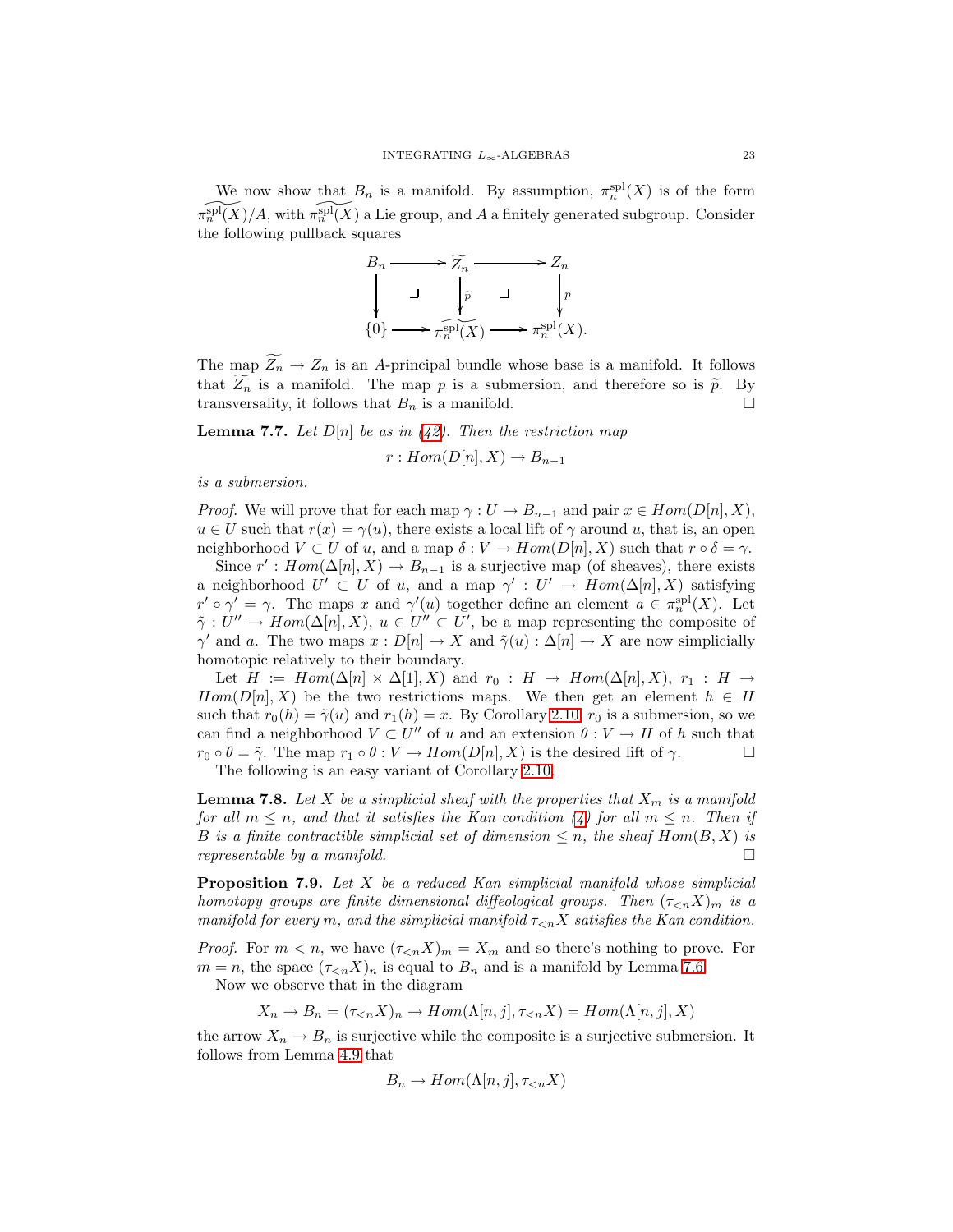#### 24 ANDRE HENRIQUES ´

is a surjective submersion. We conclude that  $\tau_{\leq n}X$  satisfies the Kan condition in dimensions  $\leq n$ . For  $m > n$ , the space  $(\tau_{\leq n} X)_m$  can be described explicitely as

(43) 
$$
(\tau_{\leq n}X)_m = Hom(S, \tau_{\leq n}X),
$$

where  $S \subset \Delta[m]$  is the union of all the *n*-faces of  $\Delta[m]$  incident to a given vertex; it is then a manifold by Lemma [7.8.](#page-22-1)

The Kan condition in dimensions  $\geq n$  is trivial since the maps [\(4\)](#page-2-0) are then always isomorphisms.

We can now finish the proof of our main Theorem.

*Proof of Theorem [7.5.](#page-21-0)* For  $m < n$ , the sheaf  $(\tau_{\leq n} f L)_m$  is equal to  $(f L)_m$ , and is thus a manifold by Theorem [5.10.](#page-15-0)

Note that  $(\tau_{\leq n} (L)_n$  is a  $\pi_n^{\text{spl}}(L)$ -principal bundle over  $(\tau_{\leq n} (L)_n$ . We know from Proposition [7.9](#page-22-2) that  $(\tau_{\leq n}(\tilde{L})_n)$  is a manifold. Hence  $(\tau_{\leq n}(\tilde{L})_n)$  is a manifold if and only if  $\pi_n^{\text{spl}}(fL)$  is a Lie group. This is in turn the case if and only if  $\partial_n : \pi_{n+1}(G) \to H_{n-1}(L)$  has discrete image. Similarly, for  $m > n$ , the sheaf  $(\tau_{\leq n} (L)_m$  is a  $\pi_n^{\text{spl}}(f L)^{(m)}$ -principal bundle over  $(\tau_{\leq n} (L)_m$  and is thus a manifold under the same assumption.

We now show that  $\tau \leq n \int L$  satisfies the Kan condition. For  $m < n$ , the map

(44) 
$$
(\tau_{\leq n} \int L)_{m} \to Hom(\Lambda[m, j], \tau_{\leq n} \int L)
$$

is a surjective submersion by Theorem [5.10](#page-15-0) since  $\tau_{\leq n} \int L = \int L$  in that range of dimensions. For  $m > n$ , [\(44\)](#page-23-1) is an isomorphism by Lemma [3.6.](#page-9-0) Finally, for  $m = n$ , the result follows by Theorem [5.10](#page-15-0) and Lemma [4.9](#page-11-1) since the composite

<span id="page-23-1"></span>
$$
(\int L)_n \twoheadrightarrow (\tau_{\leq n} \int L)_n \rightarrow Hom(\Lambda[n,j], \tau_{\leq n} \int L) = Hom(\Lambda[n,j], \int L)
$$

is then a surjective submersion.

<span id="page-23-0"></span>To complete the picture, we present an example where the hypotheses of Theorem [7.5](#page-21-0) are not satisfied, and thus  $\tau_{\leq n} \int L$  is not composed of manifolds.

*Example* 7.10*.* Let str be as in Definition [8.1,](#page-23-2) let p, q be Q-linearly independent real numbers, and let L be the quotient of  $\mathfrak{str} \oplus \mathfrak{str}$  given by  $L_0 = \mathfrak{g} \oplus \mathfrak{g}$  and  $L_1 = \mathbb{R}^2/(p, q)\mathbb{R}$ . By Lemma [8.2,](#page-24-0) the boundary homomorphism  $\partial : \pi_3(G \times G) \to$  $H_1(L)$  is the composite of the standard inclusion  $\mathbb{Z}^2 \hookrightarrow \mathbb{R}^2$  with the projection  $\mathbb{R}^2 \to \mathbb{R}^2/(p,q)\mathbb{R}$ . It doesn't have discrete image and so by Theorem [7.5](#page-21-0) the sheaf  $(\tau_{\leq 2} f L)_2$  is not a manifold.

Indeed, anticipating [\(52\)](#page-26-0), we can write  $(\tau_{\leq 2} f(\mathfrak{str} \oplus \mathfrak{str}))_2$  as the total space of an  $(S^1 \times S^1)$ -principal bundle. The space  $(\tau \leq 1)$  is then the quotient of the above principal bundle by the non-closed subgroup  $(p, q)\mathbb{R} \subset S^1 \times S^1$ . Note also that  $\pi_2^{\text{spl}}(fL) = \text{coker}(\partial : \pi_3(G \times G) \to H_1(L))$  is not a Lie group.

# 8. The string Lie 2-algebra

This is our motivating example, which was introduced in [\[2\]](#page-30-1) and intensely studied in [\[3\]](#page-30-3).

<span id="page-23-2"></span>Let  $\mathfrak g$  be a simple real Lie algebra of compact type, and let  $\langle , \rangle$  be the inner product on g such that the norm of its short coroots is 1.

Definition 8.1 ([\[3\]](#page-30-3)). *Let* g *be a simple Lie algebra of compact type. Its string Lie algebra is the Lie 2-algebra*  $\mathfrak{str} = \mathfrak{str}(\mathfrak{g})$  *given by* 

$$
\mathfrak{str}_0=\mathfrak{g},\qquad\mathfrak{str}_1=\mathbb{R}
$$

$$
\Box
$$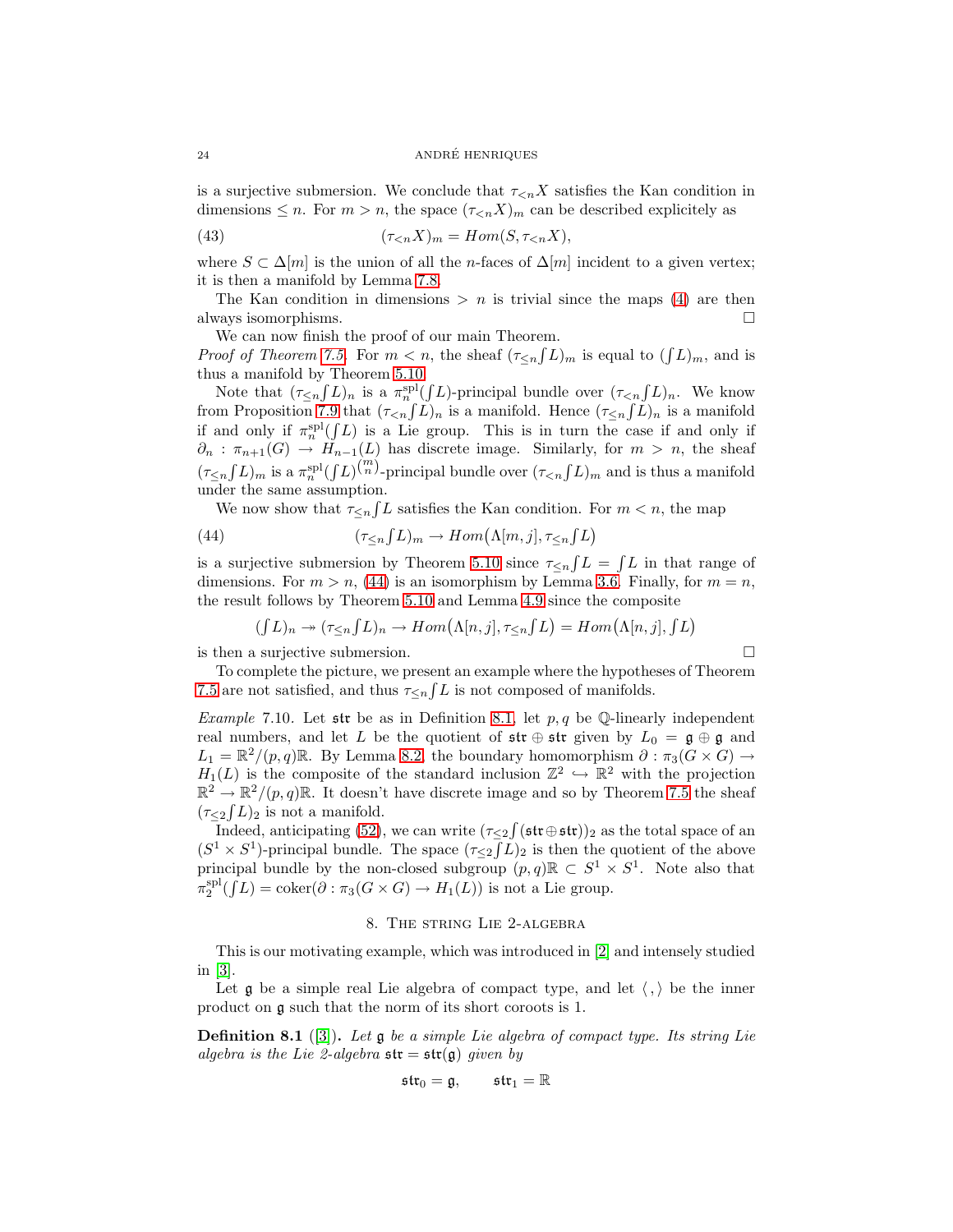*and brackets*

$$
[(X, c)] = 0, \qquad [(X_1, c_1), (X_2, c_2)] = ([X_1, X_2], 0), [(X_1, c_1), (X_2, c_2), (X_3, c_3)] = (0, \langle [X_1, X_2], X_3 \rangle).
$$

The string Lie algebra should be thought as a central extension of the Lie algebra **g**, but which is controlled by  $H^3(\mathfrak{g}, \mathbb{R})$  as opposed to  $H^2(\mathfrak{g}, \mathbb{R})$ . The Chevalley-Eilenberg complex of str is given by

$$
C^*(\mathfrak{str}) = \mathbb{R} \oplus \left[\mathfrak{g}^*\right] \oplus \left[\Lambda^2 \mathfrak{g}^* \oplus \mathbb{R}\right] \oplus \left[\Lambda^3 \mathfrak{g}^* \oplus \mathfrak{g}^*\right] \oplus \left[\Lambda^4 \mathfrak{g}^* \oplus \Lambda^2 \mathfrak{g}^* \oplus \mathbb{R}\right] \oplus \dots
$$

Following [\(20\)](#page-12-4), we study

<span id="page-24-1"></span>(45) 
$$
Hom_{DGA}(C^*(\mathfrak{str}), \Omega^*(\Delta^m)) = \{ \alpha \in \Omega^1(\Delta^m; \mathfrak{g}), \beta \in \Omega^2(\Delta^m; \mathbb{R}) \mid d\alpha = \frac{1}{2} [\alpha, \alpha], d\beta = \frac{1}{6} [\alpha, \alpha, \alpha] \}.
$$

The 1-form  $\alpha$  satisfies the Maurer-Cartan equation, so we can integrate it to a map  $f: \Delta^m \to G$ , defined up to translation, and satisfying  $f^*(\theta_L) = -\alpha$ , where  $\theta_L \in \Omega^1(G; \mathfrak{g})$  is the left invariant Maurer-Cartan form on G. The 3-form  $\frac{1}{6}[\alpha, \alpha, \alpha]$ is then the pullback of minus the Cartan 3-form

$$
\eta = -\frac{1}{6} \langle [\theta_L, \theta_L], \theta_L \rangle \in \Omega^3(G; \mathbb{R}),
$$

which represents a generator of  $H^3(G, \mathbb{Z})$ . So we can rewrite [\(45\)](#page-24-1) as

<span id="page-24-3"></span>(46) 
$$
\left(\int \mathfrak{str}\right)_m = \left\{f \in Map(\Delta^m, G)/G, \, \beta \in \Omega^2(\Delta^m) \, \middle| \, d\beta = f^*(\eta)\right\}.
$$

In order to understand the simplicial homotopy groups of  $\int$  str, we shall use the long exact sequence constructed in Theorem [6.4.](#page-18-0) First recall the well know facts  $\pi_2(G) = 0$ ,  $\pi_3(G) = \mathbb{Z}$ , which hold for any simple compact Lie group. Let's also note that  $H_0(\text{str}) = \mathfrak{g}, H_1(\text{str}) = \mathbb{R}$  and  $H_n(\text{str}) = 0$  for  $n \geq 2$ . It follows that  $\pi_n(\int \mathfrak{str}) = \pi_n(G)$  for  $n \geq 4$  and that we have an exact sequence

<span id="page-24-0"></span>(47) 
$$
0 \to \pi_3^{\text{spl}}(\int \mathfrak{str}) \to \pi_3(G) \to H_1(\mathfrak{str}) \to \pi_2^{\text{spl}}(\int \mathfrak{str}) \to 0.
$$

**Lemma 8.2.** *The boundary homomorphism*  $\partial : \pi_3(G) \to H_1(\text{str})$  *is the inclusion*  $\mathbb{Z} \hookrightarrow \mathbb{R}$ .

*Proof.* Given an element  $a \in \pi_3(G) = \mathbb{Z}$  represented by a map  $f : \Delta^3 \to G$  sending  $\partial \Delta^3$  to the identity of G, we lift it to an element  $(f, \beta) \in (\int \mathfrak{str})_3$ . When restricted to  $\partial \Delta^3$ , the map f becomes constant and we're left with the 2-form  $\beta|_{\partial \Delta^3}$ . This form then represents the element  $\partial(a) = \int_{\partial \Delta^3} \beta \in \mathbb{R} = H_1(\text{str})$ . From Stokes' theorem, we then have

$$
\partial(a) = \int_{\partial \Delta^3} \beta = \int_{\Delta^3} f^*(\eta) = a
$$

as desired.  $\Box$ 

Thus we have proven:

**Theorem 8.3.** The simplicial homotopy groups of  $\int$  str are given by

<span id="page-24-2"></span>(48) 
$$
\pi_1^{\text{spl}}(f\text{str}) = G, \quad \pi_2^{\text{spl}}(f\text{str}) = S^1, \quad \pi_3^{\text{spl}}(f\text{str}) = 0,
$$

$$
\pi_n^{\text{spl}}(f\text{str}) = \pi_n(G) \quad \text{for } n \ge 4.
$$

 $\Box$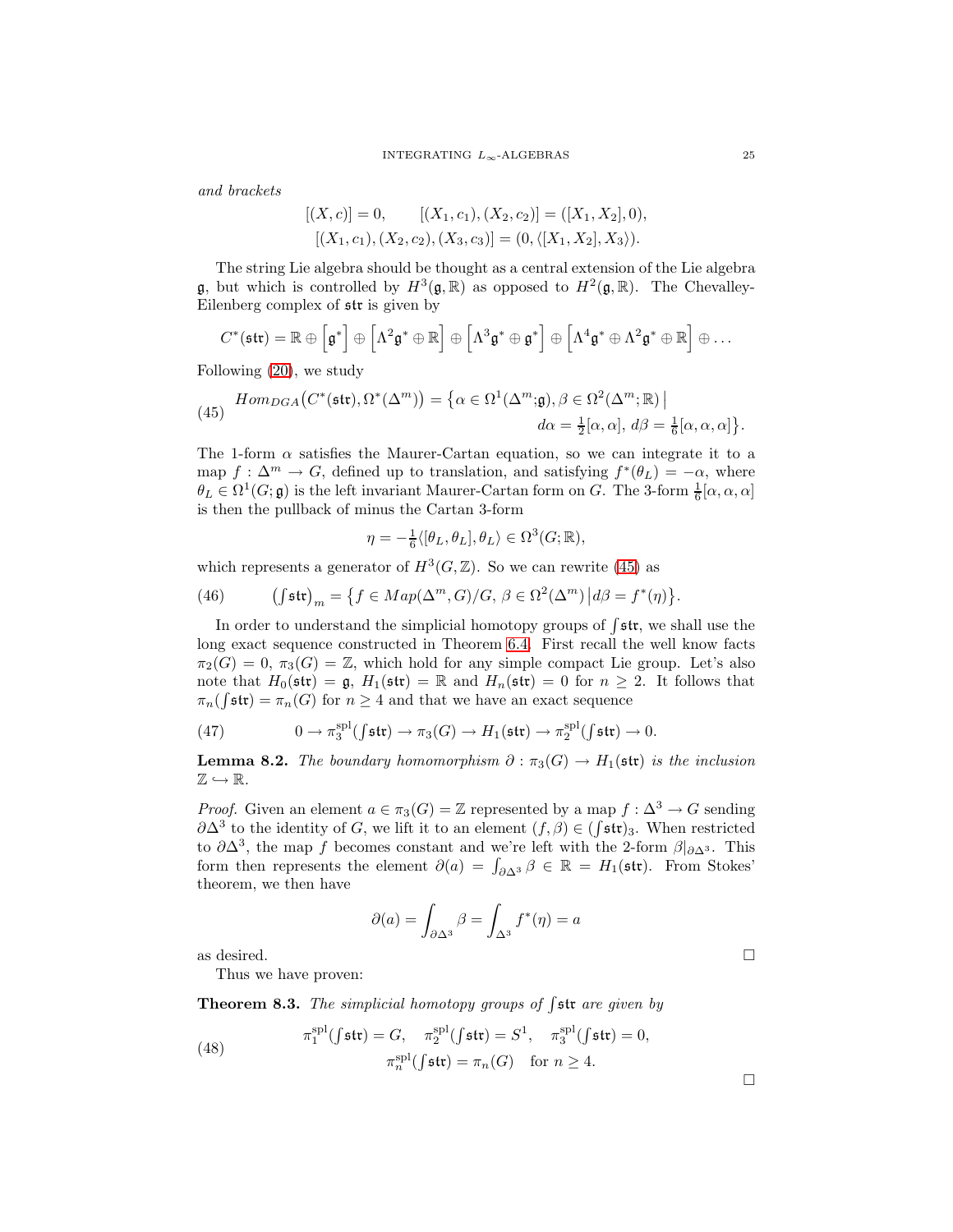Moreover, it can be shown [\[7\]](#page-30-2) that the first k-invariant of  $\int$  str is a generator of  $H^3(K(G,1), S^1) = H^4(BG, \mathbb{Z}) = \mathbb{Z}$ . Here,  $H^3(K(G,1), S^1)$  denotes simplicial manifold cohomology<sup>[3](#page-25-0)</sup> with coefficients in the sheaf of smooth  $S^1$ -valued functions (see [\[11,](#page-30-22) Chapters 2,3] for definitions), while  $H^4(BG, \mathbb{Z})$  denotes usual topological cohomology of  $BG = |K(G, 1)|$ .

We now study the Lie 2-group  $\tau_{\leq 2}$  fit integrating str, and show that its geometric realization has the homotopy type of B*String*. From [\(48\)](#page-24-2), we have

<span id="page-25-1"></span>
$$
\pi_1^{\rm spl}(\tau_{\leq 2}\mathbf{\int}\mathfrak{str}) = G \qquad \pi_2^{\rm spl}(\tau_{\leq 2}\mathbf{\int}\mathfrak{str}) = S^1,
$$

and all other simplicial homotopy groups vanish. The Postnikov tower [\(19\)](#page-9-2) thus induces a fiber sequence

(49) 
$$
K(S^1,2) \rightarrow \tau_{\leq 2} \int \mathfrak{str} \to \tau_{\leq 2} \int \mathfrak{g}.
$$

The base  $\tau_{\leq 2} \int \text{str} = \tau_{\leq 2} \int \text{g}$  is given by  $(\tau_{\leq 2} \int \text{g})_m = Map(\text{sk}_1 \Delta^m, G)/G$ , and the fiber is given by  $(K(S^1, 2))_m = Z^2(\Delta[m], S^1)$ , where  $Z^2(\Delta[m], S^1)$  denotes the space of simplicial 2-cocycles on  $\Delta[m]$  with values in  $S^1$ :

<span id="page-25-3"></span>
$$
K(S^1,2) = \left(\ast \leftarrow \ast \stackrel{\leftarrow}{\leftarrow} S^1 \stackrel{\leftarrow}{\leftarrow} (S^1)^3 \stackrel{\leftarrow}{\leftarrow} (S^1)^6 \cdots \right).
$$

Note that the fiber of the map  $\tau_{\leq 2} f \mathfrak{g} \to \tau_{\leq 1} f \mathfrak{g} = K(G, 1)$  is simplicially contractible, and that therefore  $|\tau_{\leq 2} \int \mathfrak{g}|$  is a model for *BG*. Also, by applying twice the simplicial path-loop fibration, one easily checks thats the geometric realization of  $K(S^1, 2)$  is a model for  $K(\mathbb{Z}, 3)$ . Upon geometric realization and up to homotopy, the fiber sequence [\(49\)](#page-25-1) thus becomes

(50) 
$$
K(\mathbb{Z},3) \to |\tau_{\leq 2} \text{fstr}| \to BG.
$$

A version of the following Theorem has already appeared in [\[3\]](#page-30-3). We include it here for the sake of completeness.

**Theorem 8.4.** *The space*  $|\tau_{\leq 2} f \text{str}|$  *has the homotopy type of BString, where*  $String = String_G$  *denotes the* 3*-connected cover of G*.

*Proof.* Let  $\tau_{>2}$  fstr denote the fiber of the projection  $\int \text{str} \to \tau_{\leq 2} \int \text{str}$ . Its simplicial homotopy groups are then given by

(51) 
$$
\pi_n^{\text{spl}}(\tau_{>2} f \text{str}) = \begin{cases} \pi_n^{\text{spl}}(f \text{str}) & \text{for } n > 2\\ 0 & \text{otherwise.} \end{cases}
$$

Since  $\pi_n^{\text{spl}}(\tau_{>2}^f\text{str})$  are discrete groups, the simplicial Postnikov tower of  $\tau_{>2}^f\text{str}$ induces the usual Postnikov tower of  $|\tau_{>2} f \text{str}|$  upon geometric realization. It then follows from [\(48\)](#page-24-2) and [\(51\)](#page-25-2) that  $\pi_n|\tau_{>2} \int \operatorname{str}| = 0$  for  $n \leq 3$ . The total space in the fiber sequence

<span id="page-25-2"></span>
$$
|\tau_{>2}\text{\textit{f}}\mathfrak{str}|\to |\text{\textit{f}}\mathfrak{str}|\to |\tau_{\leq 2}\text{\textit{f}}\mathfrak{str}|
$$

is contractible as observed in section [6.](#page-17-0) It follows that  $\pi_n|\tau_{\leq 2} \int \text{str}| = \pi_{n-1}|\tau_{>2} \int \text{str}|,$ and in particular that  $\pi_n|\tau_{\leq 2} \int \mathfrak{str}| = 0$  for  $n \leq 4$ .

Since  $\pi_4|\tau_{\leq2}$  str| = 0, the fiber sequence [\(50\)](#page-25-3) identifies  $|\tau_{\leq2}$  str| with the 4connected cover of BG.

Our next task is to understand in explicit terms the manifolds composing  $\tau_{\leq 2}$  fost. Note that for  $m \leq 1$ , the manifold  $(\tau_{\leq 2} f \operatorname{str})_m = (f \operatorname{str})_m$  has been computed in [\(46\)](#page-24-3). So we concentrate on  $(\tau_{\leq 2} f \mathfrak{str})_2$ . Two 2-simplices  $(f_0, \beta_0), (f_1, \beta_1) \in (\int \mathfrak{str})_2$ 

<span id="page-25-0"></span> $3$ Not to be confused with the continuous cohomology of  $G!$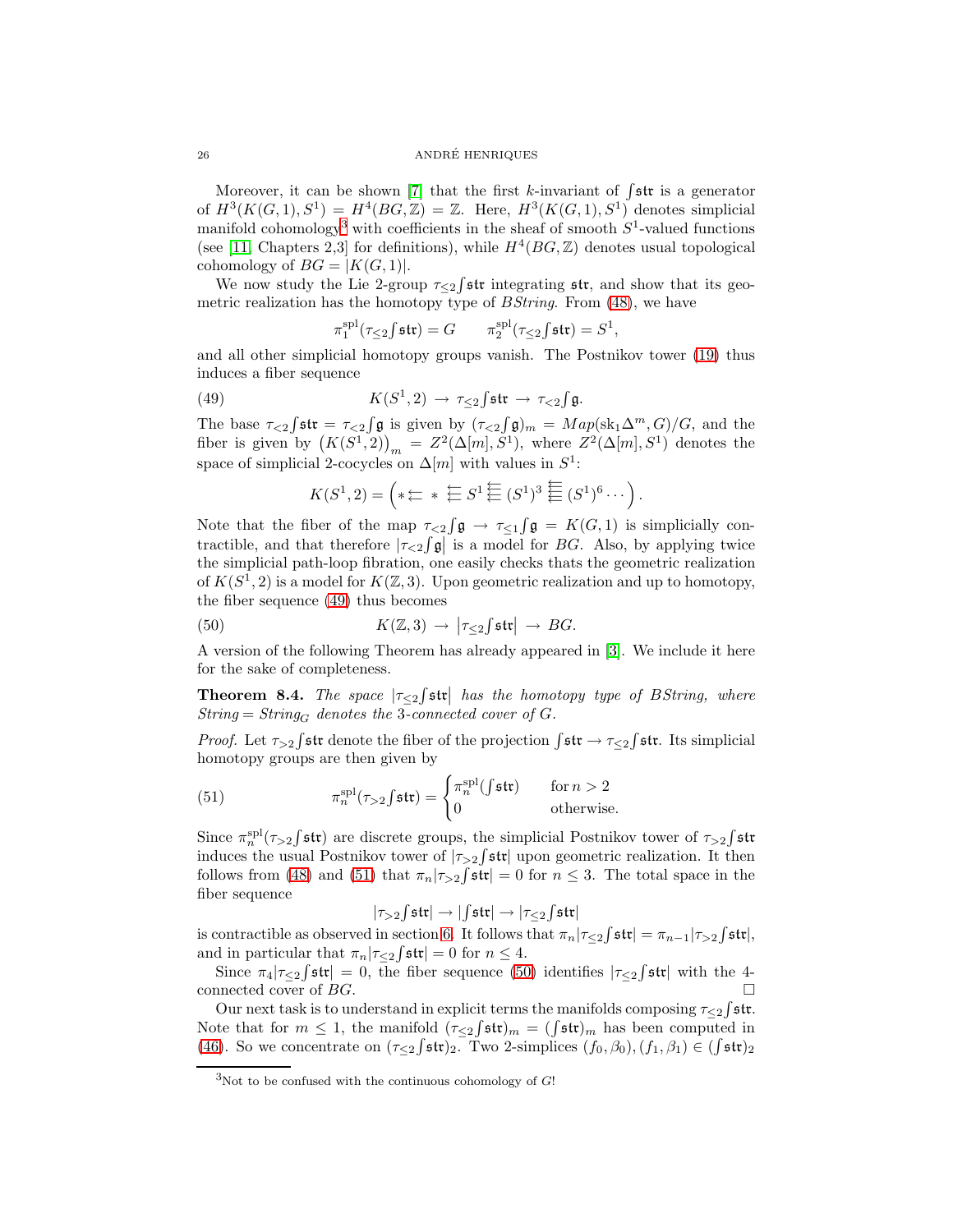are identified in  $(\tau_{\leq 2} f \mathfrak{str})_2$  if they are simplicially homotopic relatively to  $\partial \Delta[2]$ . This happens if there's a homotopy  $F: \Delta^2 \times [0,1] \to G$  from  $f_0$  to  $f_1$ , fixing  $\partial \Delta^2$ , and a 2-form B on  $\Delta^2 \times [0,1]$  satisfying  $B|_{\Delta^2 \times \partial [0,1]} = \beta_0 \sqcup \beta_1$  and  $dB = F^* \eta$ . By Stokes theorem, such a 2-form  $B$  exists if and only if

$$
\int_{\Delta^2 \times [0,1]} F^* \eta = \int_{\Delta^2} \beta_1 - \int_{\Delta^2} \beta_0.
$$

So we can forget about the actual 2-form  $\beta$ , and only keep its integral  $b := \int_{\Delta^2} \beta$ . We then get

<span id="page-26-0"></span>
$$
(\tau _{\leq 2}\mathsf{fstr})_{2}=\left( Map(\Delta ^{2},G)/G\right) \times \mathbb{R}\Big/\sim ,
$$

where  $(f_0, b_0)$  and  $(f_1, b_1)$  are identified if there exists a homotopy F between  $f_0$ and  $f_1$ , fixing  $\partial \Delta^2$ , and such that  $\int F^*\eta = b_1 - b_0$ . Note that since F can wrap around  $\pi_3(G) = \mathbb{Z}$ , we have  $(f, b) \sim (f, b + 1)$ , so  $(\tau_{\leq 2} f \text{str})_2$  is the total space of an  $S^1$ -principal bundle

(52) 
$$
S^1 \to (\tau_{\leq 2} \int \mathfrak{str})_2 \to Map(\partial \Delta^2, G)/G.
$$

The fiber of the map  $(Map(\Delta^2, G)/G) \times \mathbb{R} \to (\tau_{\leq 2} \int \text{str})_2$  is the universal cover of  $\Omega^2 G = Map(\Delta^2/\partial \Delta^2, G)/G$ . Since  $\left(\widehat{Map}(\Delta^2, G)/G\right) \times \mathbb{R}$  is contractible, it follows that  $(\tau_{\leq 2} f \mathfrak{str})_2$  is homotopy equivalent to the 2-connected cover of  $\Omega G$ , and that the Chern class of [\(52\)](#page-26-0) is a generator of  $H^2(Map(\partial \Delta^2, G)/G, \mathbb{Z}) = H^2(\Omega G, \mathbb{Z}) = \mathbb{Z}$ .

We now describe  $(\tau_{\leq 2} f \mathfrak{str})_m$  for arbitrary m. Given a 2-face  $\sigma : \Delta^2 \to \Delta^m$ , let  $\mathcal{L}_{\sigma}$  denote the pullback of [\(52\)](#page-26-0) along the map  $\sigma^*$ :  $Map(\text{sk}_1\Delta^m, G)/G \rightarrow$  $Map(\text{sk}_1\Delta^2, G)/G$ . Given a 3-face  $\tau : \Delta^3 \to \Delta^m$ , there is a preferred section  $\phi_{\tau}$  of the tensor product

<span id="page-26-1"></span>(53) 
$$
\mathcal{L}_{d_0\tau} \otimes \mathcal{L}_{d_1\tau}^* \otimes \mathcal{L}_{d_2\tau} \otimes \mathcal{L}_{d_3\tau}^*,
$$

which we now describe. Let us identify the dual of an  $S<sup>1</sup>$ -bundle with the bundle itself equipped with the opposite  $S^1$ -action, and let us call  $a^* \in \mathcal{L}^*$  the element corresponding to  $a \in \mathcal{L}$ . The section of [\(53\)](#page-26-1) is given by assigning to  $f : sk_1 \Delta^m \to G$ the element

$$
\phi_{\tau}(f):=\big(d_0(\tilde{f}\circ \tau),b_0\big)\otimes \big(d_1(\tilde{f}\circ \tau),b_1\big)^*\otimes \big(d_2(\tilde{f}\circ \tau),b_2\big)\otimes \big(d_3(\tilde{f}\circ \tau),b_3\big)^*
$$

defined as follows. Pick an extension  $\tilde{f}: \Delta^m \to G$  of f and let  $d_i(\tilde{f} \circ \tau) : \Delta^2 \to G$ be the *i*th face of  $\tilde{f} \circ \tau$ . Let then  $b_i \in \mathbb{R}$  be any numbers satisfying  $b_0-b_1+b_2-b_3 =$  $\hat{f}_{\Delta^3}(\tilde{f} \circ \tau)^*\eta$ . The sections  $\phi_{\tau}$  are well defined and satisfy the cocycle condition saying that, for every 4-face  $\nu : \Delta^4 \to \Delta^m$  the section  $\phi_{d_0\nu} \otimes \phi_{d_1\nu}^* \otimes \phi_{d_2\nu} \otimes \phi_{d_3\nu}^* \otimes \phi_{d_4\nu}$ is equal to the trivial section in the appropriate trivialized  $S^1$ -bundle.

Given the above structure on the  $S^1$ -bundles  $\mathcal{L}_{\sigma}$ , we now have the following description of  $(\tau_{\leq 2} f \mathfrak{str})_m$ .

**Proposition 8.5.** Let  $\mathcal{L}_{\sigma}$  be the above  $S^1$ -bundle over  $Map(\text{sk}_1(\Delta^m, G)/G)$ *, and* let  $\mathcal{L}_{\sigma,f}$  denote its fiber over a given point f. We then have

<span id="page-26-2"></span>(54) 
$$
(\tau_{\leq 2} \int \operatorname{str})_m = \left\{ f \in Map(\operatorname{sk}_1 \Delta^m, G) / G, \ (c_{\sigma} \in \mathcal{L}_{\sigma, f}) \middle| \delta c = \phi \right\},
$$

*where*  $\delta c = \phi$  *means that for every 3-face*  $\tau : \Delta^3 \to \Delta^m$  *we have* 

<span id="page-26-3"></span>(55) 
$$
c_{d_0\tau} \otimes c_{d_1\tau}^* \otimes c_{d_2\tau} \otimes c_{d_3\tau}^* = \phi_\tau.
$$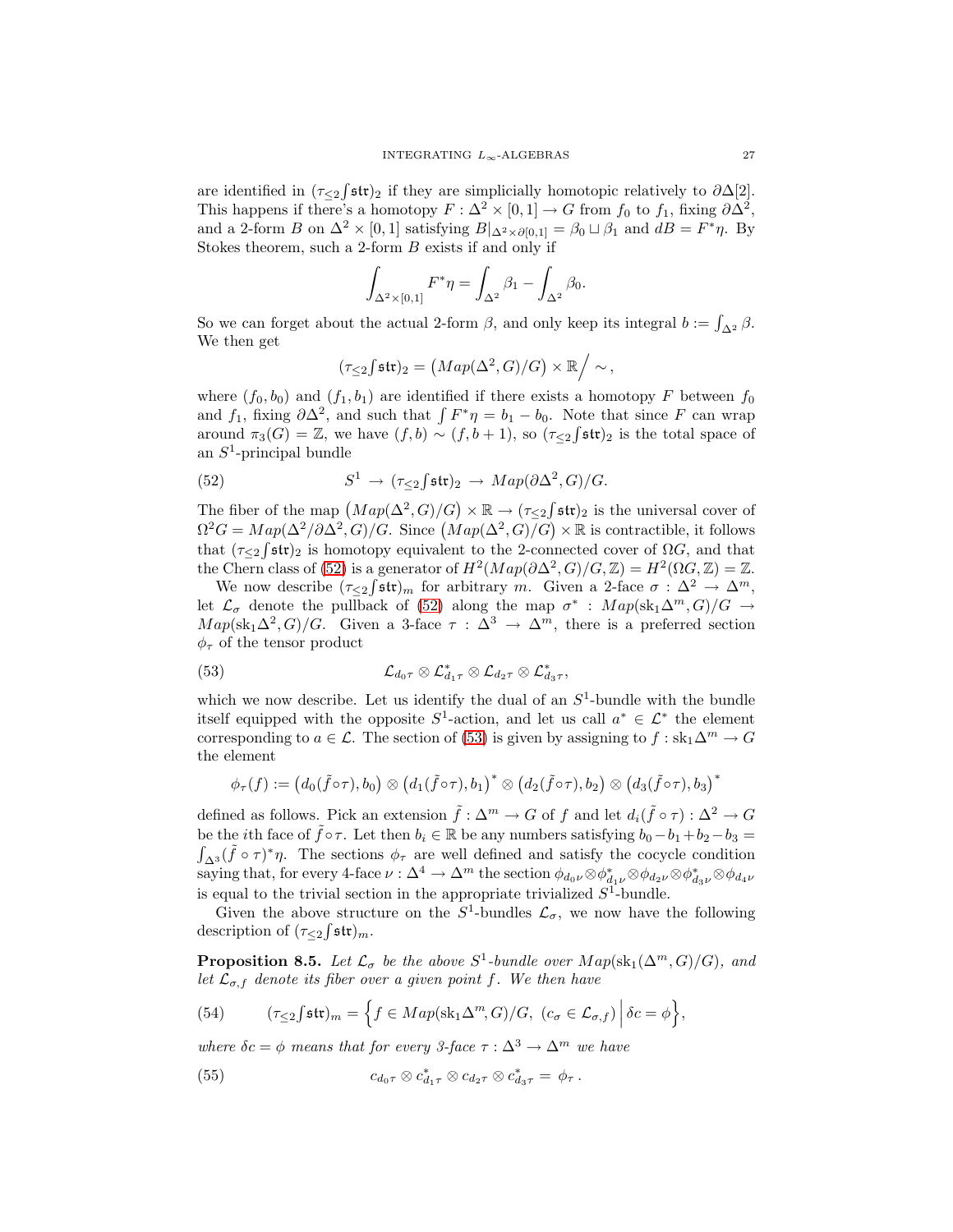### 28 ANDRE HENRIQUES ´

*Proof.* Recall that  $(\tau_{\leq 2} f \text{str})_m$  is a quotient of  $(f \text{str})_m$  where two elements are identified if they are simplicially homotopic relatively to  $sk_1\Delta[m]$ . As explained in [\(46\)](#page-24-3), an element of  $(\int \mathfrak{str})_m$  is represented by a pair  $(f, \beta)$  where f is a map  $\Delta^m \to G$  and  $\beta$  is a 2-form on  $\Delta^m$  satisfying  $d\beta = f^*\eta$ . Integrating  $\beta$  over the various 2-faces  $\sigma$  of  $\Delta^m$  produces real numbers  $b_{\sigma} \in \mathbb{R}$ , and the equivalence class of  $(f, \beta)$  only depends on  $(f, (b_{\sigma}))$ . By Stokes' theorem, we then have for every 3-face  $\tau$  the relation

<span id="page-27-1"></span>(56) 
$$
b_{d_0\tau} - b_{d_1\tau} + b_{d_2\tau} - b_{d_3\tau} = \int_{\Delta^3} \tau^* f^* \eta.
$$

Given  $(f, (b_{\sigma}))$  representing an element in the left hand side of [\(54\)](#page-26-2), we can assign to it the pair  $(f|_{sk_1\Delta^m},(c_{\sigma}))$ , where  $c_{\sigma}\in\mathcal{L}_{\sigma,f}$  is the element represented by  $(d_i(f \circ \tau), b_i)$ . Equation [\(56\)](#page-27-1) then implies [\(55\)](#page-26-3) by definition of  $\phi_{\tau}$ .

Inversely, if we are given  $(f, (c_{\sigma}))$  in the right hand side of [\(54\)](#page-26-2), we first pick an extension  $\hat{f} : \Delta^m \to G$ . Let  $S \subset \Delta^m$  be the union of all 2-faces incident to a given vertex. It is a maximal contractible subcomplex of  $sk_2\Delta^m$ . Since S is contractible, there are no obstructions to picking a 2-form on  $\Delta^m$  with prescribed integrals on the various 2-faces of S. So we may pick  $\beta \in \Omega^2(\Delta^m)$  such that for every face  $\sigma : \Delta^2 \to S$ , the pair  $(\tilde{f} \circ \sigma, \int_{\Delta^2} \sigma^* \beta)$  is a representative of  $c_{\sigma}$ . From [\(55\)](#page-26-3) and Stokes' theorem, we conclude that  $(\tilde{f} \circ \sigma, \int_{\Delta^2} \sigma^* \beta)$  is also a representative of  $c_{\sigma}$  for the other 2-faces  $\sigma$  of  $\Delta^m$ . It follows that the assignment  $(f, (c_{\sigma})) \mapsto (\tilde{f}, \beta)$  is an inverse to the previous construction.

**Corollary 8.6.** The manifold  $(\tau_{\leq 2} \int \text{str})_m$  is the total space of an  $(S^1)^{\binom{m}{2}}$ -principal *bundle over*  $Map(\text{sk}_1\Delta^m, G)/G$ .

Note that the abelian group  $(S^1)^{\binom{m}{2}}$  can be naturally identified with  $S^1$   $\otimes$  $H^1(s k_1 \Delta^m, \mathbb{Z})$ . So we can write schematically our computation of  $\tau_{\leq 2}$  fotons

<span id="page-27-0"></span>(57) 
$$
\tau_{\leq 2} \int \mathfrak{str} = \left[ * \sum \mathit{Path}(G) / G \sum \widehat{Map(\partial \Delta^2, G) / G} \sum \widehat{Map(sk_1 \Delta^3, G) / G} \cdots \right]
$$

where the tilde indicates that  $Map(s_{k_1}\Delta^m, G)$  has been replaced by the total space of an  $(S^1 \otimes H^1(s k_1 \Delta^m, \mathbb{Z}))$ -principal bundle.

If we apply the simplicial loop functor to [\(57\)](#page-27-0), we get another simplicial manifold whose homotopy type is now that of  $String_G$ :

$$
\Omega^{\text{spl}}(\tau_{\leq 2} f \text{str}) = \left[ \frac{\text{Path}(G)}{G} \right] \left( \sum_{i=1}^{\infty} \widetilde{\text{loop}(G)} / G \right) \left( \sum_{i=1}^{\infty} \widetilde{\text{Map}(sk_1(\Sigma \Delta^2), G)} / G \right) = \cdots \right],
$$

or more pictorially

<span id="page-27-2"></span>(58) 
$$
Path_*(G) \simeq \widetilde{Loop_*(G)} \simeq \widetilde{Map_*(\ominus, G)} \simeq \widetilde{Map_*(\ominus, G)} \cdots,
$$

where the stars denote pointed mapping spaces.

*Remark* 8.7*.* It was a pleasant surprise to see that the manifolds in [\(58\)](#page-27-2) come with natural group structures, and that these group structures are preserved by the face and degeneracy maps. Therefore [\(58\)](#page-27-2) is a simplicial Banach Lie group, and its geometrical realization is a topological group. We don't know if that's a general phenomenon, or if it is a special feature of the Lie 2-algebra str.

The manifolds in [\(57\)](#page-27-0) can also be endowed with group structures, but not all face maps are group homomorphisms.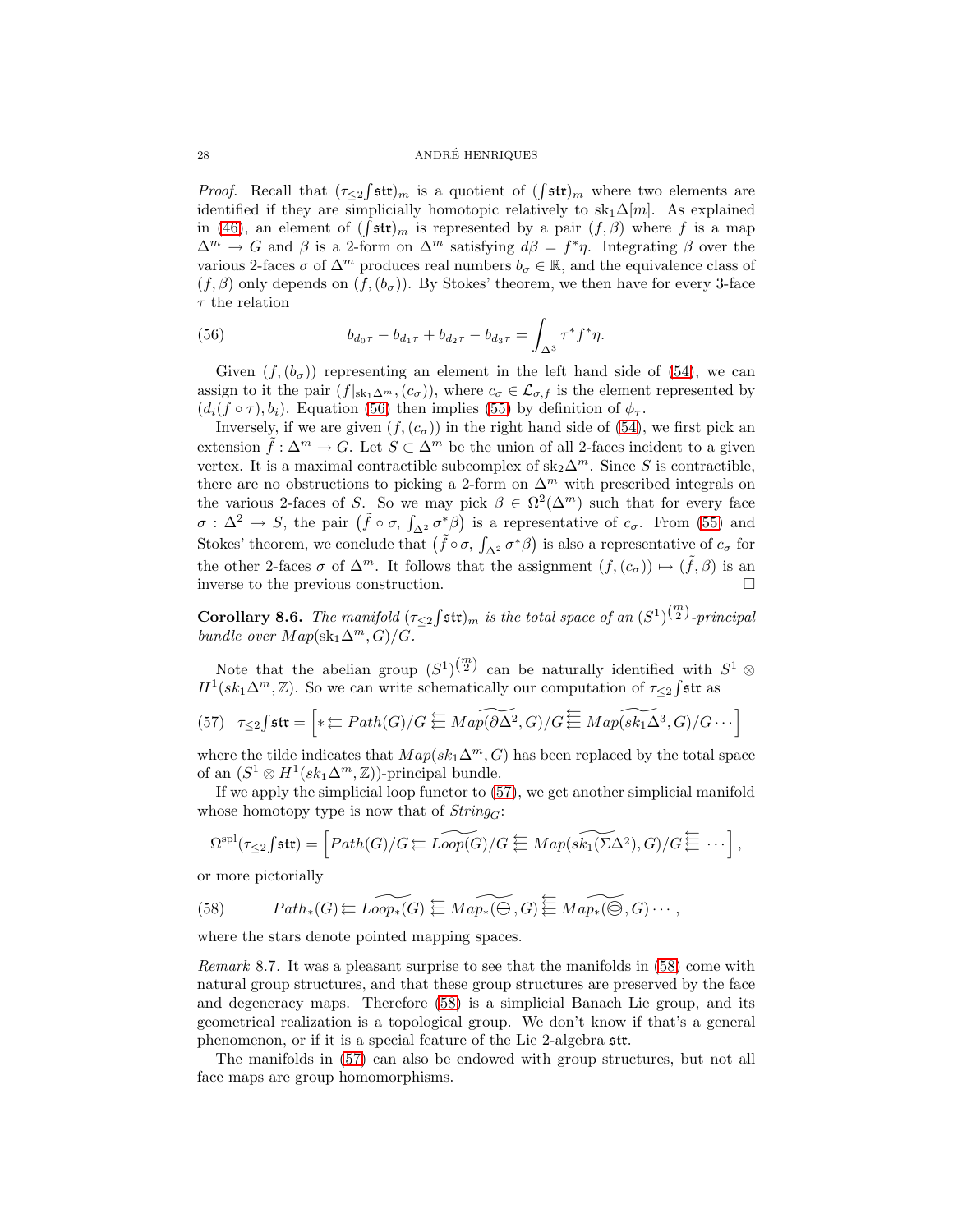### 9. APPENDIX

In this appendix, we compare our notion of Lie 2-groups with the notion of coherent Lie 2-group introduced by Baez and Lauda [\[4,](#page-30-4) Definition 19]. To avoid confusions, we call their notion a Lie  $2_{BL}$ -group and ours a Lie  $2_H$ -group.

A Lie  $2_{BL}$ -group is similar to a group object in the category of Lie groupoids. It consists of a Lie groupoid  $G = (G_1 \rightrightarrows G_0)$ , a multiplication  $(\mu : G^2 \to G)$  $(\mu_0: G_0^2 \to G_0; \mu_1: G_1^2 \to G_1)$ , and an associator  $\alpha: G_0^3 \to G_1$ , which is a natural transformation between  $\mu \circ (1 \times \mu)$  and  $\mu \circ (\mu \times 1)$ , and satisfies the pentagon identity. Some other pieces of data describe the unit and inverse maps. The Lie  $2<sub>H</sub>$ -group corresponding to  $G$  is then given by

$$
NG_m := \left\{ (g_{ij} \in G_0)_{0 \le i < j \le m}, (h_{ijk} : g_{ij} g_{jk} \to g_{ik})_{0 \le i < j < k \le m} \middle| \forall i < j < k < \ell, \tag{59} \right\}
$$

<span id="page-28-0"></span>(59)  

$$
\begin{array}{ccc}\ng_{ij}(g_{jk}g_{k\ell}) & \xrightarrow{\alpha(g_{ij},g_{jk},g_{k\ell})} (g_{ij}g_{jk})g_{k\ell} \\
g_{ij}h_{jk\ell} & \downarrow \qquad \qquad \downarrow \\
g_{ij}g_{j\ell} & \xrightarrow{h_{ij\ell}} g_{i\ell} & \xrightarrow{h_{ik\ell}} g_{ik}g_{k\ell}\n\end{array}
$$

The only non-trivial thing to check is that any map  $\Lambda[3, j] \to NG$  extends uniquely to a map  $\Delta[3] \to NG$ . This follows from the fact that any one of the h's in [\(59\)](#page-28-0) is uniquely determined by the three other ones.

For the inverse construction, we first do the discrete case. Given a discrete  $2<sub>H</sub>$ -group X, we consider its simplicial loop space  $\Omega X$ 

<span id="page-28-1"></span>
$$
(\Omega X)_m = \{ x \in X_{m+1} \, | \, d_{m+1}(x) = * \}.
$$

The  $2_{BL}$ -group G associated to X is then the fundamental groupoid of  $\Omega X$ 

(60) 
$$
G_0 = X_1, \qquad G_1 = \{x \in X_2 \, | \, d_2(x) = *\}.
$$

The multiplication on objects  $g, g' \in G_0$  is given by picking a filler  $x = x(g, g') \in X_2$ such that  $d_0(x) = g$ ,  $d_2(x) = g'$  and letting  $gg' := d_1(x)$ . The other pieces of data are then constructed by similar but more complicated horn filling procedures.

For Lie  $2<sub>H</sub>$ -groups, the above construction is unfortunately problematic. We can define G as in [\(60\)](#page-28-1), but the multiplication  $\mu_0$  :  $G_0 \times G_0 \to G_0$  requires the choice of a filler  $x(g, g')$ , and that choice can only be made *locally* in  $(g, g')$ . Our opinion is that the notion of coherent Lie 2-group presented in [\[4\]](#page-30-4) is maybe "not weak enough". A weaker notion might look as follows.

<span id="page-28-2"></span>Given a Lie groupoid G and a cover  $U \to G_0$  of its manifold of objects, let  $G_U$ denote the groupoid  $U \times_{G_0} G_1 \times_{G_0} U \rightrightarrows U$ .

**Definition 9.1.** *A weak Lie 2<sub>BL</sub>-group is a Lie groupoid*  $G = (G_1 \rightrightarrows G_0)$  *equipped with the following pieces of data:*

- *An identity element*  $e \in G_0$ *.*
- *A cover*  $p: U \to G_0^2$ , and two multiplications maps

 $\mu_0: U \to G_0, \qquad \mu_1: U \times_{G_0^2} G_1^2 \times_{G_0^2} U \to G_1$ 

assembling to a smooth functor  $\mu$  from  $(G^2)_U$  to G.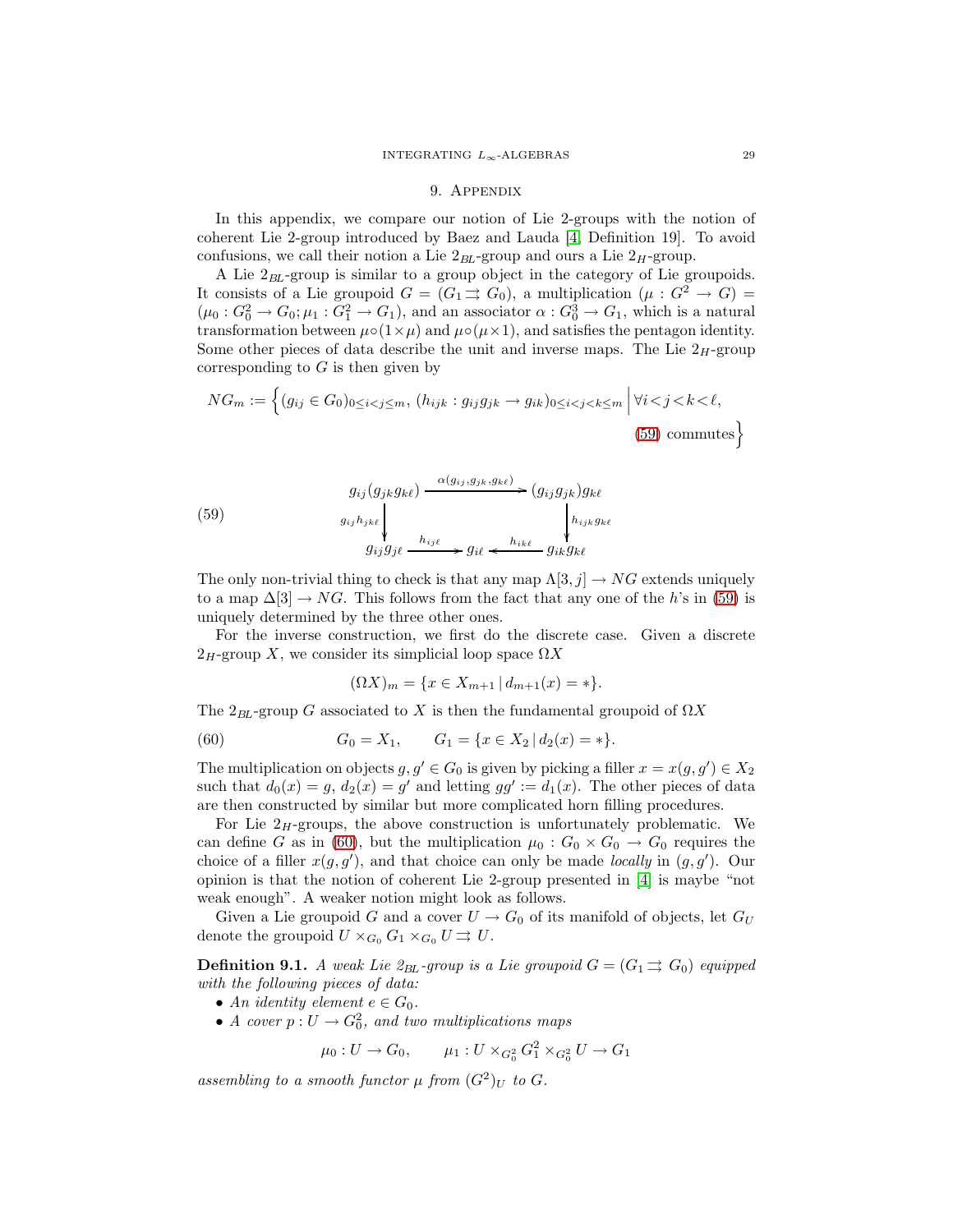• *Two smooth maps*

$$
\begin{aligned} \ell: \, _e U = \big\{ (g, u) \in G_0 \times U \, | \, p(u) = (e, g) \big\} \to G_1, \\ r: U_e = \big\{ (g, u) \in G_0 \times U \, | \, p(u) = (g, e) \big\} \to G_1, \end{aligned}
$$

*forming natural transformations*



• *An associator*

$$
\alpha: V = \{ (g_0, g_1, g_2, u_{01}, u_{12}, u', u'') \in G_0^3 \times U^4 \mid p(u_{ij}) = (g_i, g_j),
$$
  

$$
p(u') = (g_0, \mu(u_{12})), p(u'') = (\mu(u_{01}), g_3) \} \rightarrow G_1
$$

*which is a natural transformation*



*where* U' and U'' denote the covers  $(1 \times \mu_0)^{-1}(U)$  and  $(\mu_0 \times 1)^{-1}(U)$  respectively. *The maps*  $e, \mu_0, \mu_1, \ell, r, \alpha$  *are subject to the following three axioms:* 

• Letting W be the cover of  $G_0^4$  given by

$$
W = \left\{ (g_0, g_1, g_2, g_3, u_{01}, u_{12}, u_{23}, u'_{012}, u''_{123}, u''_{123}, v_1, v_2, v_3, v_4, v_5) \in G_0^4 \times U^{12} \mid p(u_{ij}) = (g_i, g_j), p(u'_{ijk}) = (g_i, \mu(u_{jk})), p(u''_{ijk}) = (\mu(u_{ij}), g_k), p(v_1) = (g_0, \mu(u'_{123})), p(v_2) = (\mu(u_{01}), \mu(u_{23})), p(v_3) = (\mu(u''_{012}), g_3), p(v_4) = (\mu(u'_{012}), g_3), p(v_5) = (g_0, \mu(u''_{123})) \right\},
$$

*then the five associators between the five possible multiplications*  $(G^4)_W \to G$  *form a commutative diagram of natural transformations.*

• Letting  $V_e$  be the cover of  $G_0^2$  given by

$$
V_e = \left\{ (g_0, g_1, u_0, u_1, u'_0, u'_1, u'') \in G_0^2 \times U^4 \, \middle| \, p(u_0) = (g_0, e), \, p(u_1) = (e, g_1), \, p(u'_0) = (\mu(u_0), g_1), p(u'_1) = (g_0, \mu(u_1)), \, p(u'') = (g_0, g_1) \right\},
$$

*then the three natural transformations induced by*  $\alpha$ ,  $\ell$ ,  $r$ , between the three possible  $multiplications (G^2)_{V_e} \rightarrow G$  *form a commutative diagram.* 

• For each point  $g \in G_0$ , there exists a neighborhood  $V(g) \subset G_0$ , and smooth *maps*

$$
i_g: V(g) \to G_0,
$$
  
\n
$$
\lambda_g: \{(x, u) \in V(g) \times U \mid p(u) = (x, i_g(x))\} \to G_1,
$$
  
\n
$$
\rho_g: \{(x, u) \in V(g) \times U \mid p(u) = (i_g(x), x)\} \to G_1,
$$

*such that*  $\lambda_g(x, u)$  *and*  $\rho_g(x, u)$  *are arrows with source*  $\mu(u)$  *and target e*.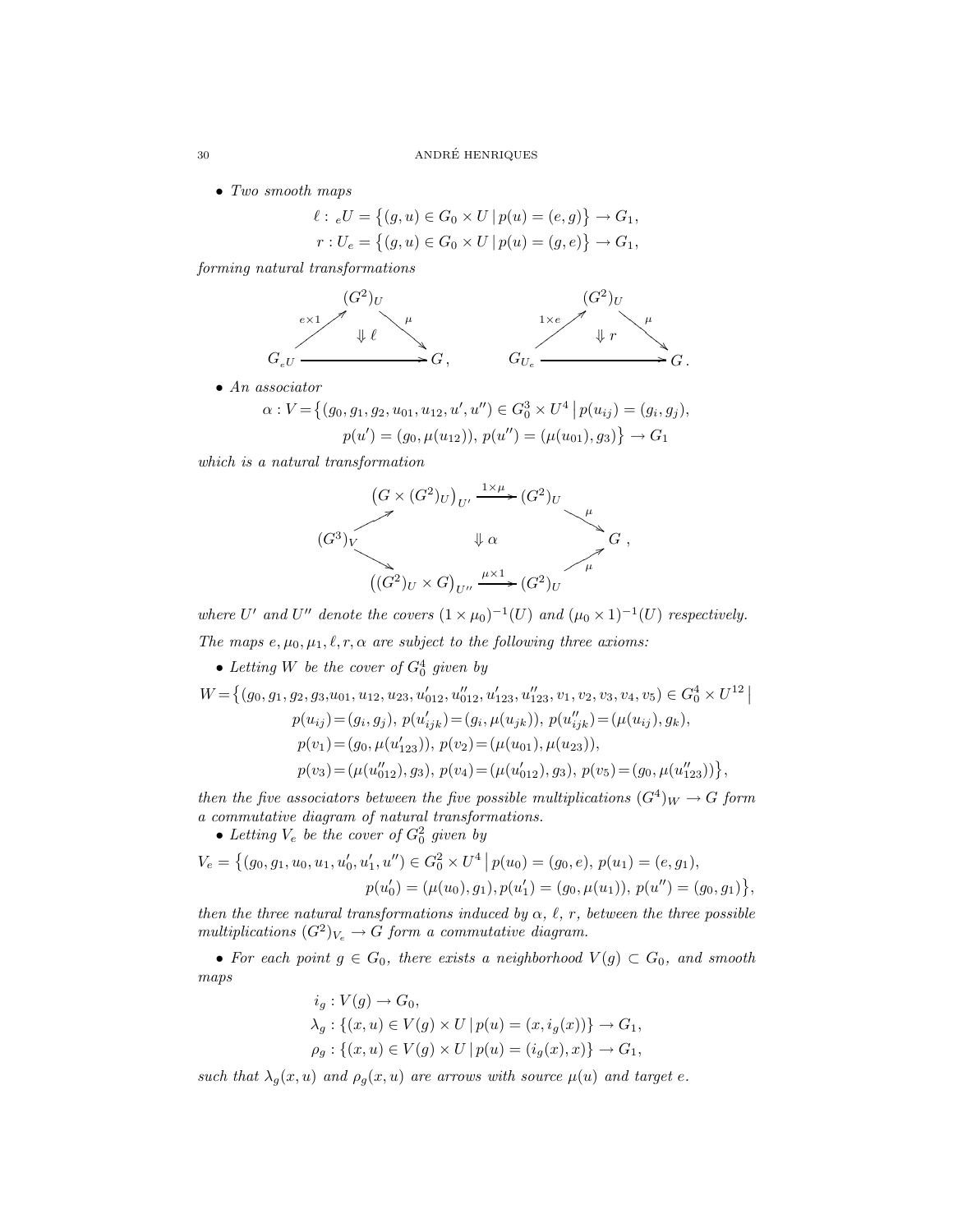*Remark* 9.2*.* If we're only interested about what happens in a neighborhood of the identity, then Definition [9.1](#page-28-2) is not really needed since the choice of fillers can be made locally. It follows that germs of Lie  $2_{BL}$ -group are equivalent to germs of Lie  $2<sub>H</sub>$ -groups.

#### **REFERENCES**

- <span id="page-30-20"></span>[1] R. Abraham, J. E. Marsden, and T. Ratiu. *Manifolds, tensor analysis, and applications, Second edition*. Number 75 in Applied Mathematical Sciences. Springer-Verlag, New York, 1988.
- <span id="page-30-1"></span>[2] John Baez and Alissa Crans. Higher-dimensional algebra VI. Lie 2-algebras. *Theory Appl. Categ.*, 12:492–538 (electronic), 2004.
- <span id="page-30-3"></span>[3] John Baez, Alissa Crans, Stevenson Danny, and Urs Schreiber. From loop groups to 2-groups. *math.QA/0504123*, 2005.
- <span id="page-30-4"></span>[4] John Baez and Aaron D. Lauda. Higher-dimensional algebra V. 2-groups. *Theory Appl. Categ.*, 12:423–491 (electronic), 2004.
- <span id="page-30-18"></span><span id="page-30-8"></span>[5] Tibor Beke. Higher čech theory. K-Theory, 32(4):293-322, 2004.
- $[6]$  A. K. Bousfield and V. K. A. M. Gugenheim. On PL de Rham theory and rational homotopy type. *Mem. Amer. Math. Soc.*, 8(179), 1976.
- <span id="page-30-2"></span>[7] J.-L. Brylinski and D. A. McLaughlin. The geometry of degree-four characteristic classes and of line bundles on loop spaces. I & II. *Duke Math. J.*, 75 & 83(3 & 1):603–638 & 105–139, 1994 & 1996.
- <span id="page-30-21"></span>[8] Marius Crainic and Rui Loja Fernandes. Integrability of lie brackets. *Ann. of Math.*, 157(2):575–620, 2003.
- <span id="page-30-6"></span>[9] J. Duskin. Higher-dimensional torsors and the cohomology of topoi: the abelian theory. *Applications of sheaves (Proc. Res. Sympos. Appl. Sheaf Theory to Logic, Algebra and Anal., Univ. Durham, Durham, 1977) Lecture Notes in Math.*, 753:255–279, 1979.
- <span id="page-30-22"></span><span id="page-30-5"></span>[10] Magnus Forrester-Barker. Group objects and internal categories. *math.CT/0212065*, 2002.
- [11] Eric Friedlander. *Etale homotopy of simplicial schemes*. Number 104 in Annals of Mathematics Studies. Princeton University Press, Princeton, N.J.; University of Tokyo Press, Tokyo, 1982.
- <span id="page-30-15"></span>[12] P. Gabriel and M. Zisman. *Calculus of fractions and homotopy theory*. Number 35 in Ergebnisse der Mathematik und ihrer Grenzgebiete. Springer-Verlag, New York, 1967.
- <span id="page-30-10"></span>[13] Ezra Getzler. Lie theory for nilpotent L∞-algebras. to appear in *Ann. of Math.*, preprint available at *math.AT/0404003*.
- <span id="page-30-7"></span>[14] Paul G. Glenn. Realization of cohomology classes in arbitrary exact categories. *J. Pure Appl. Algebra*, 25(1):33–105, 1982.
- <span id="page-30-17"></span>[15] Paul G. Goerss and John F. Jardine. *Simplicial homotopy theory*. Number 174 in Progress in Mathematics. Birkhuser Verlag, Basel, 1999.
- <span id="page-30-12"></span>[16] Alexander Grothendieck and J. L. Verdier. *Th´eorie des topos et cohomologie ´etale des sch´emas. Tome 1: Th´eorie des topos. (French) Avec la collaboration de N. Bourbaki, P. Deligne et B. Saint-Donat*, volume 269 of *Lecture Notes in Mathematics*. Springer-Verlag, Berlin-New York, 1972.
- <span id="page-30-9"></span><span id="page-30-0"></span>[17] Vladimir Hinich. Descent of deligne groupoids. *Internat. Math. Res. Notices*, 5:223–239, 1997.
- [18] Vladimir Hinich and Vadim Schechtman. *Homotopy Lie algebras*. Number 16, part 2 in Adv. Soviet Math. I. M. Gel'fand Seminar, Providence, RI, 1993.
- <span id="page-30-16"></span>[19] Mark Hovey. *Model categories*, volume 63 of *Mathematical Surveys and Monographs*. American Mathematical Society, Providence, RI, 1999.
- <span id="page-30-11"></span>[20] J. Jardine. Simplicial objects in a Grothendieck topos, in *Applications of algebraic K-theory to algebraic geometry and number theory*. Contemp. Math., 55(Part I):193–239, 1986.
- <span id="page-30-13"></span>[21] P. T. Johnstone. *Topos theory*, volume 10 of *London Mathematical Society Monographs*. Academic Press [Harcourt Brace Jovanovich, Publishers], London-New York, 1977.
- <span id="page-30-19"></span>[22] Serge Lang. *Differential manifolds*. Addison-Wesley Publishing Co., Reading, Mass.-London-Don Mills, Ont., 1972.
- <span id="page-30-14"></span>[23] Saunders Mac Lane and Ieke Moerdijk. *Sheaves in geometry and logic. A first introduction to topos theory*. Universitext. Springer-Verlag, New York, corrected reprint of the 1992 edition, 1994.